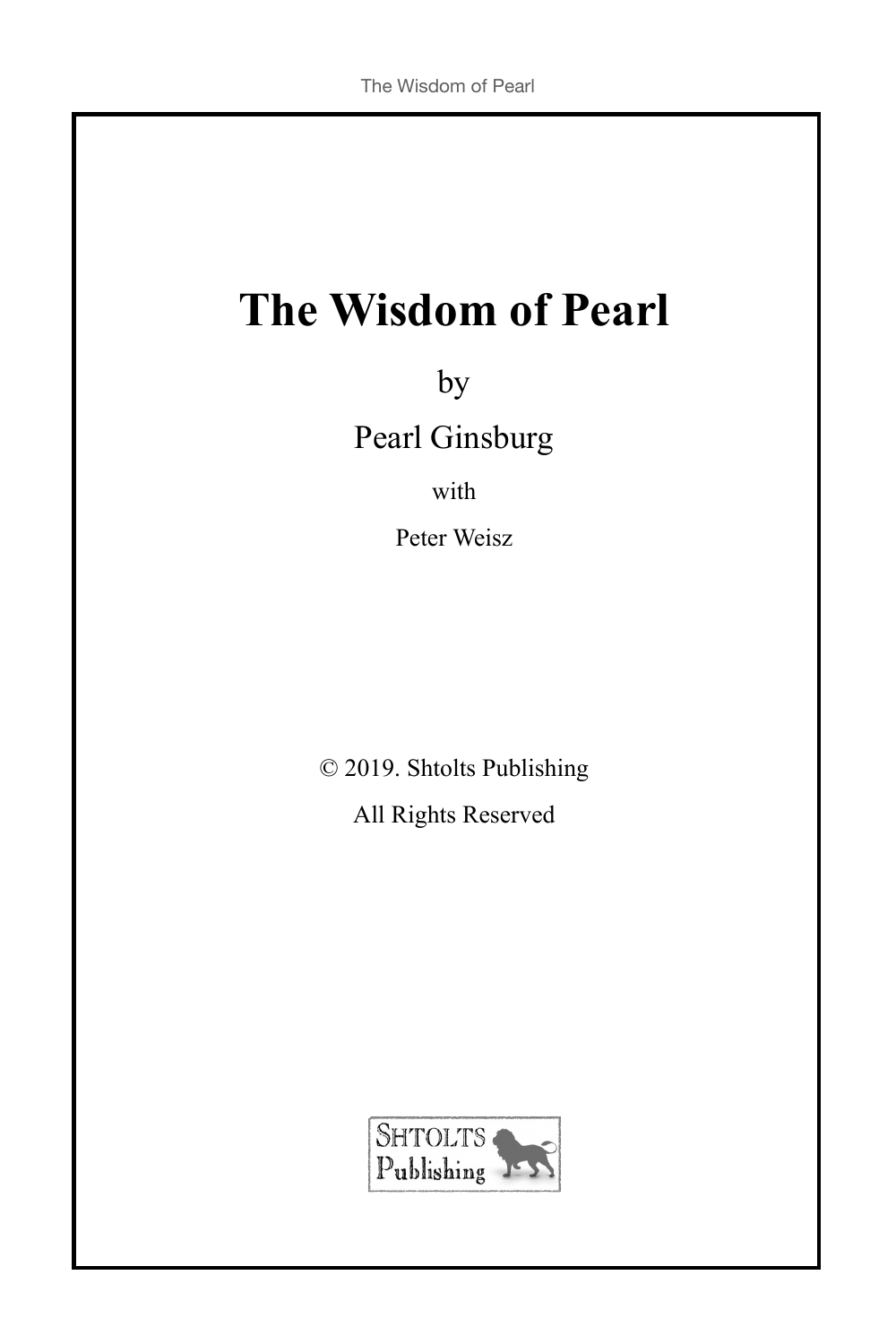Copyright© 2019 by Pearl Ginsburg

All rights reserved. No part of this publication may be translated, reproduced, stored in a retrieval system or transmitted, in any form or by any means, electronic, mechanical, photocopying, recording or otherwise, without express written permission from the author.

Published by **SHTOLTS Press**, an imprint of:

Peter Weisz Publishing, LLC 7143 Winding Bay Lane West Palm Beach, FL 33412 USA [peter@peterweisz.com](mailto:peter@peterweisz.com)

Ginsburg, Pearl. April 2019 The Wisdom of Pearl / Pearl Ginsburg with Peter Weisz Memoir — Biography — Judaism — Self-Help — Religion — Personal Improvement

ISBN: [INSERT ISBN]

Printed in the United States of America 1 2 3 4 5 6 7 8 9 10

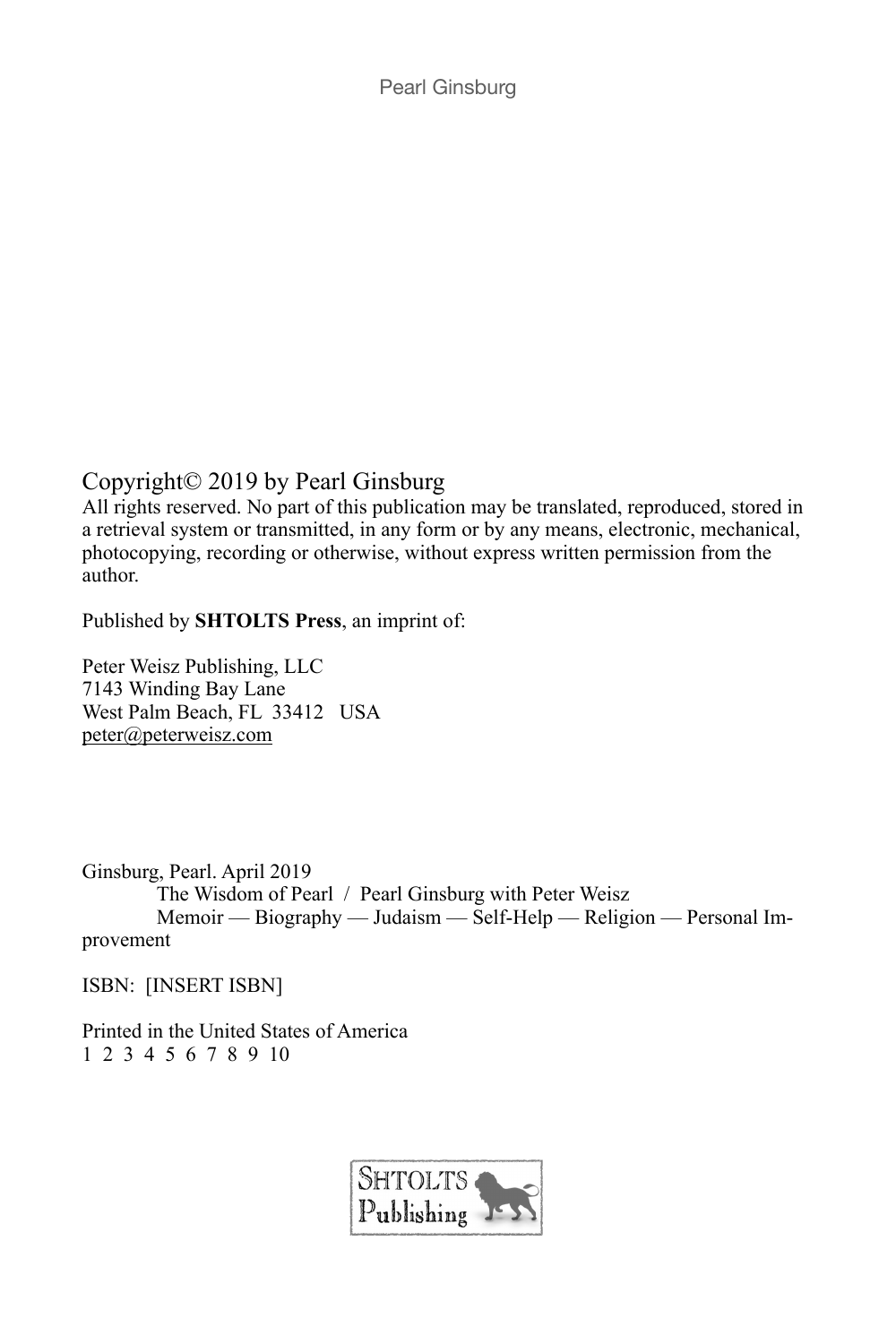The Wisdom of Pearl

# Dedication

*To all my children.*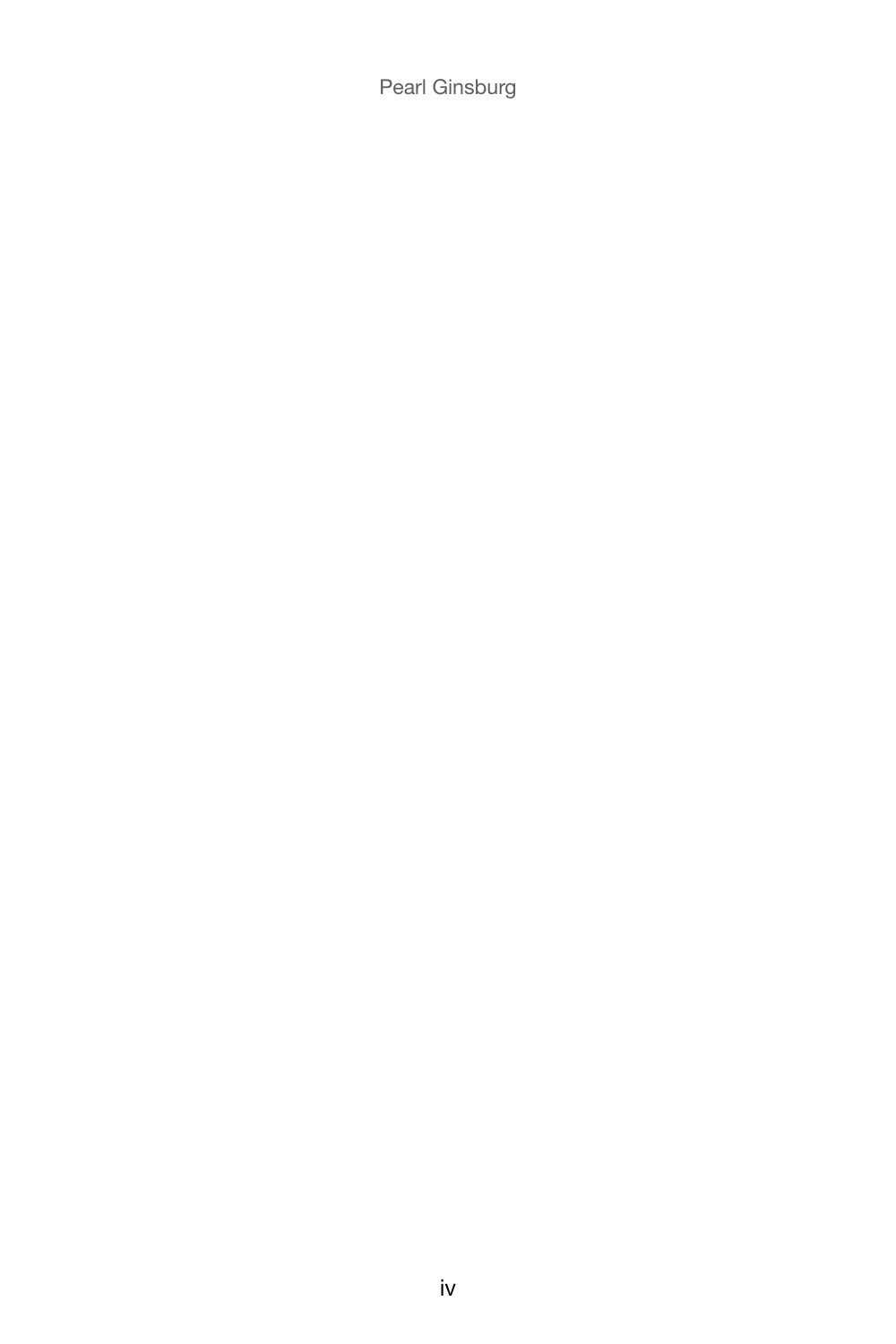# Acknowledgements

Special thanks are extended to the following people without whose assistance this book could not have been produced:

> Rabbi Moshe Scheiner My son, Ronnie Steinberg My son, Arnie Steinberg My daughter, Sharyn Perlman *…and most of all* My son, Alan Steinberg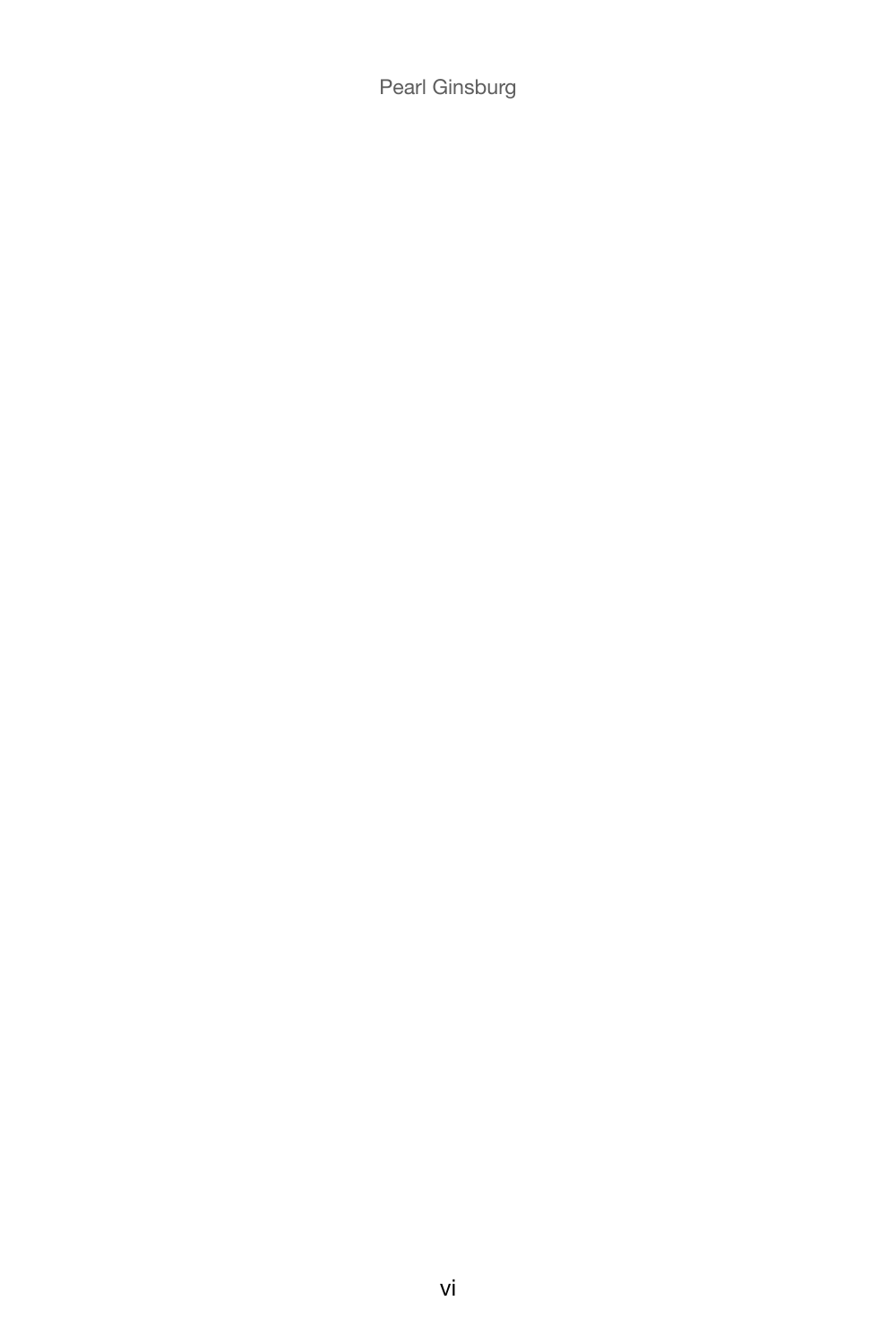## Table of Contents

| Photo Album |  |  |
|-------------|--|--|
|             |  |  |

## Appendix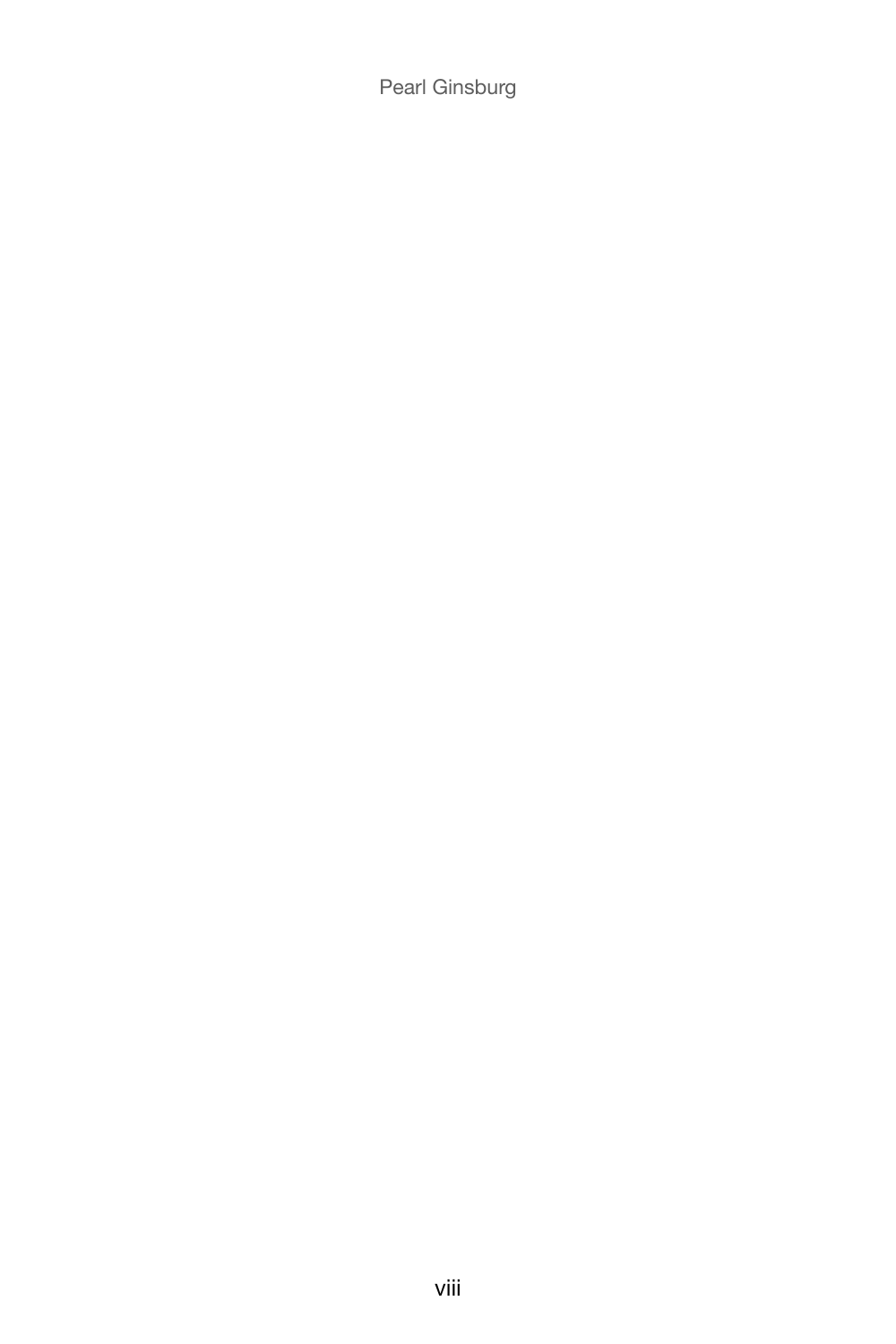# Introduction

### by

## Rabbi Moshe Scheiner

Pearl Ginsburg may be aptly described in the words of a namesake passage, written long ago by King Solomon in the Book of Proverbs and sung around the *Shabbos* table on Friday nights. "*Aishes Chayil Mi Yimtzah, V'rachok Mipninim Michrah*." "A woman of valor who can find? More precious than pearls is her worth." You will be able to find this woman of valor here in the pages of the book you are holding.

I had the good fortune of meeting Pearl Ginsburg in 1996, when she joined Palm Beach Synagogue during its infancy. She was one of those early members who helped to set the foundation and create the nucleus of our congregation. She was part of a core group made up of dedicated individuals who set the tone for what was to become the eventual symphony of our shul. The members of this founding group were people of a particularly righteous character, who succeeded in putting Palm Beach Synagogue on the map. Pearl, in particular, was a guide for me personally. She represented the type of person we wished to attract through our doors and to cultivate within our community. She served, in those early days, as an ambassador to the greater community and was able, through the power and persuasion of her personality, to showcase the values that Palm Beach Synagogue truly represents: Torah and *Menchlichkite*. As Pearl always quotes her Father *(OB"M)* saying: "*A Mentch Darf Gelt, Uber Gelt Darf Huben a Mentch*." "A *Mentch* (a person) needs money, but money also needs a *Mentch* (a person with character.)" Truly a fitting message for Palm Beach.

A wit once said: "Some people bring happiness wherever they go and others whenever they go." Pearl brings joy wherever she goes. She is the embodiment of all the good that love of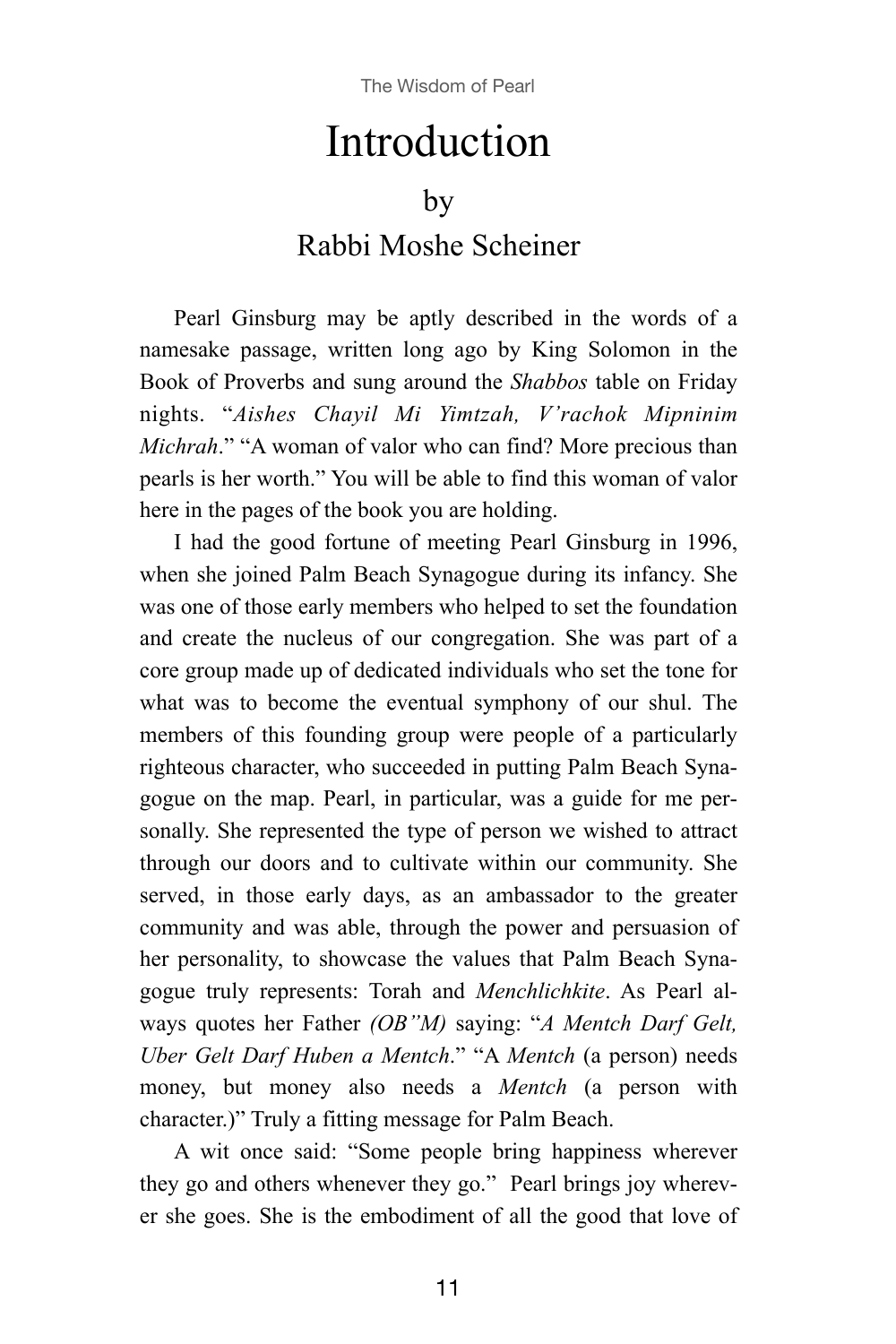Hashem, Torah, family and one's fellowman generates. It's true that one can learn much from books, but one can learn even more from people. — people such as Pearl and her late husband David, who I was also fortunate to know. They represented and continue to represent the very best of Judaism. Anyone interested in learning about the essence of our traditions may do so effectively by studying the life of Pearl Ginsburg. And that, of course, is the key purpose of this book. To provide a close-up look at the life story of someone who embodies and exemplifies Judaism's finest qualities.

Pearl may appear small in stature, but as you begin to speak with her, she grows taller and taller with each passing sentence as her aspirations and inspiration enlarge and ennoble you. Her dreams and hopes for her family and for the Jewish people are so lofty and sublime that one must stand in awe when she begins to share them with you. Her wisdom, insight and values combined with her single-minded devotion to the future of Am Yisroel identifies Pearl as unique among her peers. While others finding themselves in Pearl's situation might spend their days focused on the material trappings of life, she gives such matters little attention. Instead, she is constantly asking herself: "How can I help others in need? What may I do to help perpetuate Judaism?" "How may I repay Hashem for all the blessings he has bestowed upon me?" Creating this book is one answer to those questions.

I have known Pearl during the senior years of her life and many times I have wondered: "How did she come to be this way?" And further: "How can we, as part of our mission, shape our youth to turn out as she did, graceful, generous and so good natured?" That is why I asked her on a number of occasions to write a book about her life. As I said to her, I want my own children to read it. I thank Hashem that she finally agreed.

During a recent *Shabbos*, an Israeli family visited our congregation. They were in our community because their fifteenyear old wheelchair-bound daughter, also named Pearl, was being treated at the world-renowned Paley Institute for a serious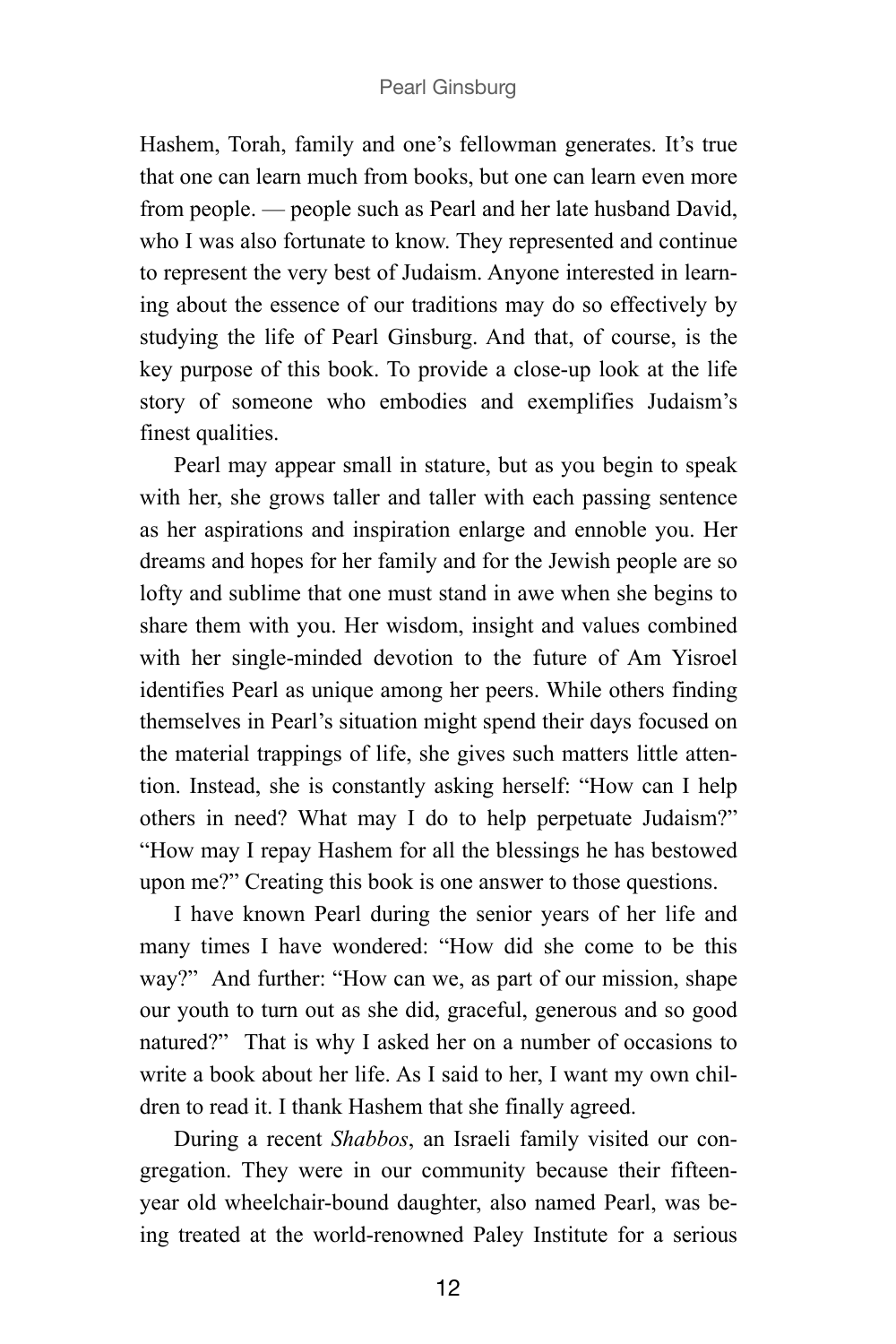orthopedic condition. As visitors, the family was introduced during the service and a bit about their background was shared with the congregation which included Pearl Ginsburg.

At the Kiddush following the service, many of the two hundred plus congregants chatted with the family — who spoke primarily Yiddish — and extended them a few words of welcome. But one very special congregant went further. Pearl Ginsburg, age 92 — who speaks perfect Yiddish — sat and conversed with the young girl and her family at length, often with tears in her eyes at the sight of this beautiful young lady so impaired and confined to a wheelchair. Pearl went on to invite the family to her apartment after Shabbos and welcomed her to play on her violin. Pearl opened not only her heart and her home, but also her purse with a gift intended to ease the family's medical expenses.

Most people who have reached their advanced years are on the receiving end of c*hesed*, the kindness of others. But with Pearl, it's the opposite. She continues to be a giver of compassion and comfort to those in need. But her greatest passion and purpose is to help educate our youth through the teachings of Torah. Despite the fact that she spent the better part of a century as a Hebrew School teacher, transmitting our people's heritage to generation upon generation, she has never expressed the notion that her work is finished. Pearl rightly believes that she still has much to offer and this book is tangible evidence of that belief. She is living proof that: "Your age doesn't define your stage."

Having known Pearl from age 69 to 92, she seems never to have aged. I simply do not perceive Pearl as an old person. I see her as young in spirit, filled with youthful idealism and purpose. Whenever I ask Pearl what means the most to her, she always responds in the same way: the children. This is because she regards herself as a link in the long heritage of the Jewish people. She sees herself as part of the seamless continuity from our ancestral past into our bright future. In this way, she is fulfilling a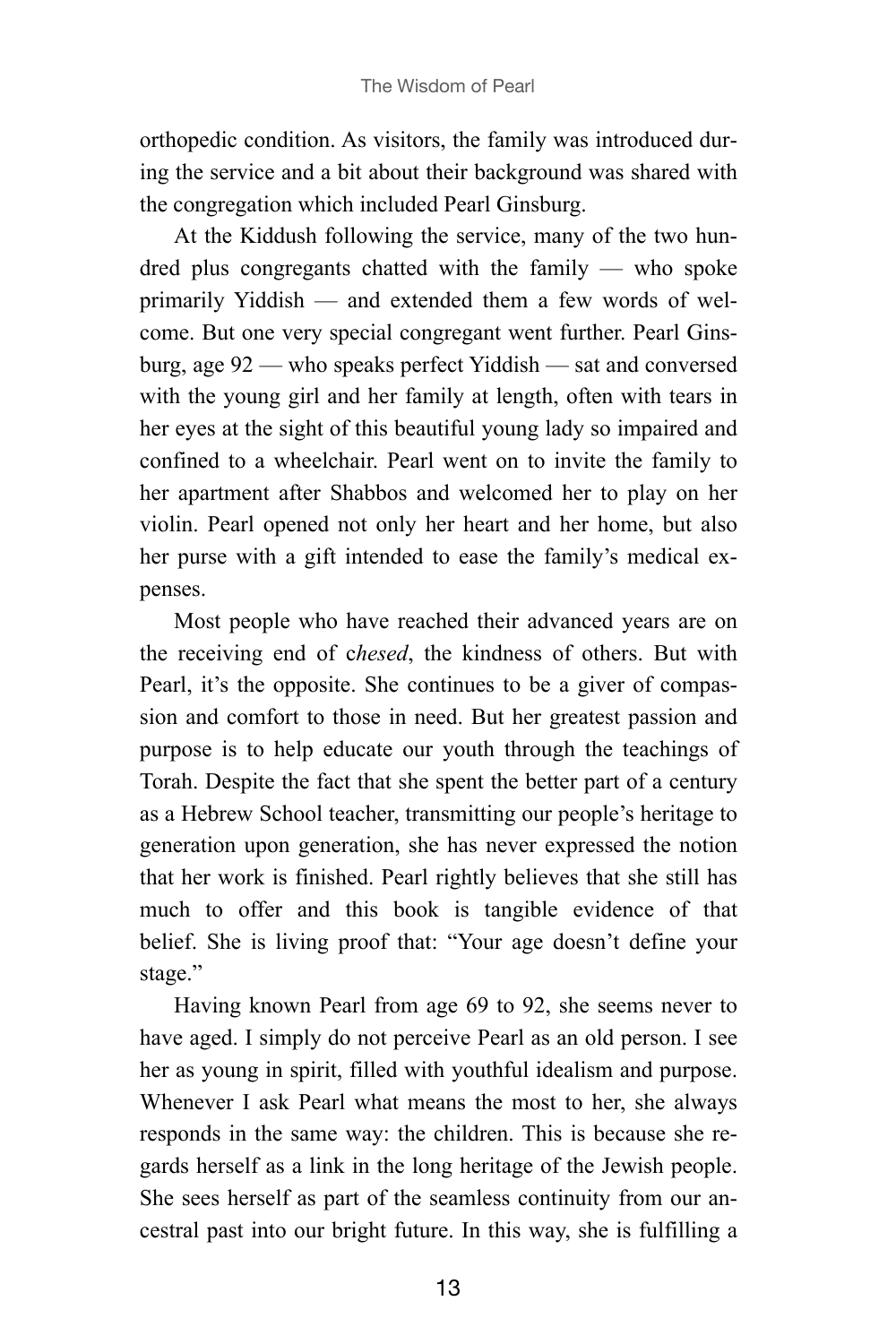promise to her heritage and gifting a present to her descendants. Hence, she has focused upon the importance of Jewish life as well as education. As you will read, Pearl realized as a young mother that doing so would be her key to success with her own children and until today, it is the pursuit of this passion that continues to be the source of her greatest *nachas* in life. As she states in the book's Conclusion, it is to her children, grandchildren, great grandchildren, and future descendants to whom she is speaking in the writing of this book.

But whether you are among the young or the young at heart, WISDOM OF PEARL is a book that will uplift, as well as entertain you. In its pages, you will get to know a singular soul, unique among all whom you have ever met. And by passing her story and her spirit on to the next generation, you will actually be taking a page from this book. You will be employing the Wisdom of Pearl to help build the future of the Jewish people.

One of Pearl's annual traditions is to sponsor the Kiddush for the entire community every year on the Shabbos before her birthday. It is always a joyous occasion during which her children and grandchildren travel to Palm Beach to honor her. She always gets up and speaks about her love of *Hashem*, the Torah and her family. One year in 2007, when she was celebrating her 80th birthday, she got up to offer her good wishes and said: "I feel so blessed. I have everything I can ever want in life. A loving Jewish family, *nachas* from all of my children and grandchildren, comfortable living conditions, good health and many close friends. What possible birthday gift could I ask of *Hashem* now that I have reached age 80?" She squinted, smiled and paused for just a beat before announcing: "To reach 81!"

Pearl has made a similar pronouncement every year since then and clearly, *Hashem* has seen fit to grant each birthday wish. I hope to be on hand when we celebrate Pearl's 119th birthday and to hear her reply with "To be 120.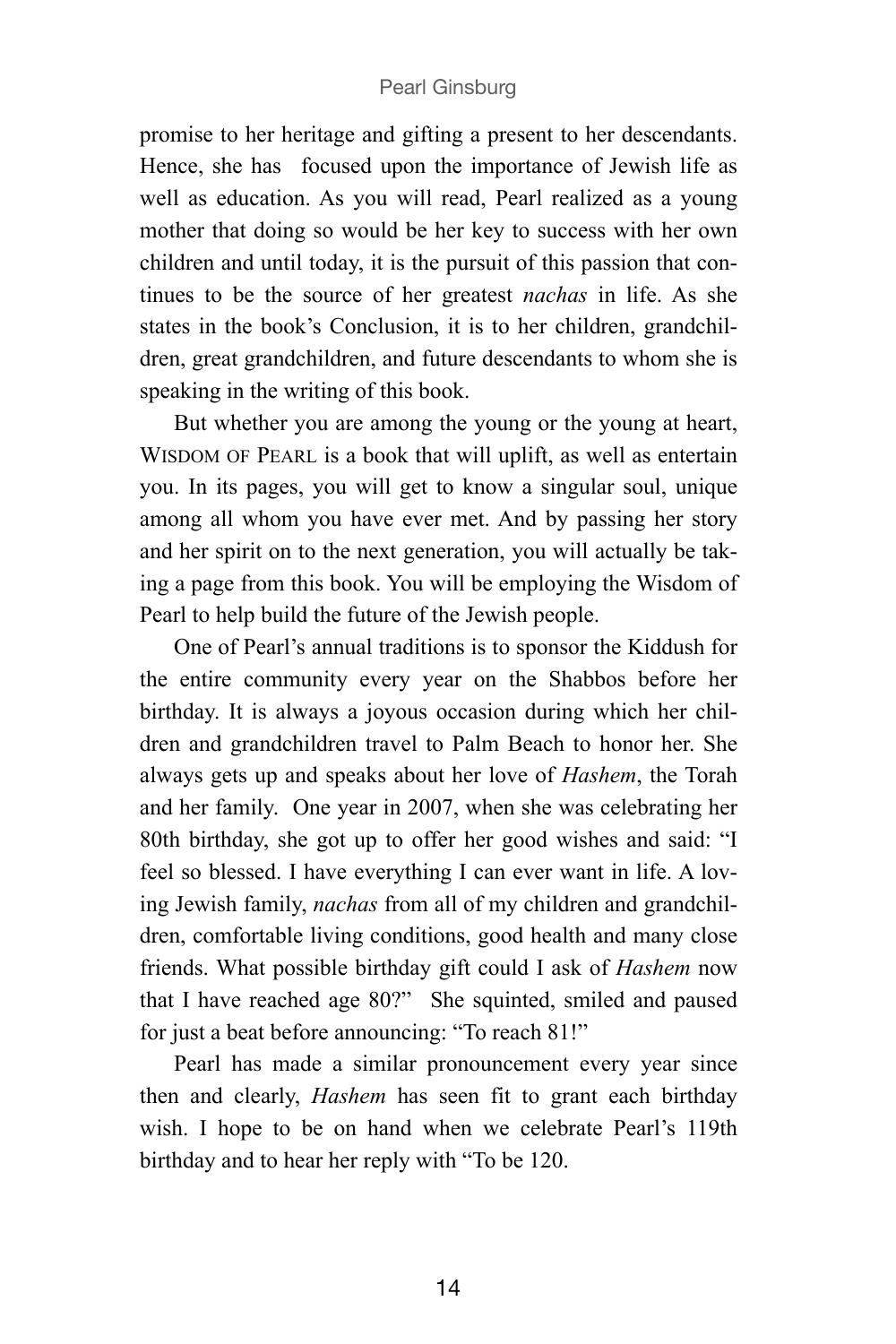## About Rabbi Scheiner



Rabbi Moshe E. Scheiner was born and raised in Brooklyn. He holds a Masters degree of Talmudic studies and Jewish philosophy from the Rabbinical College of America. He completed a two year internship at the Rabbinical College of Australia and New Zealand, and returned to New York to receive his rabbinic ordination at the United Lubavitcher Yeshiva.

He has lectured to communities in Australia, New Zealand, Taiwan, Singapore, Colombia and other communities throughout South America and the United States. In 1994 he became the founding Rabbi of the Palm Beach Synagogue (PBS). He also founded the Ethel & Eugene Joffe Maimonides Leadership Institute for post Bar and Bat Mitzvah students. Rabbi Scheiner resides in Palm Beach with his Rebbetzen, Dinie and their six children.

In January 1994, a small group of dedicated people started holding traditional Shabbos services at Temple Emanu-El in Palm Beach. This gathering was transformed into a community with the arrival of Rabbi Moshe and Rebbetzen Dinie Scheiner. Based on the philosophy of outreach and inclusiveness, the Scheiners were passionate in their desire to "make a difference." From its humble beginnings, Palm Beach Synagogue has blossomed into a flourishing center of Jewish life and activity that prides itself on being a place of warm welcome for Jews from all walks of life and all levels of Jewish observance, while maintaining its abiding adherence to traditional Jewish law and observance of mitzvot.

PBS offers unique programs in Jewish education and communal life, numerous youth activities, holiday services and celebrations, daily morning and afternoon/evening minyanim and weekly Shabbos services.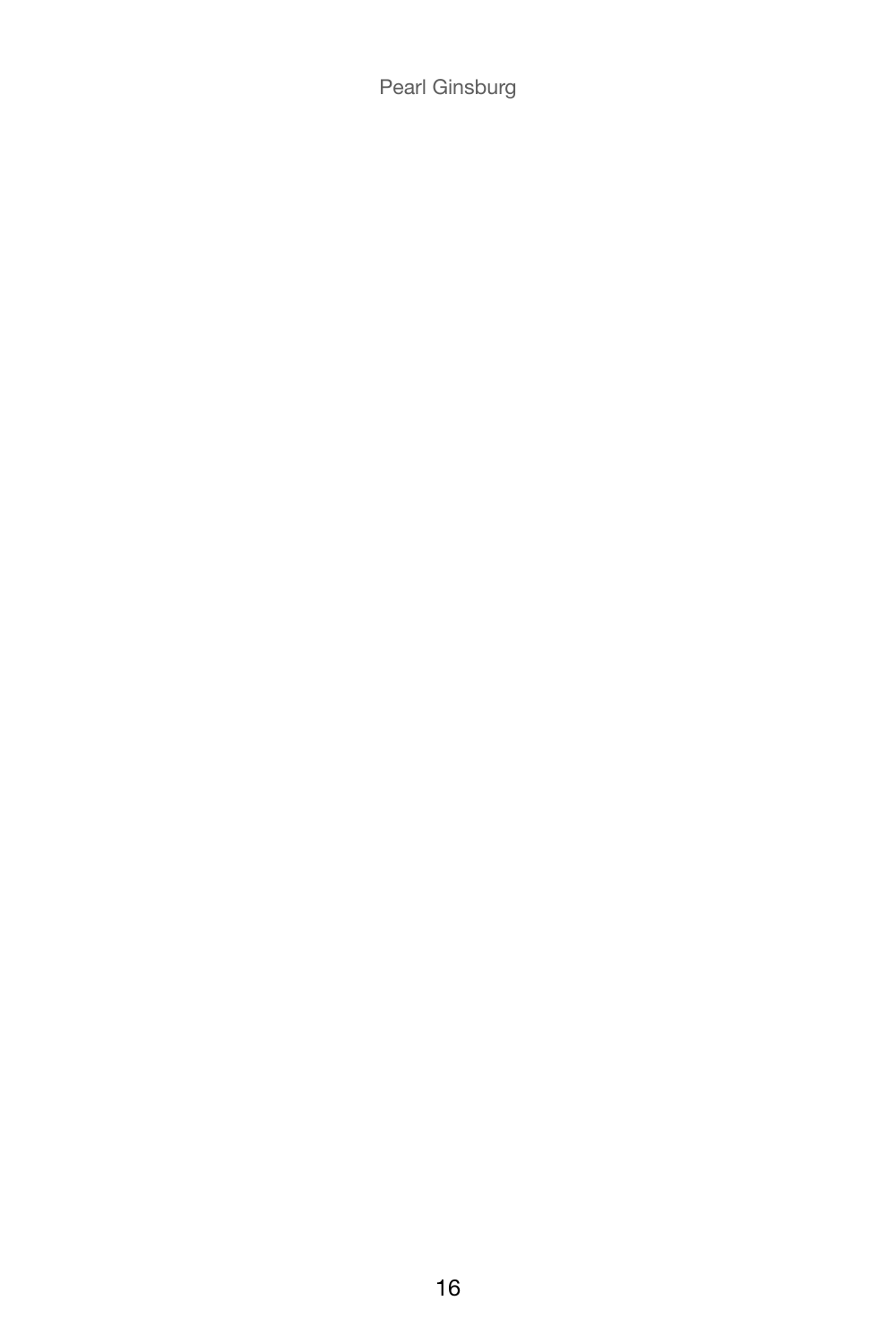# Foreword by Peter Weisz

"Have I got a book for you!" these were the excited words of Rabbi Moshe Scheiner in the fall of 2018 as we spoke by phone. I knew that he was not talking about a book for me to read, but rather one for me to write.

Rabbi Scheiner had founded and serves as the spiritual leader of the Palm Beach Synagogue, one of the nation's most active and exemplary Orthodox shuls. He and his dynamic wife, Dinie, had been firmly implanting Yiddishkeit into this island of abundance off the sunny south Florida Atlantic coast since their arrival some twenty-five years earlier.

"Pearl Ginsburg is a congregant in her nineties," he went on to explain, "and she would like to write her memoirs. She is, without a doubt, one of the most amazing people I have ever met." This certainly piqued my interest and prompted me to reach out to her and her family. It turned out that Pearl spent her winters ensconced at the Palm Beach Hotel, a few steps from the shul, and she was prepared to spend the 2018-19 season working with me in compiling her life story. After working out the logistics, we set to work in early December and met frequently for one-on-one interview sessions. It was during these meetings that I go to know — and grew to admire — the truly incredible Pearl Ginsburg.

I have, over the past 17 years, helped my clients — both men and women — produce literary legacies of their personal histories. In so doing, I have become intimately entwined in the lives of some very impressive and highly successful individuals. A trip to my website [\(www.peterweisz.com\)](http://www.peterweisz.com) will reveal their identities.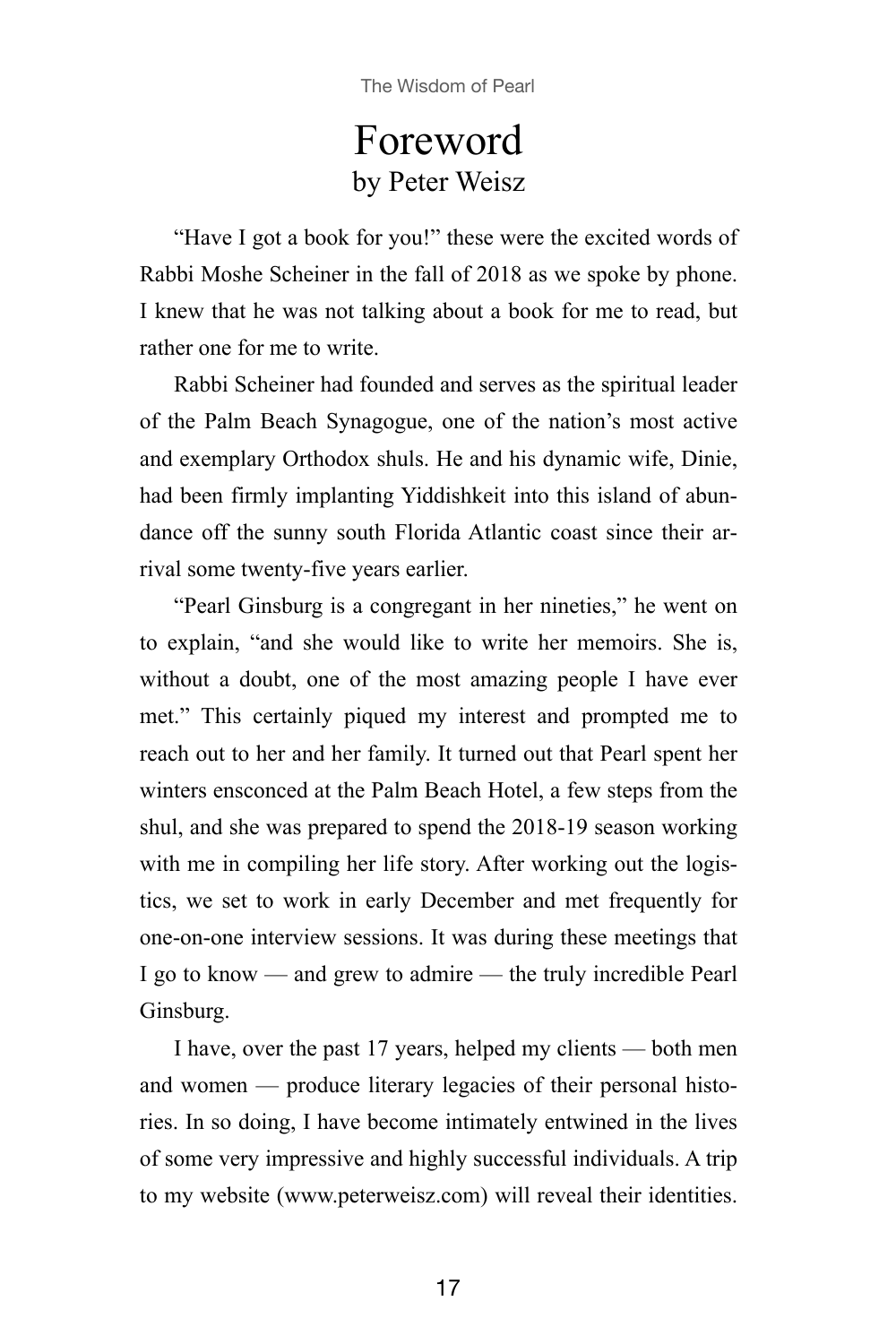But, prior to meeting Pearl, I had yet to encounter a person with such a single-minded determination and clearly focused vision.

Pearl is an ordinary woman with an extraordinary mission in life. The perpetuation of the Jewish people. Coming from a secular background, Pearl discovered her purpose in life through a dramatic epiphany. This mission guided her steps back to the traditions of her people and has shaped the unique and life-affirming person she has become.

When you meet Pearl, the first thing you will notice is that she does not engage in chit-chat. After a few cursory pleasantries, she is immediately off on a topic of importance. Whether it's the political situation or the content of this week's Torah portion, Pearl is not one to waste many minutes on idle chatter. And, if you listen closely, you will discover, embedded in her words, frequent pearls from Pearl. I'm speaking of pearls of wisdom. Wisdom, unlike knowledge, is something that may not be easily transmitted through traditional teaching methods. Wisdom is a quality that enables certain people among us to absorb such knowledge, process it, and then deploy it to benefit of themselves and others. You will likewise find such pearls of wisdom, or Wisdom of Pearl, embedded in the pages of this book…if you seek them out.

Whether you read this book for the simple enjoyment of learning about a life well-lived, or if you will be prying the afore-mentioned pearls out of her story, I am confident that your life will be enriched by the time you have finished.

In closing I extend to you, dear reader, my appreciation for acquiring this book and reading its pages. I also extend to you the greatest possible wish I can imagine: May your life be as rewarding and as meaningful as that of Pearl Ginsburg. Now read the book and enjoy.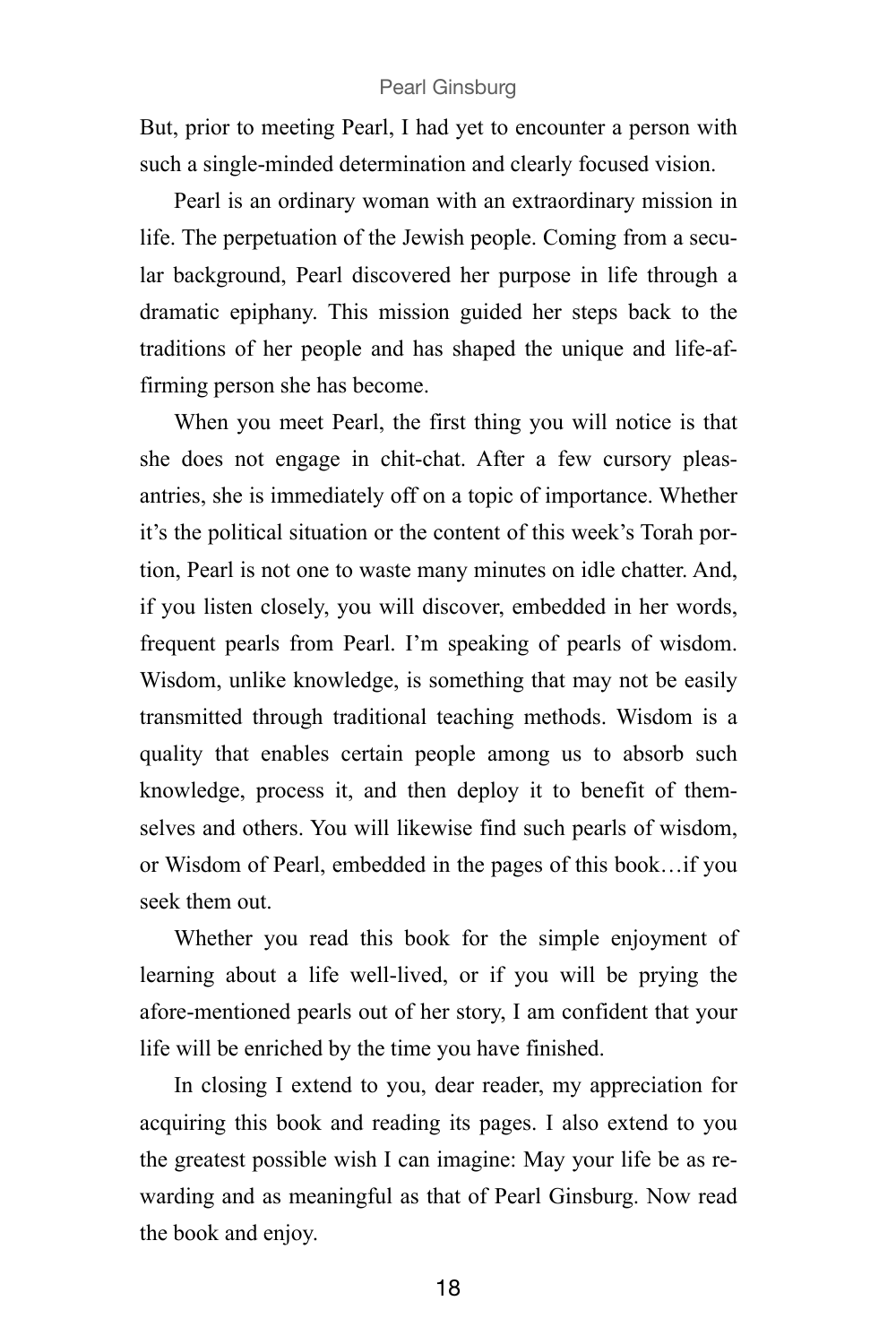The Wisdom of Pearl

# **Preface The Girl Who Fell to Earth**

"All art is autobiographical. The pearl is the oyster's autobiography." *—Federico Fellini*

It's really surprising what goes through a little Jewish girl's mind as she's falling to the ground from two and a half stories up. Time seems to stretch like salt-water taffy and the brain tends to focus on tiny details in order to avoid being overwhelmed by the sheer horror of the moment. At least that's what it was like for me — a seven-year-old Jewish girl living in Depression-era Coney Island — as I tumbled head over hush puppies towards the ground below. I had lost my balance and plunged from our family's balcony that everyone called "the porch." My best friend and I had been chatting when, for no particular reason, I elected to climb up on a folding chair that was leaning against the railing. As I placed my weight on the seat of the chair, it de-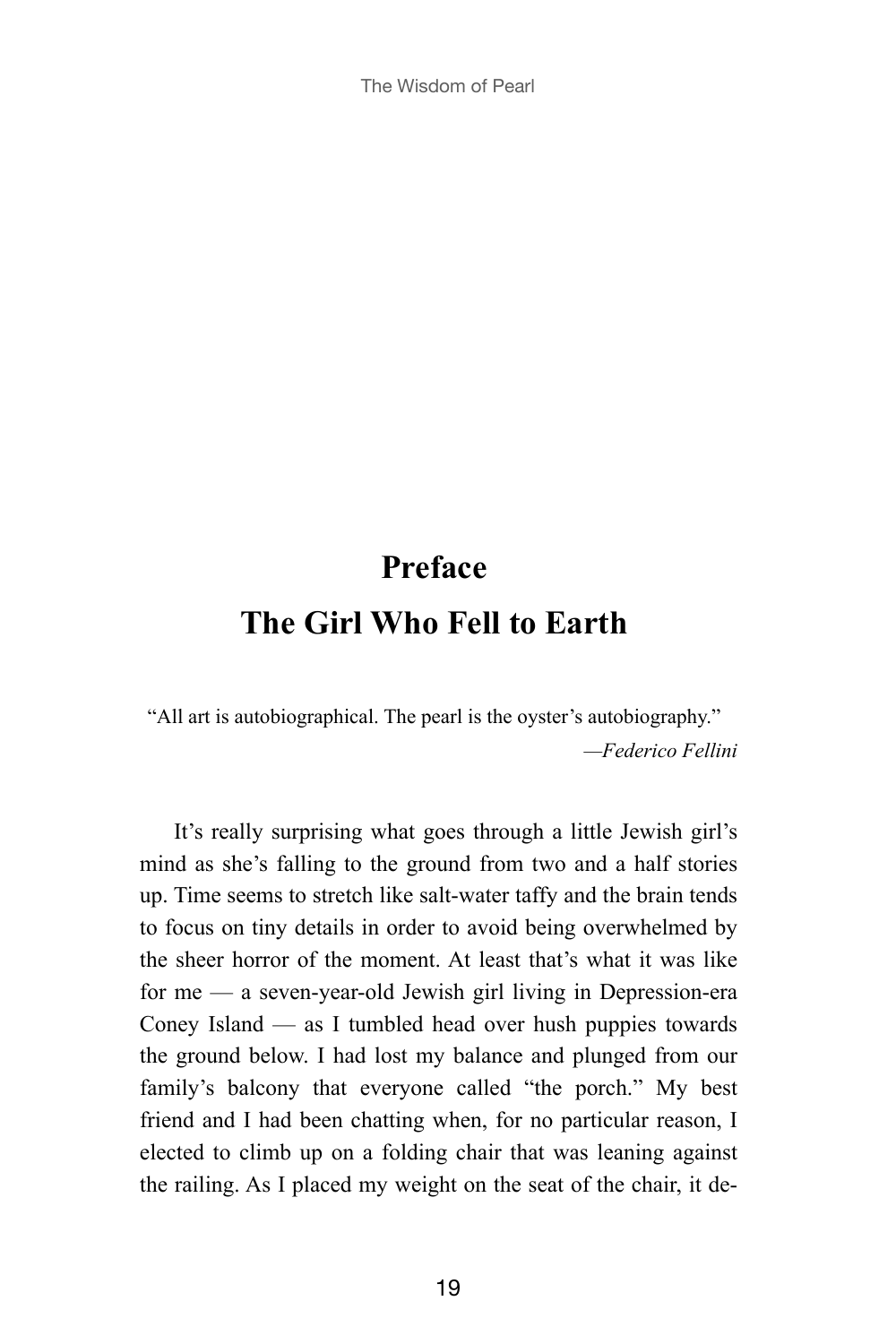cided not to open, but rather to flip back shut suddenly, propelling me over the rail and into the sweltering summer air.

I recall hearing my friend's terror-drenched voice as she screamed hysterically for my mother: "Mrs. Helfman! Mrs. Helfman! She fell off the porch! Pearl fell off the porch!"

"Yes, that's me," I thought as I plummeted earthward. "I'm the girl they call Pearl."

But then I thought: "What an odd name when you think about it. Why on Earth did my parents ever name me Pearl?" Even at that young age, I knew that pearls came from oysters and that oysters, along with clams and lobsters and all sorts of shellfish, were strictly trafe. Trafe means "Not Kosher." So why would they name me after something that comes from trafe? I pondered this as the ground rose up ever closer to meet me.

Years later, I learned the truth behind my name and my namesake. Pearl, as it turns out, was the name of my father's mother. I know little about her except that she, like me, was very stubborn. When her 16-year old son (my father, Irving) made up his mind to leave Warsaw for the "Goldeneh Medinah" of America in 1919, my grandma Pearl insisted that she would not join him. She was religious and believed that even the cobblestones in America were trafe. Pearl was staying put and nothing Irving could do or say would ever change her mind. But in a way, my grandma Pearl did arrive to America. Shortly after I was born, in 1927, her son, Irving opened the Pearl Ladies' Hat Company. It was perhaps a desire on Irving's part to bring his mother to America that prompted him to name not only his American millenary business after her, but to also to bestow his late mother's name on his first-born child. That child, of course, being me. More about Dad a little later.

Fast forward seven years to 1934 as I continue my descent from the balcony. That era was, of course, known as the Great Depression, although I never understood what was so great about it. Most people, including us, didn't have two nickels to rub together. But if you only had one nickel, you could still buy a knish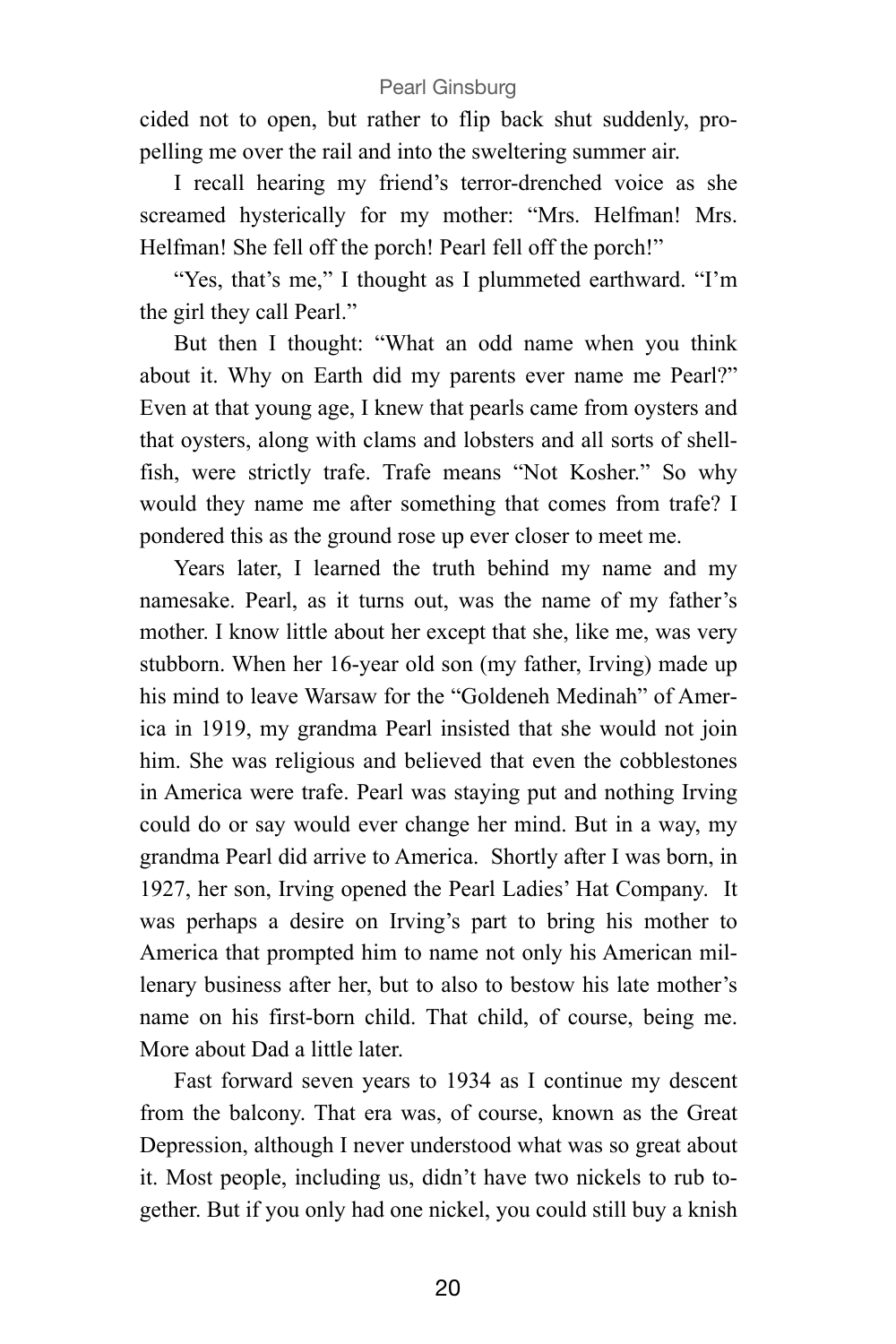or a delicious kosher hot dog at Nathan's. Nathan's owned the boardwalk. They undercut the competition by offering five cent frankfurters and advertising them on red and white signs plastered everywhere. In fact, the entire stretch of Coney Island beaches, amusements and eateries became known as The Nickel Empire. This moniker was mainly due to the five cent fare charged by the newly opened subway line that transported New Yorkers by the hundreds of thousands to Coney Island on sticky summer weekends during the Boardwalk's 1920s heyday.

The heart of Coney Island, in those days was a narrow strip that ran from Feltman's Restaurant to an area called Steeplechase. A congested clump of cheap amusements and nickel peepshows, the Bowery stayed open till 2 am, long after the more respectable establishments had closed their doors. But by the mid-1930s, the Bowery had descended into a hobo jungle, filled with Skid Row flophouses filled with winos, rounders and the dregs of humanity. Even the giant roller coasters — Coney Island's once-mighty landmarks — stopped running after Luna Park went bankrupt in 1933, leaving behind shoddy wooden skeletons silhouetted against the night sky.

But our end of Coney Island was far removed from both the frivolity of the Boardwalk's Golden Age as well as its decrepit descent into its current shabby circumstances. We lived "Beyond the Boardwalk," outside the realm of the Nickel Empire in what was merely another Brooklyn neighborhood, filled with schools and tenements and Kosher butcher shops and colorful crowds of Eastern European immigrants of all flavors, struggling to keep food on the table and the wolf from the door.

It was into this hearty stew of ethnicity that I was rapidly descending. A vertical journey that was about to end. Just before hitting the ground, I became anxious because I knew what was awaiting me there. Directly below our "porch" there lay a heap of just plain junk. All sorts of discarded building materials, metal paint cans, scrap lumber, lead pipes and the God knows what. For some reason there was a five-foot diameter clear patch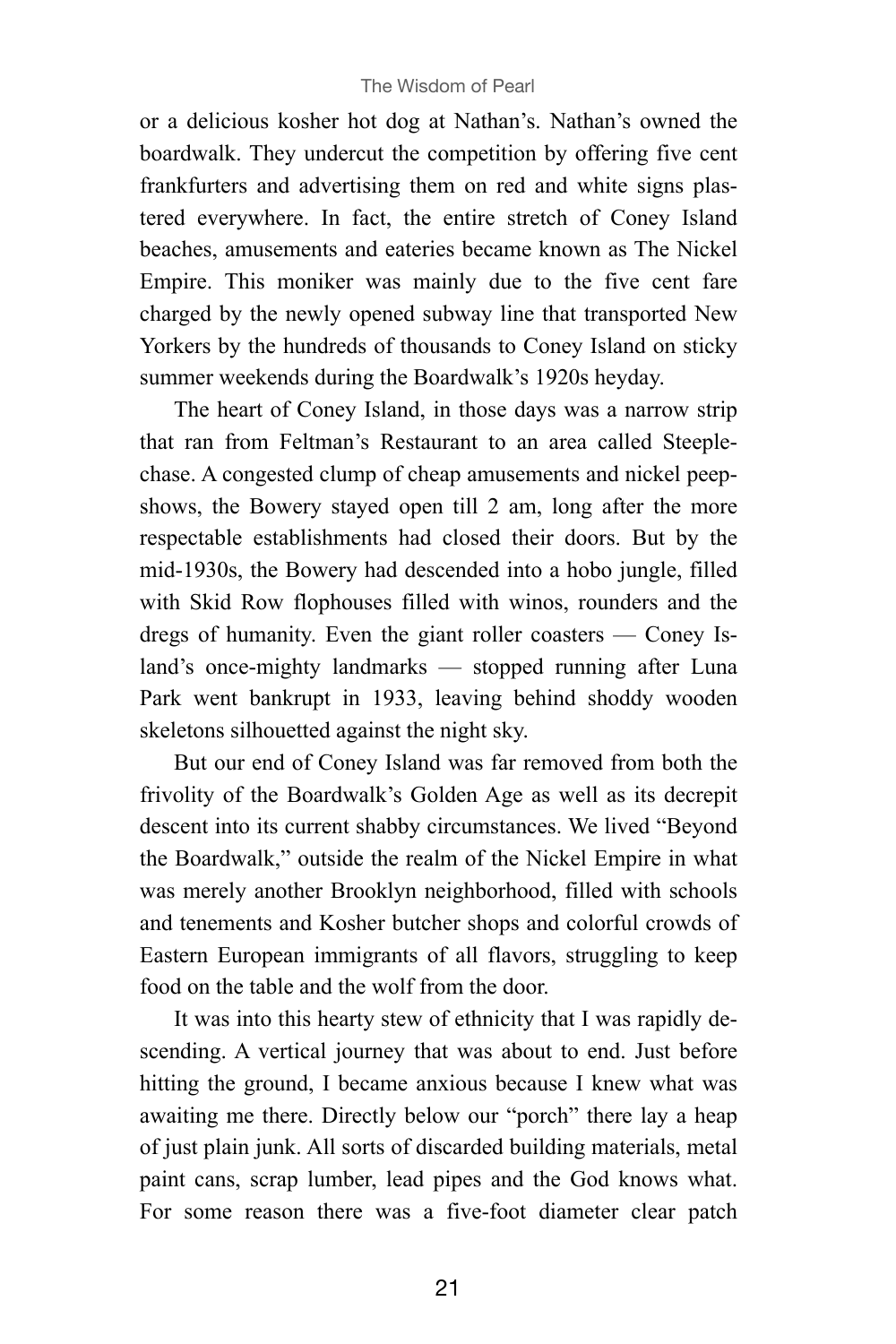amidst all the ruin and rubble. Incredibly, as if guided by an invisible hand, I landed my tush right on that spot. Although the wind was knocked from my lungs, I appeared to be otherwise unharmed. As I regained my breath, my mother and a group of neighbors came running to my side only to discover that I had somehow survived a twenty-five-foot free fall entirely unscathed.

"*Mein Pearleleh! Mein tayer tokhter!*" my mother cried as she examined me from head to toe for signs of injury. "She's okay. She's okay," she kept announcing to the assembled gawkers, many of whom responded with "*keineinehora*," which is a cross between "congratulations" and "knock on wood (to ward off the evil eye)."

The incident had a lasting effect on my young psyche. It led me to believe that I was somewhat impervious to the hazards and happenstance of life. The influence of that fall's benign outcome no doubt contributed to my increased willingness to take chances and my lifelong high level of risk tolerance. In a way, and for the first time in my life, it began to toughen me up. But it would not be the last time that I would be required to overcome one of life's major obstacles or minor irritants. Each instance, as you will read about in this book, served to shape my character and to propel me even more passionately down life's highway. Without those experiences I would not have become the person I am today. And just like that non-kosher mollusk, who takes an aggravating grain of sand and turns it into a cherished thing of beauty, I soon learned the meaning of the expression: "No grit, no pearl."

Along the way, as a result of these varied experiences, I managed to learn a thing or two about life. They call this "wisdom" and one such bit of wisdom that I have picked up over the years is the difference between wisdom itself and knowledge. Knowledge can be transmitted — from parent to child via the spoken word or from generation to generation through the written word — but wisdom cannot. Wisdom means applying the knowledge you have gathered and putting it to good use. I have always at-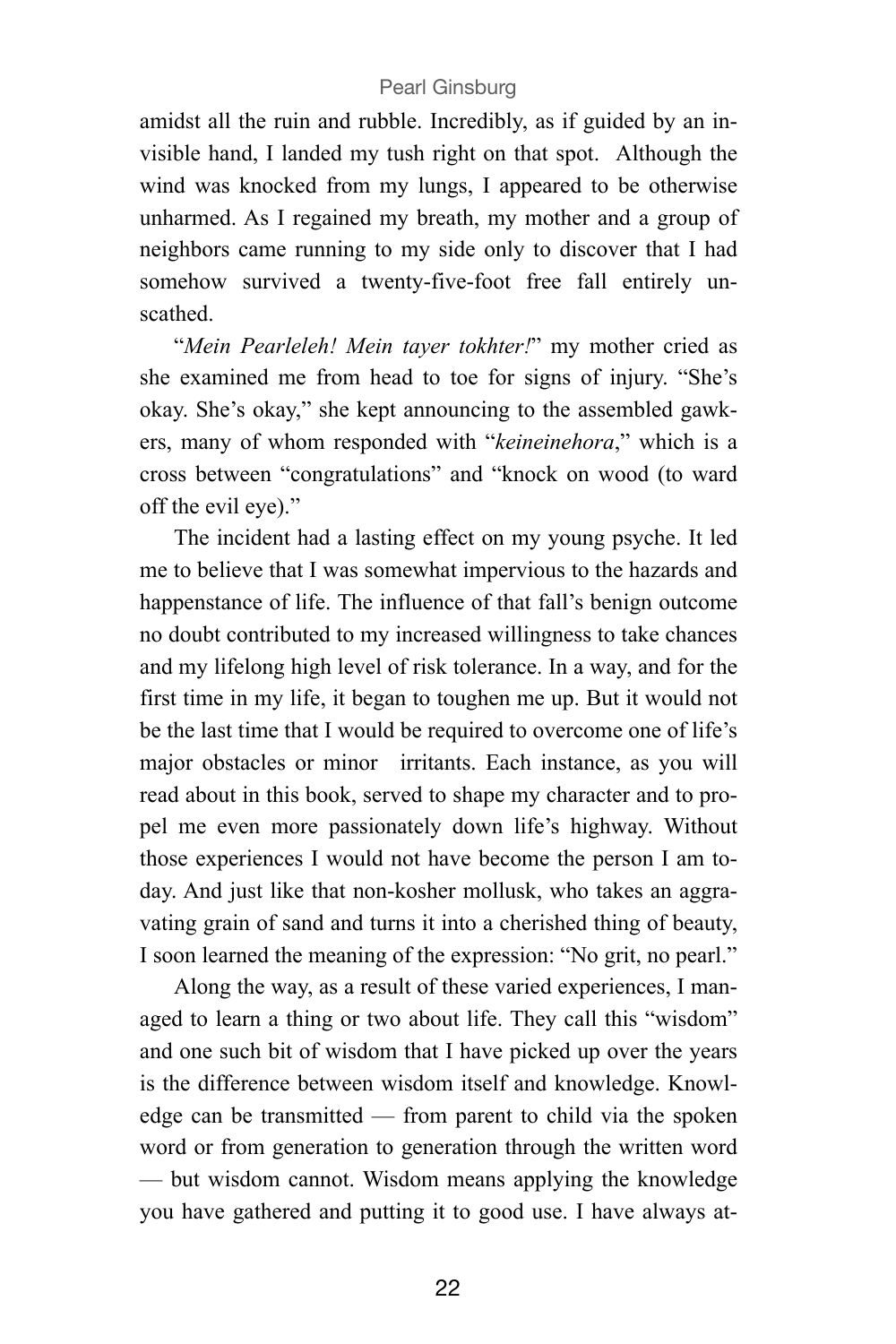#### The Wisdom of Pearl

tempted to share whatever wisdom I have been able to garner with my family members, friends and others. This book is an extension of that practice. In its pages I have tried to imbue my story with words of wisdom drawn from my life's experiences. It is my hope that these bits of "Pearl's Wisdom" will serve to benefit you as you strive to overcome the grit and create the pearl of your own life's journey.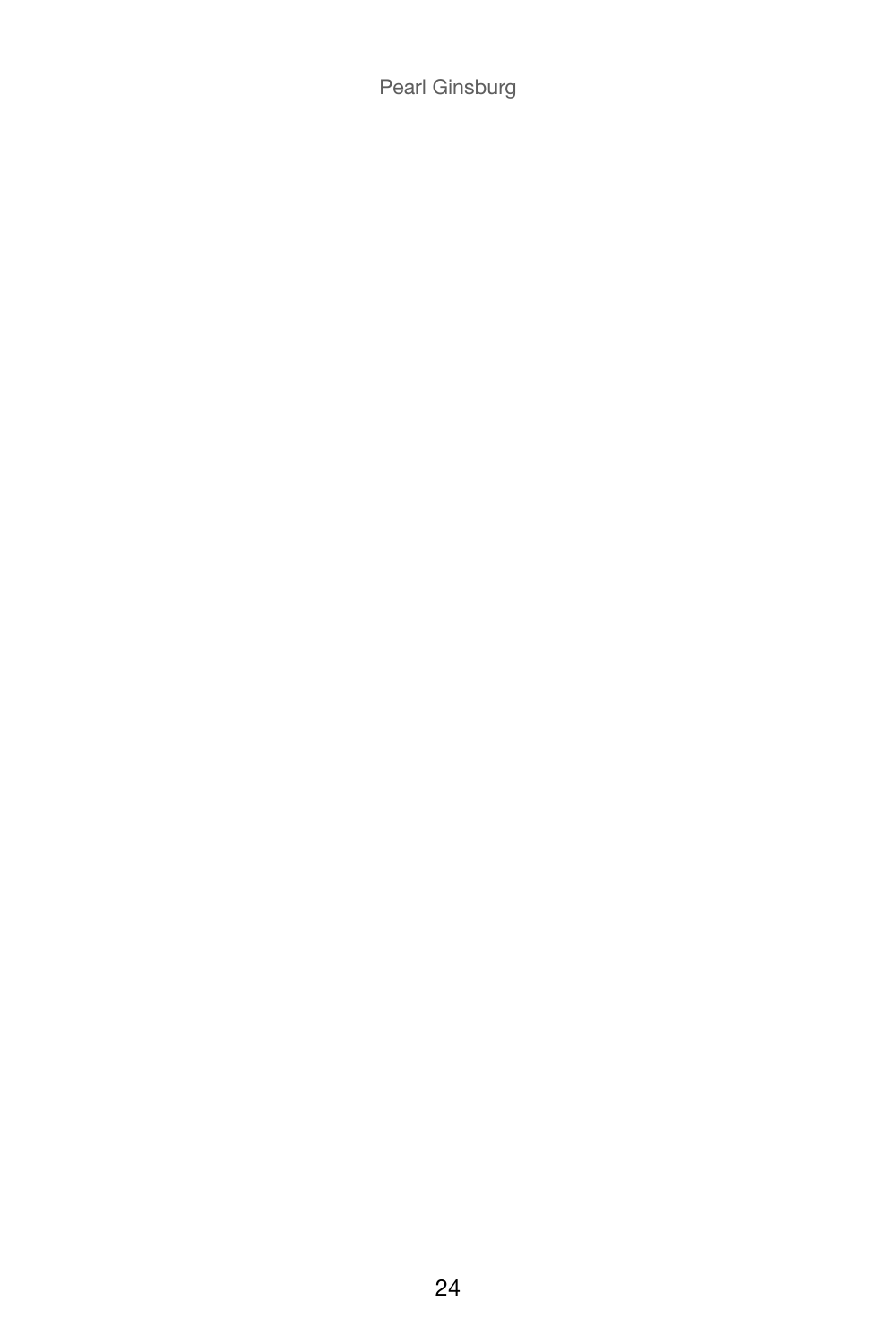# **Chapter One Family of Origin**

"I had always hoped that this land might become a safe and agreeable asylum to the virtuous and persecuted part of mankind, to whatever nation they might belong."

— George Washington

## **The Year of Aught-Three**

Jewish women have been stirring things up in New York since the beginning of the 20th century. In 1903, a boycott of high-priced Kosher beef in New York prompted the suffragette leader, Jane Addams and others, to found the Women's Trade Union League. That same year saw the very first World Series played between the Pittsburgh Pirates and the Boston Americans (soon to be re-named the Red Sox). Boston won. Henry Ford introduced the Model A that year and, not long after, the Wright brothers flew the very first airplane at Kitty Hawk. The newly minted twentieth century, soon to become known as the American Century, saw the emergence of an optimistic and upbeat zeitgeist. But a half a world away, in the Jewish communities of Poland, 1903 was hardly a year of sky-high dreams and social progress. In fact, it was a time of oppression, of brutal pogroms, of quotas and *numerus clausus,* of forced conscription into the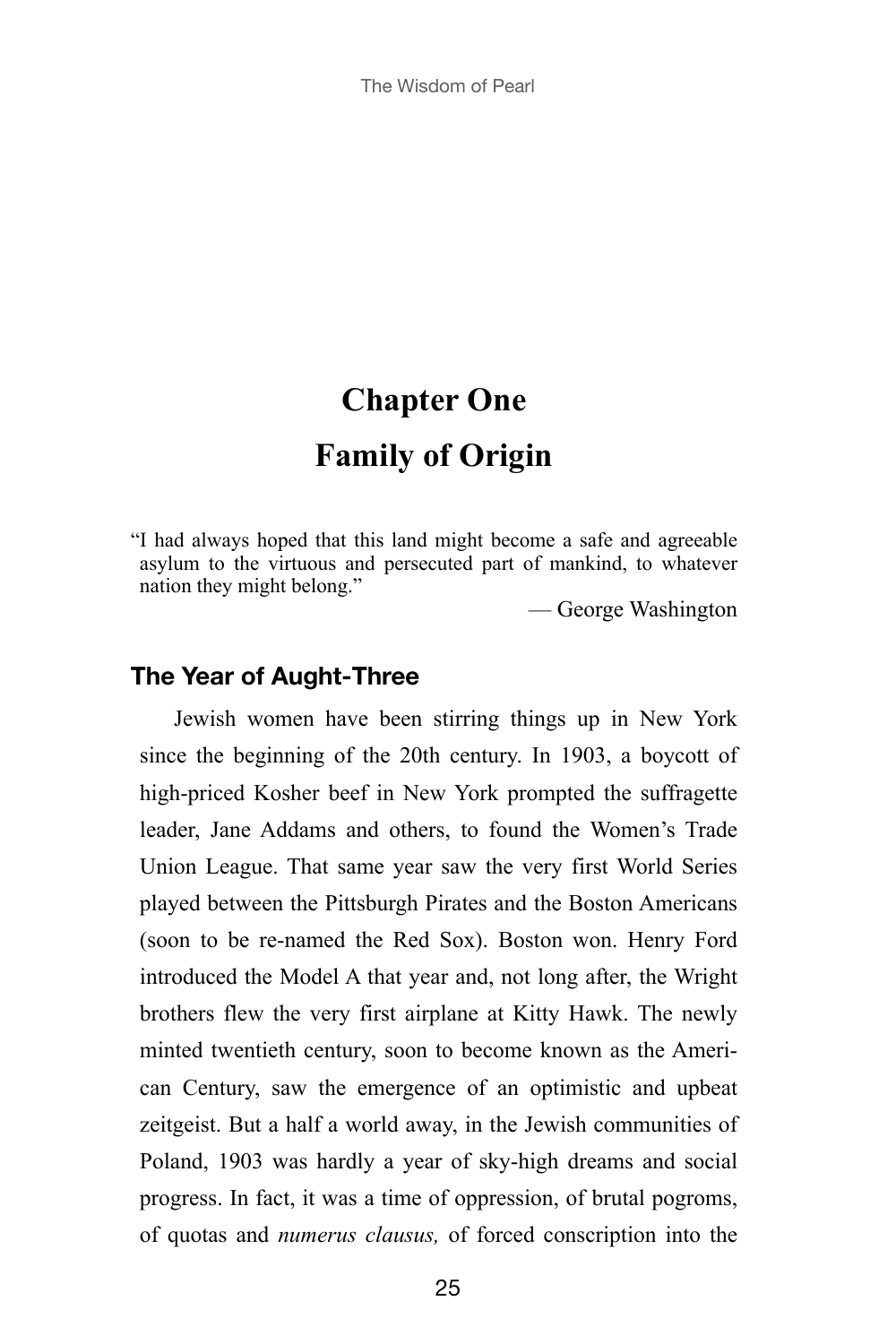Czar's army, and a time of virulent church and state-sponsored anti-Semitism. It was into this world, in the year 1903, that both of my parents were born.

## **My Father's Story**

My father, Irving, was born in the once and future Polish capital of Warsaw. The city, at the time, had the largest Jewish population in the world. By the end of the 19th century, nearly 80% of the world's Jews lived in Poland. With most of the country under Russian rule during those years, Jews were restricted, by law, to living in what was called "The Pale of Settlement," where, with few exceptions, they lived in dire poverty in isolated communities called *shtetls*. In order to escape the crushing poverty, many Jews, including my grandparents, Pearl and She'ela Helfman, were drawn to Poland's urban centers. Soon Warsaw's population was more than one-quarter Jewish.

After Czar Alexander II was assassinated in 1881, Jews across the Pale were subjected to murderous pogroms that succeeded in causing millions to flee, many to America. This first wave of eastern European immigration brought many of the forebears of today's American Jews to our shores. But most stayed behind, including my grandparents who sustained themselves with a small millenary enterprise in Warsaw. If you've seen Fiddler on the Roof and recall the scene of a "blessed event" that turns out to be a Singer sewing machine, then you can appreciate how my grandparents brought their machine with them to Warsaw and set up shop making fur hats in the Jewish quarter.

When they had sold enough of these *shtreimels* and saved up the profits, my grandparents were able to purchase a second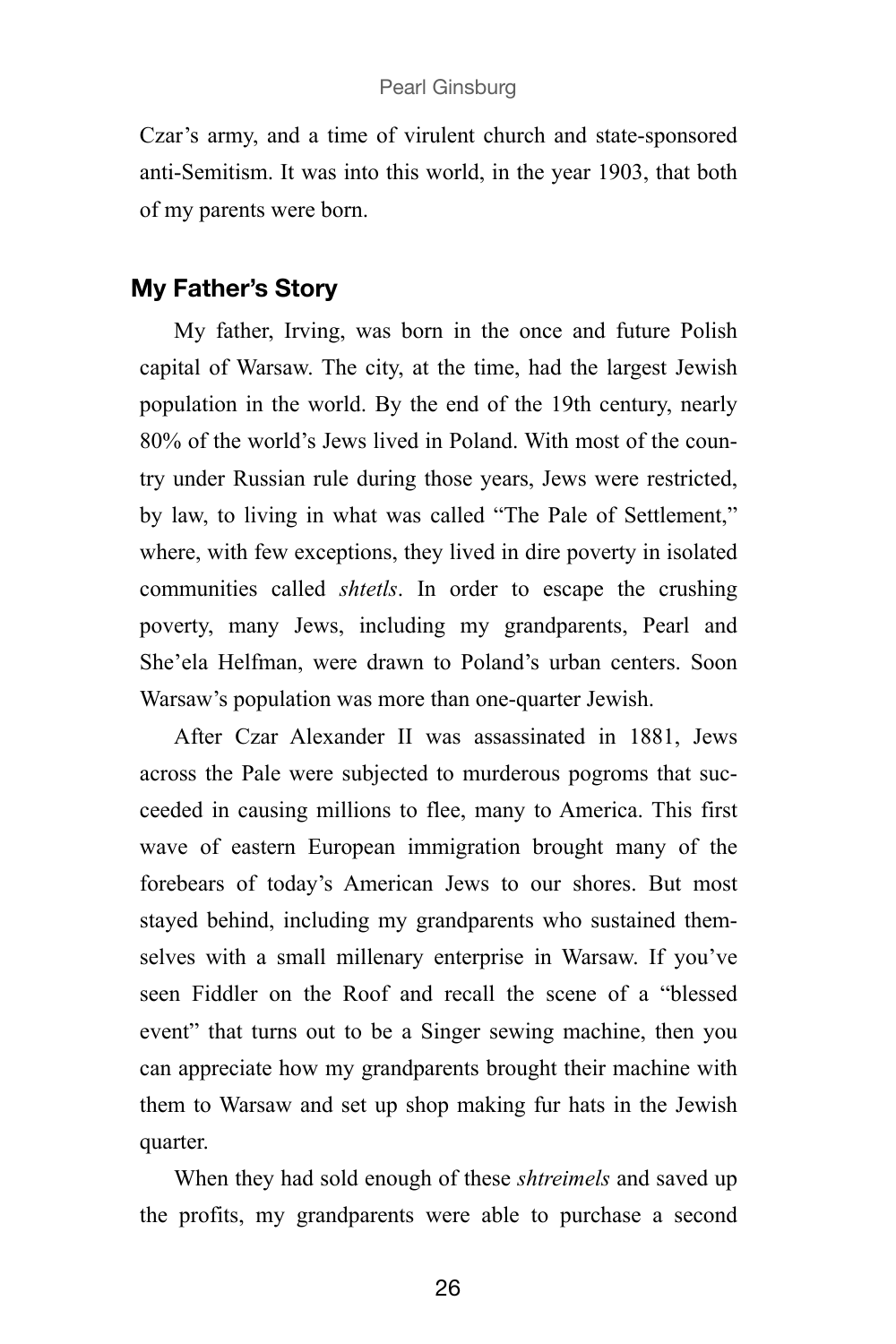Singer on consignment and later a third one. Operating out of their home, they were eventually able to build up their production to include twelve electric Singer sewing machines. Naturally this meant hiring operators to work the machines. My grandmother, Pearl, would make a hearty soup each day for the workers and at noon the machines would be shut down so everyone could eat lunch. Afterwards, the electricity was turned back on and everyone worked for the rest of the day. And on Friday each worker received his pay along with his soup. In this way, my grandparents, as well as their sons, Irving and his younger brother, Chaim, managed to survive through the dire years leading up to the Great War.

The decision to leave Poland was made by my grandfather in 1912 after a humiliating and harrowing encounter with a Polish Jew-baiter. My grandfather's name was actually Yehoshua, but everyone knew him as "She'ela." It was She'ela's job to carry the week's production of fur-lined hats down to the market square and display them on a blanket for customers to peruse and hopefully purchase.

On this particular market day, my grandfather, along with his young son (my future father, Irving) had laid out his wares when a Cossack on horseback approached them. Without saying a word, the rider leaned over and, with his riding crop, picked up one of the fur hats and flipped it up into his hands. Next, the sneering cossack opened his canteen and filled the upturned hat with water which he then proceeded to present to his horse to drink. Of course, using a fur hat as a horse's water bowl succeeded in ruining the expensive chapeau. Young Irving, age 9, became enraged and began to open his mouth to object. Fortunately, my grandfather grabbed his son's arm. "*Shtill, shtill*," he admonished the boy in Yiddish. "One word from you and he'll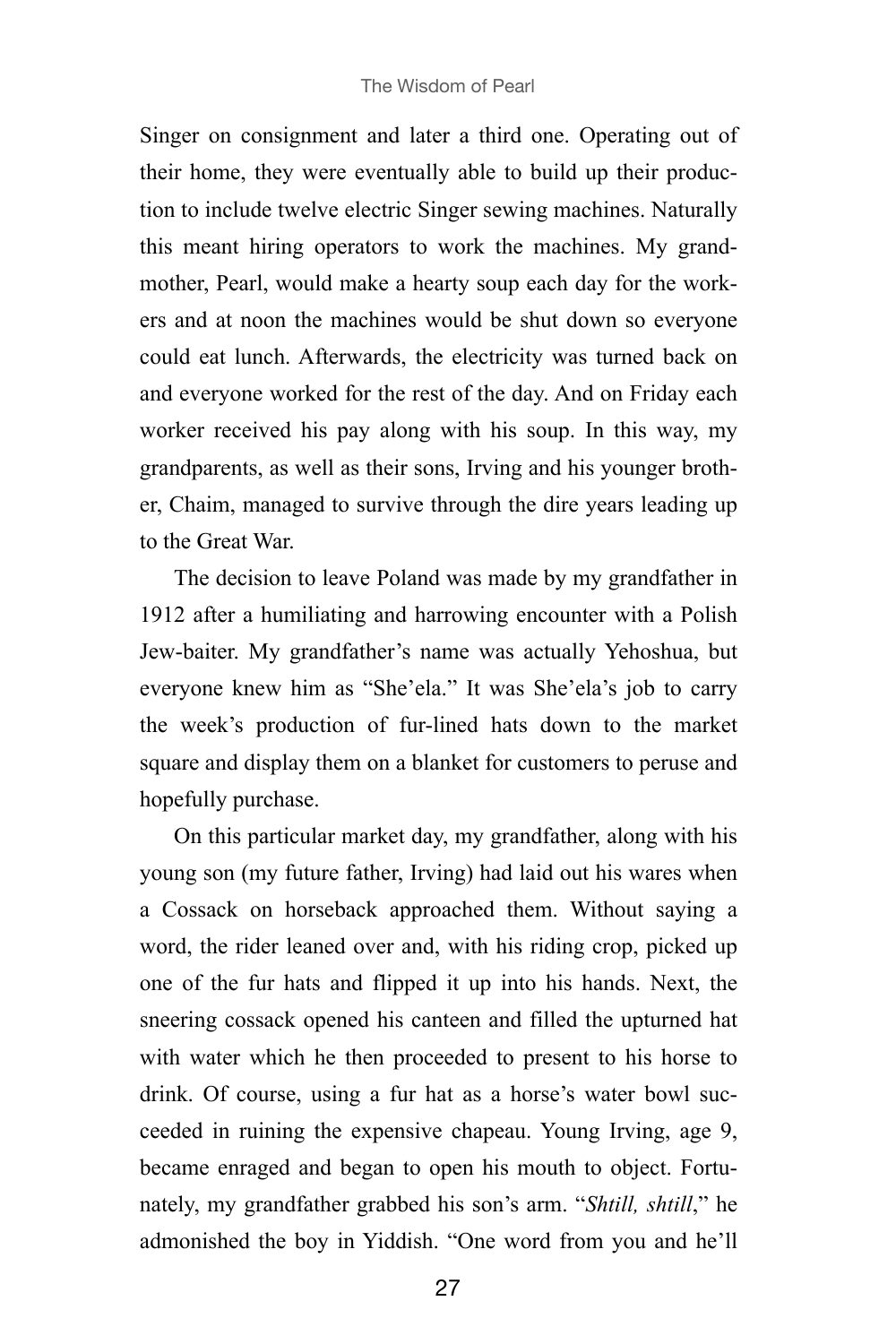bring that riding crop down hard across your face and you'll wear it for the rest of your life." My grandfather held the boy's hand and held his own tongue as he was forced to stand in utter humiliation in the eyes of his son. That did it. My grandfather, She'ela, decided, right there on the spot, that he had had enough and it was time get out of Poland.

But it wasn't merely the rising level of anti-Semitism that persuaded my grandfather to emigrate. It was also the growing exposure he was facing of conscription into the Czar's army. As the European nations became increasingly militarized in the years running up to the Great War, young Jewish men, between the ages of 14 and 45, were being rounded up and forced to serve. She'ela no doubt felt the hot breath of the army breathing down his neck.

As conditions became increasingly hostile, She'ela came to the understanding that opportunities to emigrate were quickly drying up. He had to act fast. He begged his wife to pack up the two children and join him in the wave of Jews bound for the New World, but Pearl, unlike her sisters, would not hear of it. She would never leave Poland. So She'ela decided to go it alone. His stated plan, like that of many immigrants of that era, was to arrive first to America and establish a beachhead, Then after he had found a job and had a bit of bankroll, he would send for the rest of his family. But that is not how things worked out.

Grandpa She'ela faced a serious problem. Gelt. Money. Passage to America on a steamer, even in steerage, was beyond his means. Out of desperation he made a monumental decision. He would sell the Singers. All twelve of them and use the cash to underwrite his travel costs. The fact that he did not technically own these sewing machines — they were given to him on consignment —did not deter him. He realized, of course, that selling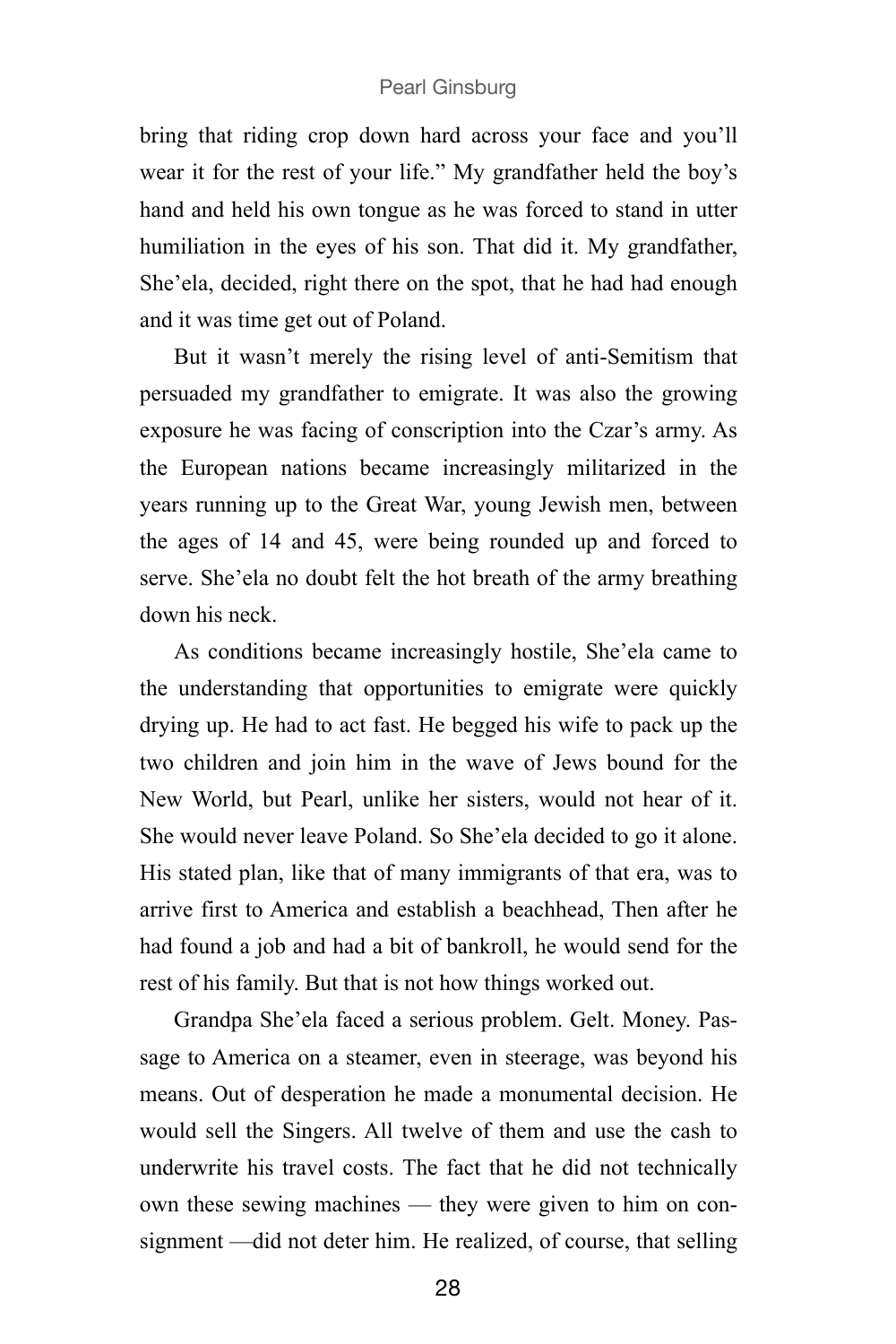equipment that he did not own was a criminal act. Not only that, doing so would put his family out of business. It would leave them destitute and without a stitch. Nevertheless, She'ela did what he felt he had to do. He took the money and ran. And so, one fine spring morning, when my grandmother Pearl opened the workroom door, she discovered that the sewing machines as well as her errant husband had all vanished. This was devastating since, without a means of livelihood and with the breadwinner having flown the coop, the remaining family — my grandmother, Pearl, her son, Irving and his younger brother, Chaim — slid deeper and deeper into poverty during the coming Great War years.

The creation of the democratic independent Polish nation after the war, under the terms of the Treaty of Versailles, gave hope to the Jews of Poland, as well as other minorities, that conditions might improve. But by 1919, they had not. A new threat reared its ugly head as Polish nationalism took hold and the first people it took hold of were the Jews.

New discriminatory laws were passed and Jews soon understood that they had gone from the frying pan into the fire. Word of the renewed pogroms in Poland reached even Washington, where President Wilson dispatched Ambassador Henry Morgenthau, Sr., to Poland investigate the treatment of Jews. The resulting Morgenthau Commission Report recounted how members of Poland's Blue Army, returning from France, roamed the streets of Warsaw assaulting and murdering any Jew they could lay hands on after falsely accusing them of collaborating with Poland's enemies. In the face of such widespread and toxic aggression, many Jews decided to leave, joining the second great wave of Jewish immigration. Among them was my 16-year old father, Irving.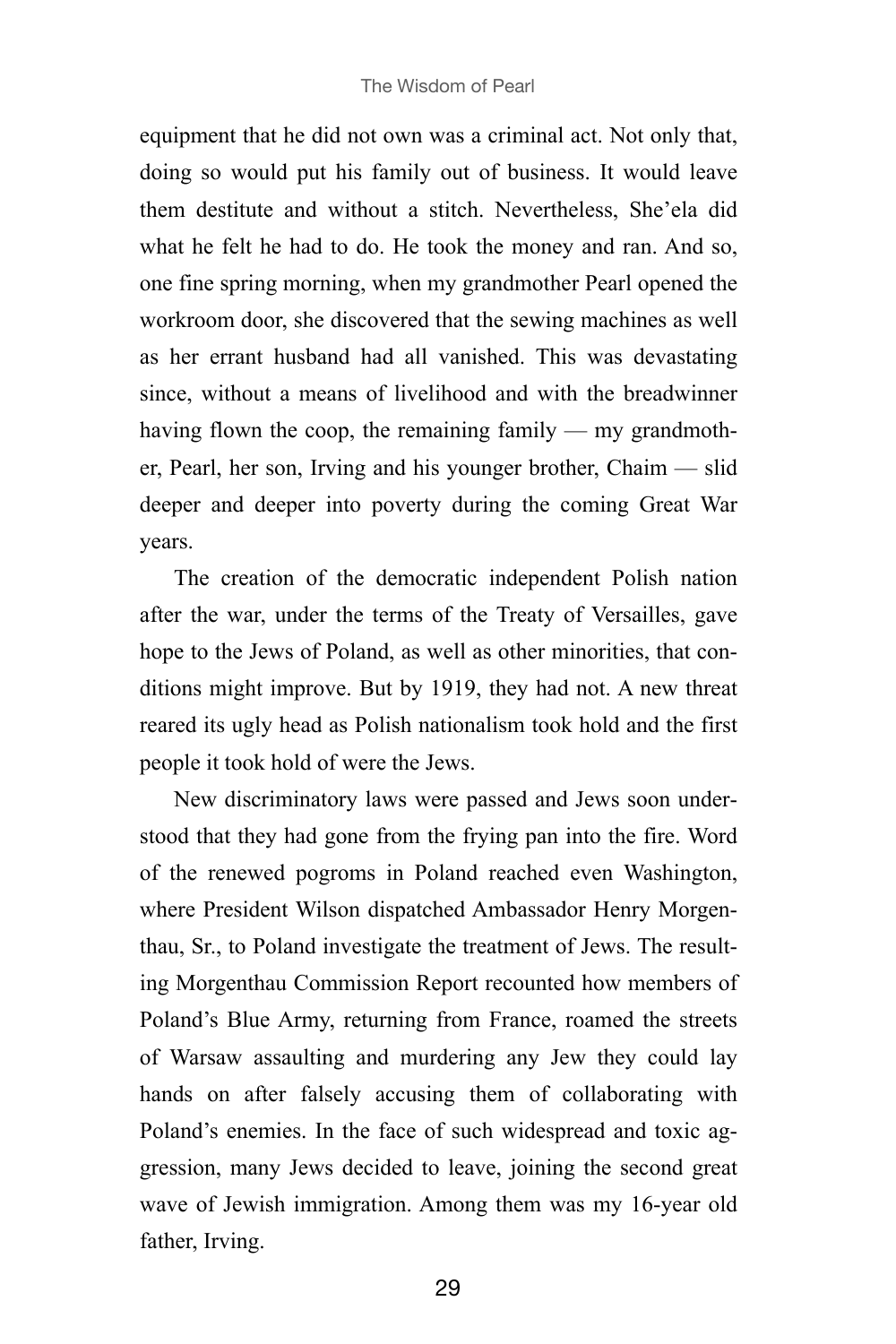Somehow managing to scrape together the money needed for passage, Irving said good-bye to his younger brother and his mother —who again refused to consider leaving Poland —and went off to seek his way in the world. His first stop was in Paris where Irving found lodgings with one relative after another. Unfortunately he found no employment. Finally, his aunt informed him that she could not afford to put him up any longer, and so Irving said "adieu" and set sail for New York harbor.

Once in New York, Irving attempted to connect with his father, but he learned that She'ela had remarried and now had no interest in helping his former family members.

Back in Poland, my grandmother Pearl and her remaining son, Chaim, found they were unable to fend for themselves during the difficult years that followed and succumbed to literal starvation. Although Irving was unable to bring his mother to America in person, he did manage to do two things in 1927 that represented a symbolic effort to transport Pearl's spirit and memory to these shores as best he could. The first was to designate his first-born child—that being me—as her namesake. At roughly the same time, Irving gave the name Pearl's Fine Ladies Hats to his new millenary factory. While the hat company only lasted two years, until the crash of 1929, as of 2019, I have endured some ninety years beyond that— so far.

## **My Mother's Story**

My mother, Yetta Hirschenhorn, arrived to the States before the Great War with her family when she was a child of nine. She had few memories of the old country and did not tell me very much about the details of her life in Lublin, the city where she was born. I do know that somewhere between Lublin and New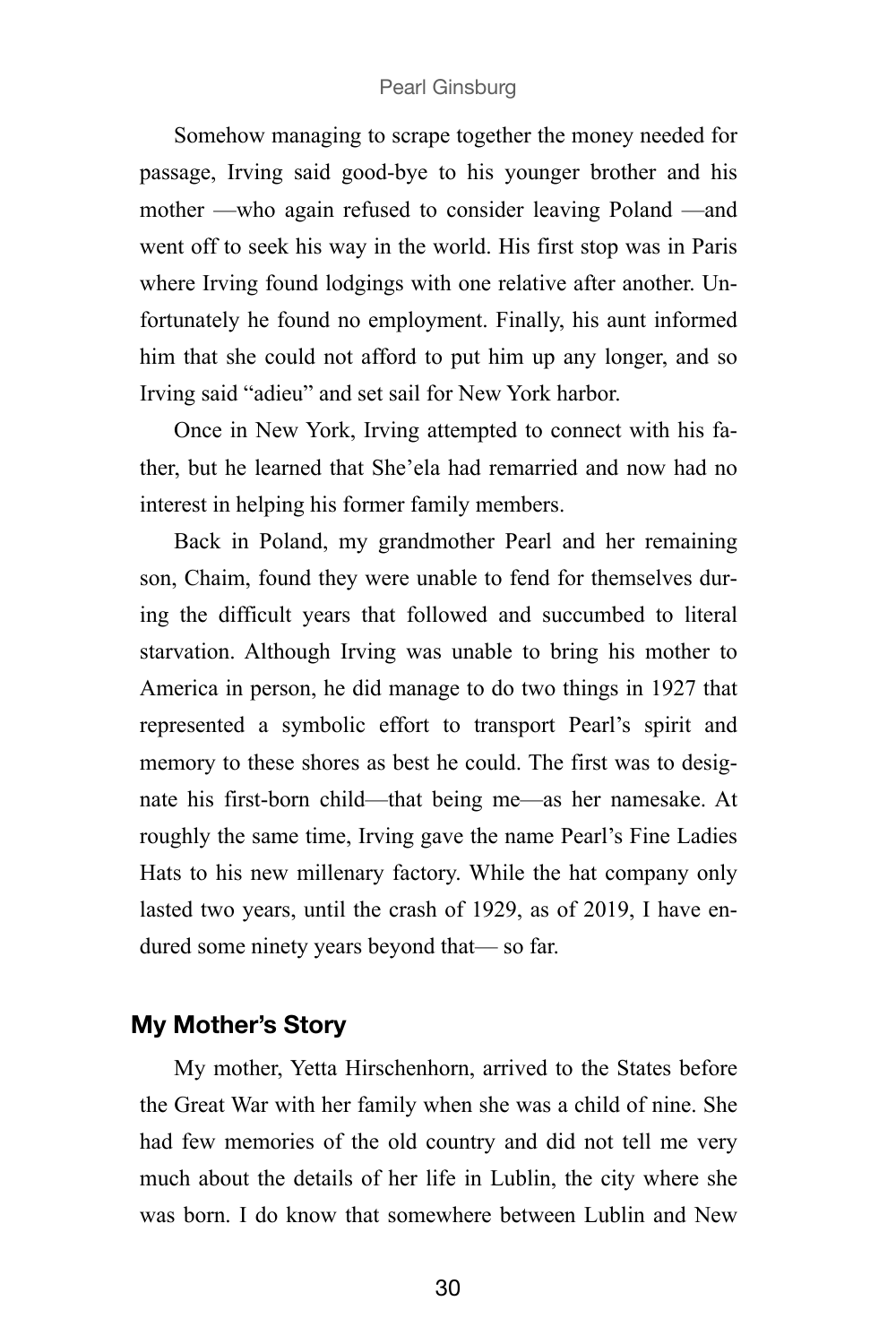York City, the family lost a syllable from their last name. It morphed from Hirshenhorn to Hirshhorn by the time they arrived to America. I suspect that the name change was prompted by a desire to sound less Jewish.

Yetta's father, my grandfather, Hyman Hershenhorn, was motivated to immigrate to the US by many of the same forces as had propelled thousands of other Jews from the Pale of Settlement and the large communities of Eastern Europe, including my other grandfather and my father: an escape from antisemitism, a quest for economic opportunity and a fear of being drafted into the Czar's army. Hyman, in fact, went so far as to engage in self-mutilation in order to make himself undesirable to the roving bands scouring Lublin for young Jews whom they could kidnap and turn over to the military for a handsome bounty. He had taken an axe and chopped off the last joint of his right index finger — his trigger finger — making it impossible for him to fire a rifle. When he learned that this ploy was no longer effective as a draft dodger tactic, he, like millions of others, decided it was time to sail away to the USA, taking along my grandmother, Rifka Necha, my mother, Yetta, and her little brother, Sidney. A third child, Joseph, was born shortly after the family arrived in America.

My parents met and were wed because of the stork, but not in the way you may think. Let me explain. It seems that on one particular day in 1925, my 22-year-old single mother was visiting her married friend, Edith. When Yetta arrived at the door, Edith's mother, who was the neighborhood midwife, informed her that Edith was upstairs in bed about to have her first baby. Naturally, my mother pitched in to help. She came in the door and offered to do whatever she could to assist with the delivery. Just then a young man named Irving also entered the front door. Irving was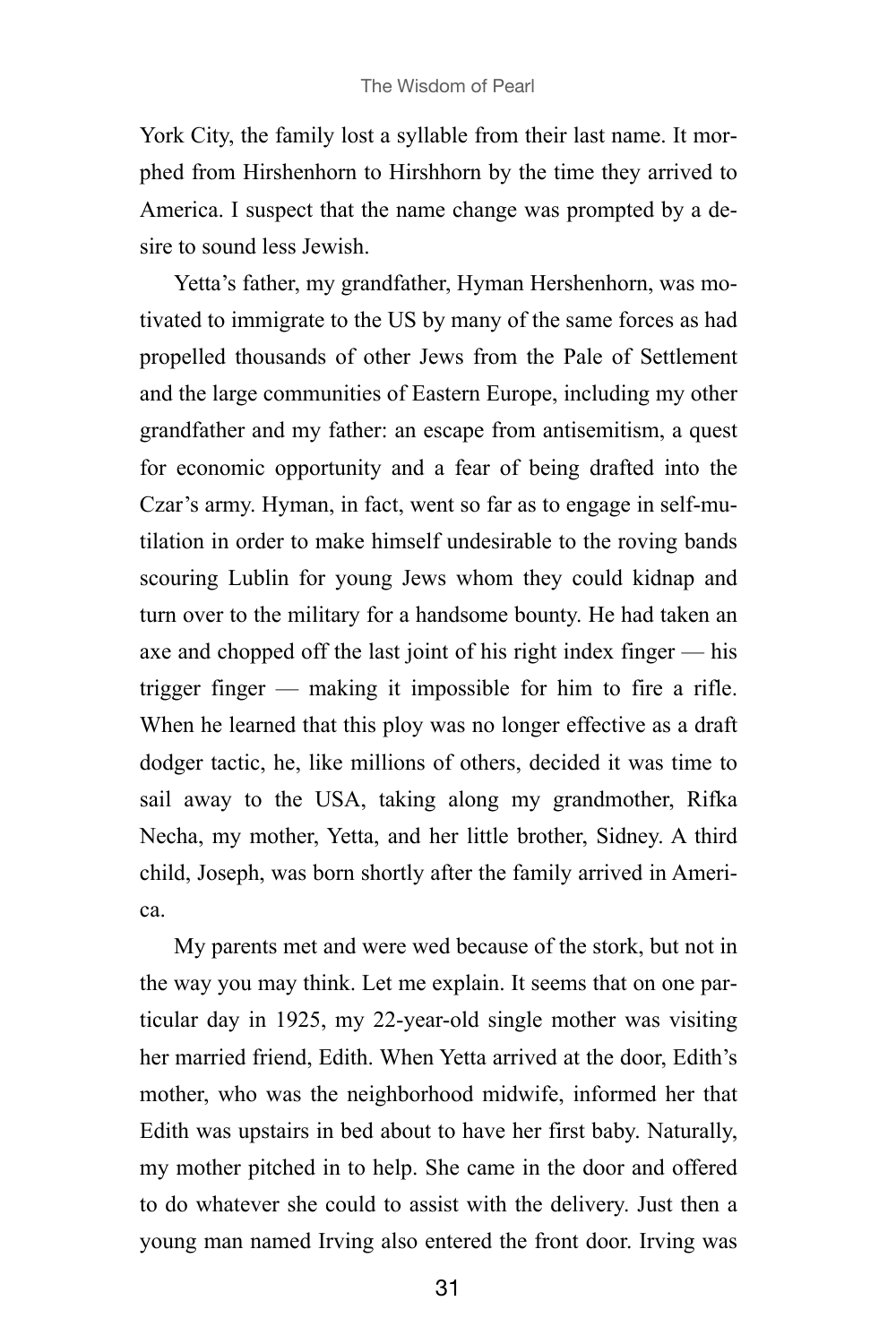a boarder living at Edith's house and had come home to eat his dinner. He quickly saw the flurry of activity going on all around and told Edith's mother: "You're all busy here with the baby. Why don't I go down to the tavern and have my dinner there?" Yetta heard this and immediately objected. If Irving went elsewhere for dinner, he would not have to pay Edith for that night's meal. Yetta did not wish for her friend to lose the revenue so she quickly popped up and said:

"Sit down, mister. I'll make you dinner," and she marched straight into the kitchen and whipped up a delicious meal for the handsome young man. While he was eating, Yetta looked around for some other way to help out. "What about the laundry?" she thought. "Just because there's a baby on the way doesn't mean we can stop washing the clothes. The baby should arrive to clean sheets, towels and pillowcases all bleached and neatly folded."

So, as her friend and her friend's mother, the midwife, dealt with contractions and labor pains, Yetta was in the basement washing and wringing out the linens and the laundry. Mixed in the pile were a collection of men's shirts that Yetta neatly starched and ironed before placing them on wooden hangers. As it turned out, the shirts belonged to the man in the kitchen eating dinner: my future father. In addition to room and board, he received laundry service in consideration of his \$3 per week rental fee.

"Who ironed my shirts so nicely?" Irving wanted to know, once he spotted them emerging from the basement. When he was told that it was the same industrious young lady who had prepared his dinner, Irving was deeply impressed by Yetta's domestic skills. She was able to whip up a delicious meal on a moment's notice and did an exquisite job on his dress shirts. And not only did she possess these homemaking skills, she had a cer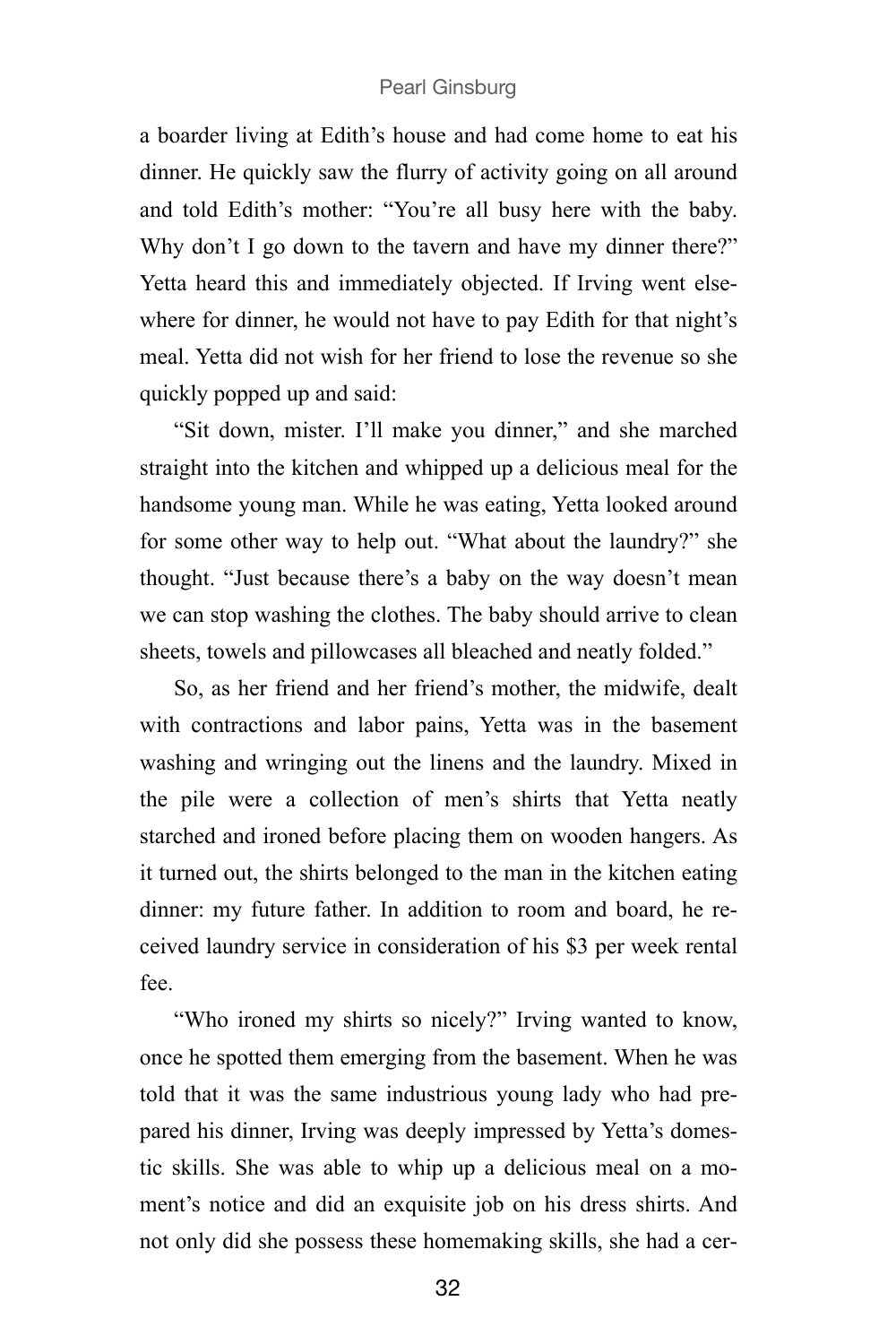tain sparkling presence that Irving found very attractive. Yetta was likewise impressed with Irving's take-charge personality and his old world manner. Despite the fact that, coming from Lublin, she was less modern and more traditionally Jewish than he was, they hit it off and soon began seeing each other regularly.

Of course, Irving was not well-schooled in all the niceties of courtship. Basic things, like how to go about asking a girl out on a date, eluded him. One day, not long after their first encounter, he appeared at Yetta's door holding two tickets to the local movie theater, explaining that he wished for them to go see the movie together right away. Irving felt that he was obliged to repay her kindness for the dinner and the shirts. But beyond that, he also was interested in spending some more quality time with this very charming young lady. Her response, however, left him displeased.

"I'm very sorry to disappoint you, Irving, but I wish you would have told me sooner," she said. "I've made other plans for today." My future father had never been told that it is customary to ask a lady in advance before taking her out on the town…or even to the movies. But he was learning. He returned the tickets and, after consulting with Yetta in advance this time, purchased more tickets and the couple did find their way down the aisle of the movie theater…and not too long after, down the aisle to the chuppah.

By the way, Edith had the baby just fine and she and my mother remained close friends for the duration of their lives.

### **Our Little Family**

Irving and Yetta found a modest home in the Bronx, near Yetta's father's neighborhood grocery store and they lived what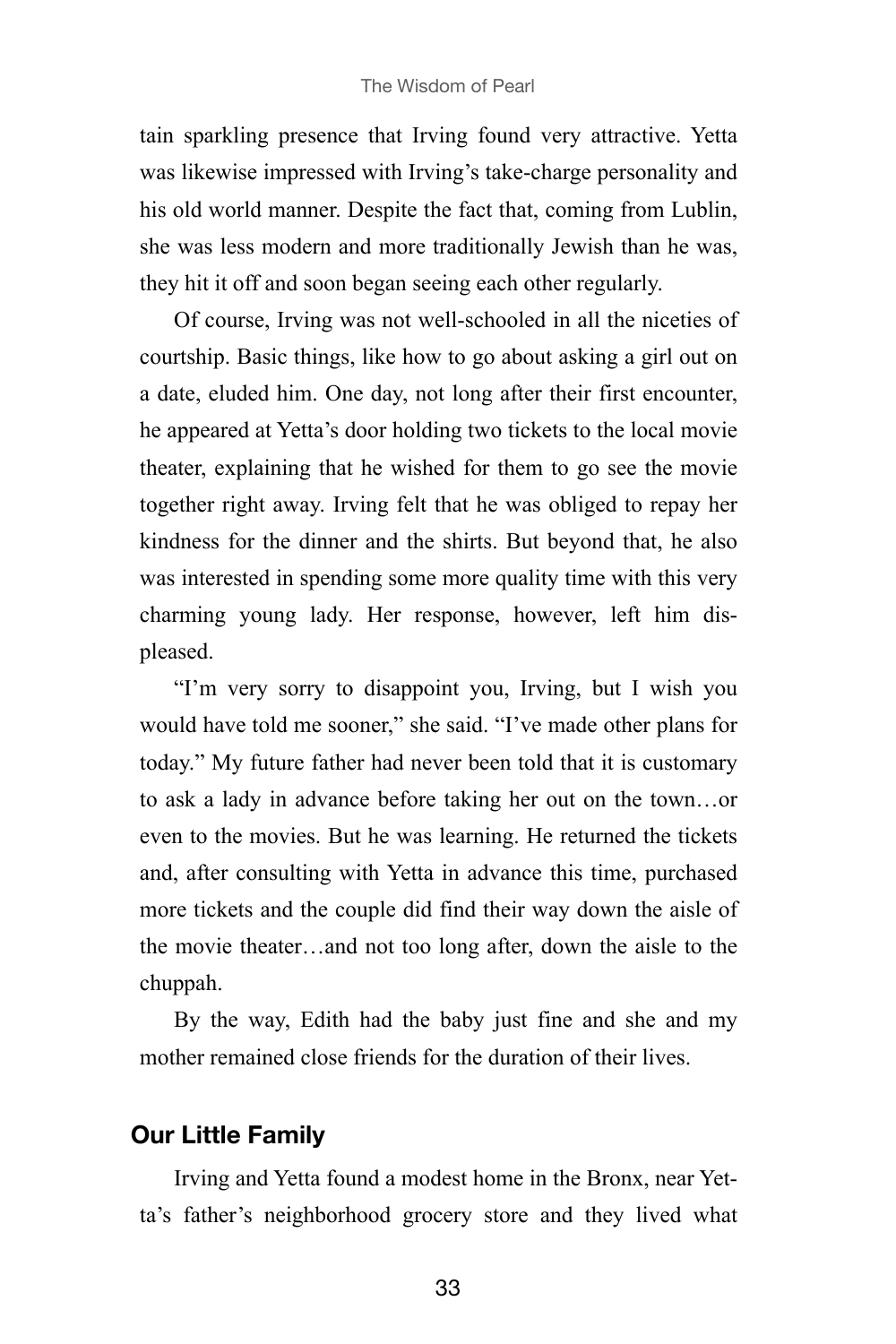might be called a secular Jewish lifestyle. This meant, among other things, that they refrained from eating non-Kosher food. Not so much for religious reasons, but because they did not trust "trafe" to be as clean and properly prepared as Kosher food. They were convinced that if a Jew ate just a single mouthful of pork sausage, for example, it would prove fatal.

My father continued toiling in the same vineyard in which he had been brought up, the fine art of making hats. Despite the fact that he was, for a time, the owner of what some might call a "sweatshop," — Pearl's Ladies' Hat Company— Irving remained, throughout his life, an ardent champion of the working man. He was a member in good standing of the American Labor Party, which had split from the Socialist Party in the 1920s and operated exclusively in New York. It was part of a liberal social democratic movement that was patterned after the British Labor Party and strove to promote the "dignity of the working man." The party evolved into the New York Liberal Party in the 1940s and in the 1970s, John Lindsey was re-elected mayor of New York City as the Liberal Party candidate. My father, Irving, was, not surprisingly, also a card-carrying member of the Textile and Millenary Workers Union of America.

My father never forgot that he had been living in a boarding house when he had first met my mother, and, as a result, the couple always maintained a wide-open door policy, forever welcoming strangers into their home. In 1927 a new little stranger began living with them. It was their first child and that child was me. As explained earlier, I was named Pearl in memory of my late grandmother who had perished in Poland. My father's millenary factory, Pearl's Ladies' Hats, opened its doors not long afterwards.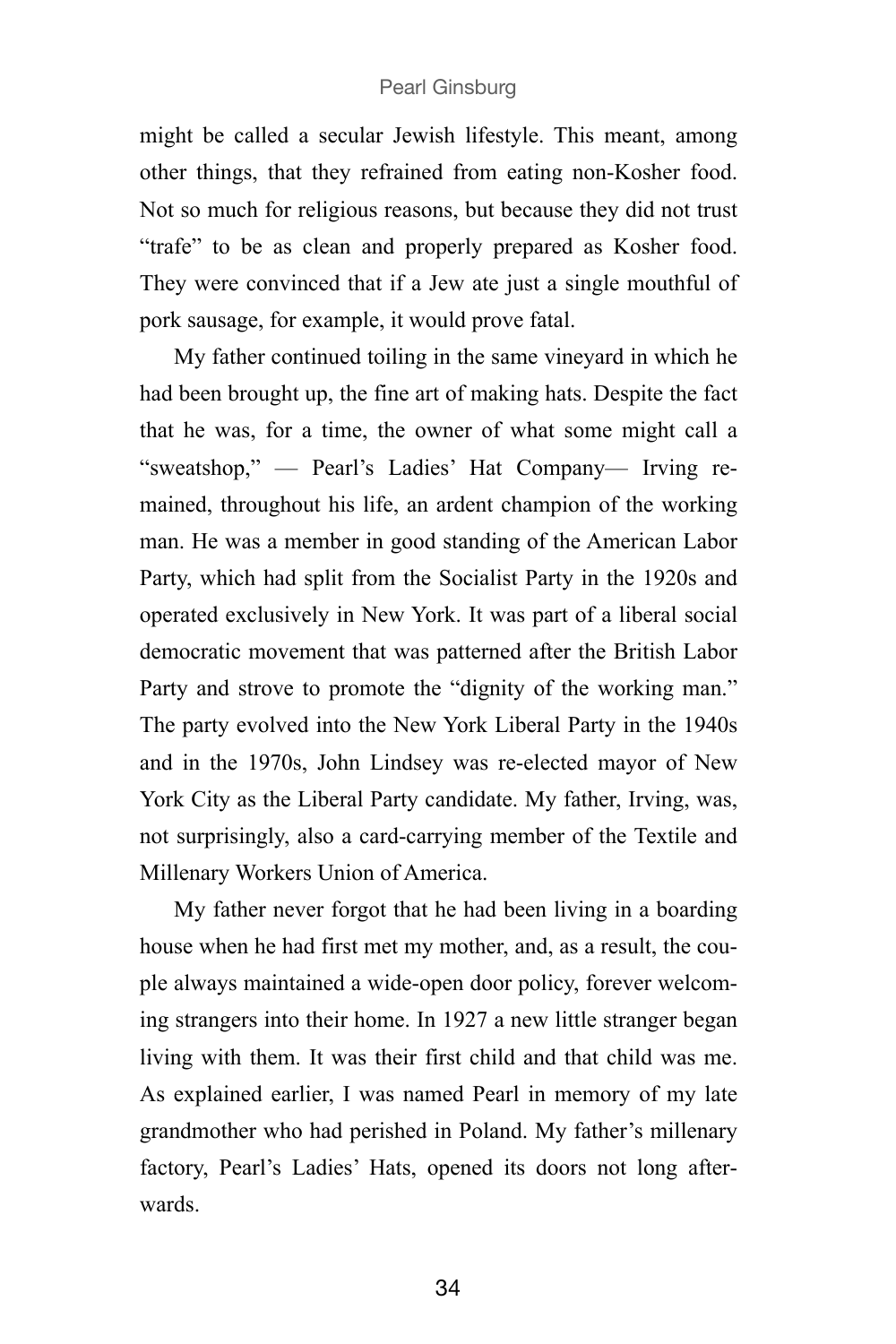#### **The Corner Grocery**

Sadly, when the stock market crashed in 1929, Pearl's Hats went right down the tubes with the rest of the American economy. With the onset of the Depression, my father's reversal of fortune forced our little family to find new lodgings. Being unemployed did not leave him many options. We wound up living with my grandparents, the Hershhorns, not far from my grandfather Hyman's little corner grocery store.

Some of my most pungent and powerful childhood memories were forged in that little hole-in-the-wall establishment. Of course, in that pre-supermarket era, everything was done by hand. Nothing came prepackaged. There was a Saturday night ritual I remember that was called "Cutting the Butter." The butter, which arrived from the dairy farm in the form of a huge 10 lb. cube, would be lifted from the tub onto the marble countertop where my uncle Joe would do the honors. Taking a large butter cutting knife and, after scoring the block in two dimensions with vertical and horizontal cuts, he would replace the whole thing back into the tub. Now, when a customer requested a block of butter, the clerk could reach into the tub with a knife and quickly make only the necessary final cut. This freed the block and it would pop out and was then wrapped in wax paper and weighed on the scale.

Cream cheese was dispensed in a similar fashion, although it arrived to the store in a wooden box. I remember how the neighborhood boys would always be interested in how much cream cheese was left in the box. When the level got low, they would ask my grandfather: "Mr. Hershhorn. May we have the box when it's empty?" It was just the right size to make a soapbox derby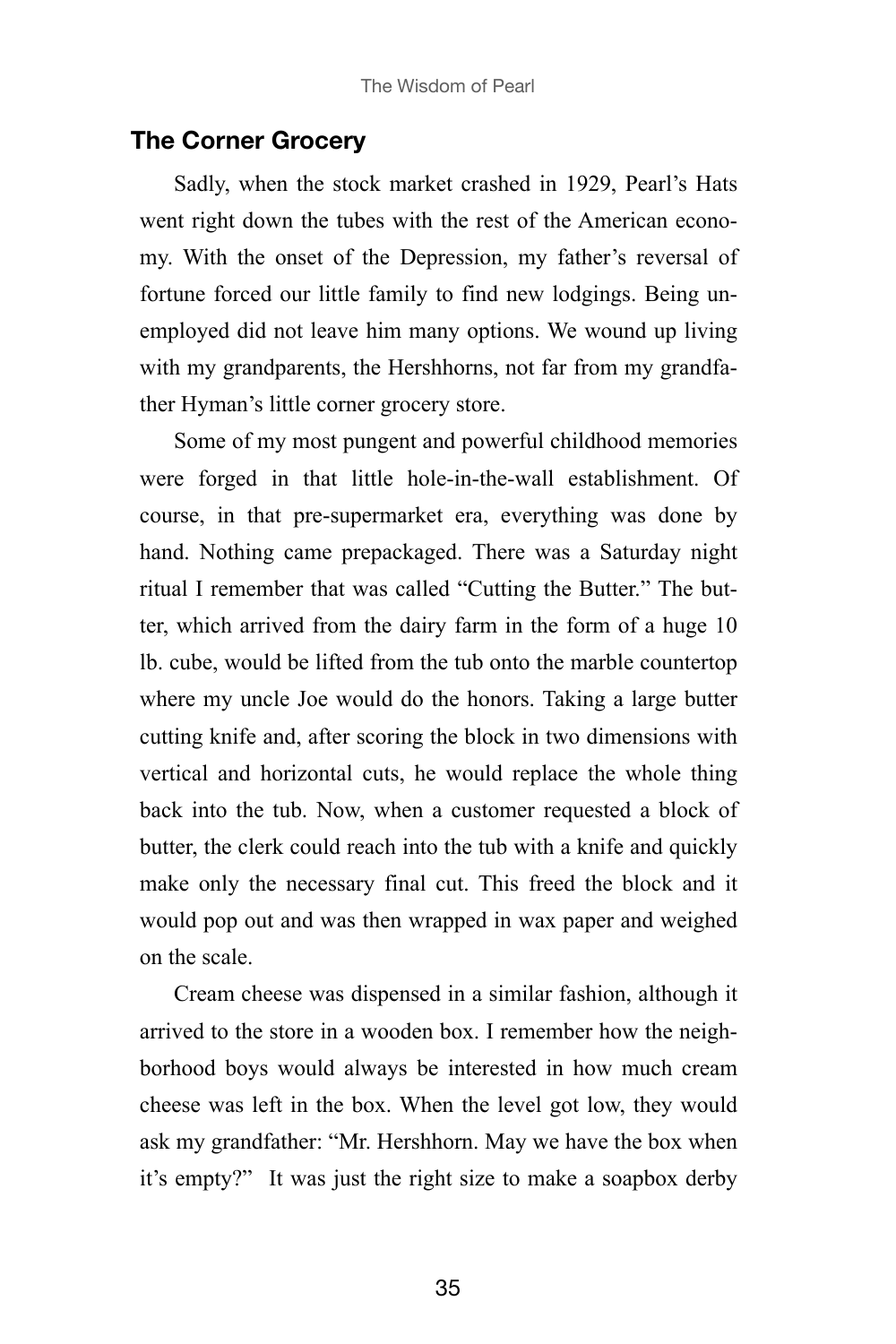style race car once you were able to find four baby carriage wheels.

I loved the mixture of all the grocery store aromas and flavors and it was understood that whatever tidbits fell off the scale or onto the counter belonged to me. I consumed untold quantities of non-FDA approved cheese, of unpackaged candy, of unpasteurized milk and I never once became ill as a result.

Of course there was no cash register, so all payments went directly into a rusty metal box. In addition to being in charge of the butter-cutting ritual, my Uncle Joe was also the controller of the prices and served as the human adding machine. When a customer had assembled her week's shopping items on the counter, Joe would take a paper bag and a pencil and add everything up. Most typically, this amount would not be paid on the spot. Instead, it was charged to the customer's account in a ledger book that Uncle Joe maintained. People simply didn't have much disposable income in those days, so credit was extended — interestfree. I would often see Joe record the sale of two cigarettes or a single egg into the credit ledger. I don't recall any shoppers every buying a dozen eggs at one time. Whenever a customer would come into some cash, such as on payday, they would come in and make a payment against their account. But some never did so and the store would suffer the losses.

Uncle Joe had one more assignment that none of the customers knew about. He was the keeper of the sour cream. When the sour cream arrived to the store from the dairy in a four-foot high metal container, Uncle Joe would never open it up inside the store. Instead, he would carry it to a clandestine backroom spot where, all alone, he would pry off the lid. This practice allowed him to secretly skim off the ugly green mold that accumulated at the top of the sour cream. Once so sanitized, he would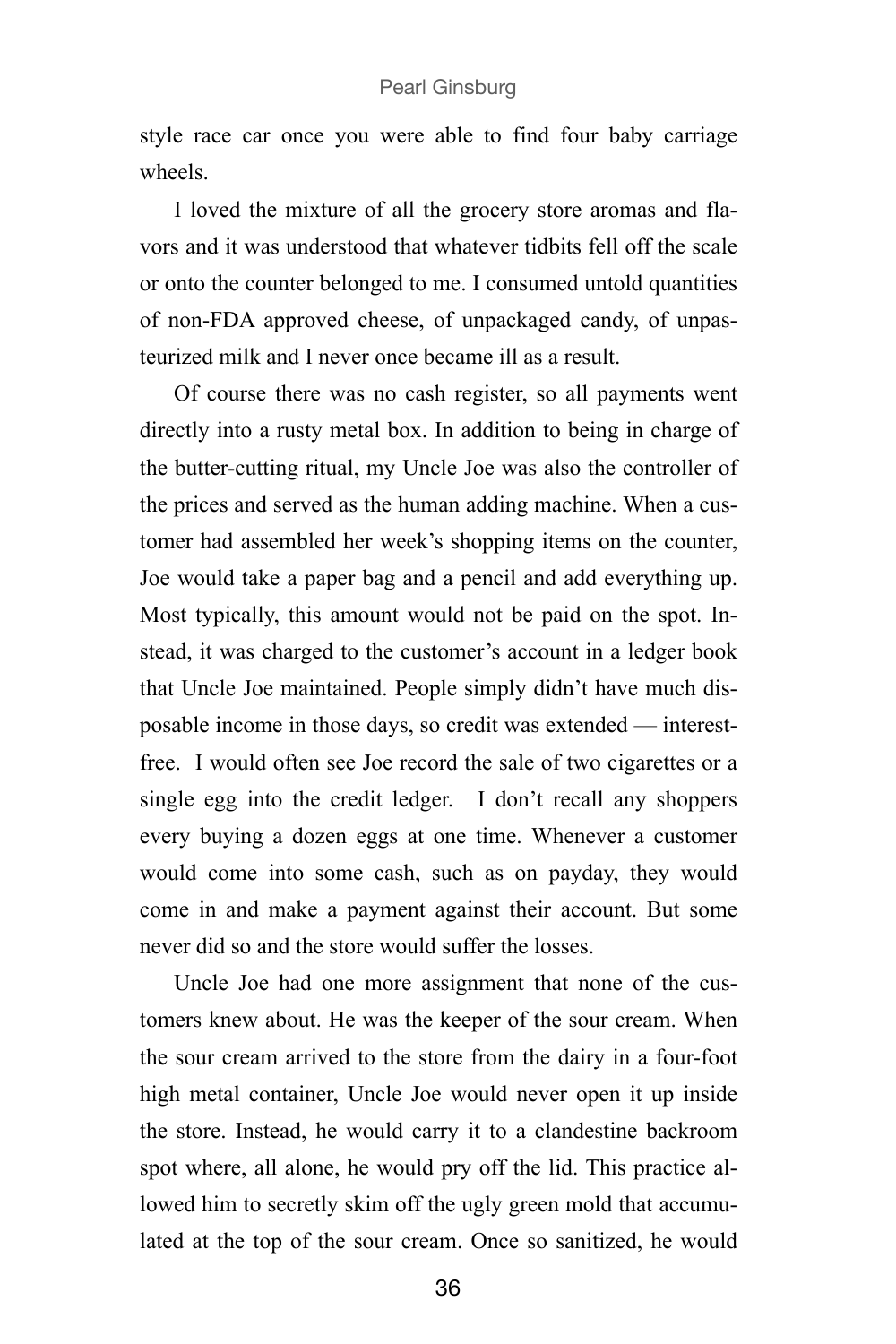bring the pure white delicacy back into the store to display before customers. The metal container was placed through a hole in the wall that allowed the sour cream to be scooped out while the container stood inside of a primitive outdoor refrigeration system. It was a simple insulated wooden box that sat along the outside wall of the store. At one end, the box held a block of ice positioned in front of an electric fan. The fan blew chilled air around inside the long box and this is where my grandfather kept perishable dairy and a few produce items from spoiling. Of course, during the winter months, no ice was needed.

Large burlap sacks, filled with beans, rice, grains and sweetsmelling spices — bags that had to be rolled down as they were depleted — littered the floor of the store. And of course, let's not forget the pickle barrel and the cracker barrel. I could usually be found running among those bags and barrels chasing down the store's cat who was a prodigious mouse-catcher, but very ugly. I think it was my dislike of that cat that accounts for my antipathy towards felines to this very day.

The bread and baked goods were stored in a special wooden cabinet where customers could help themselves. No bagels. No bialys. No slicer. Just whole loaves of rye bread and assorted dinner rolls. The lower area of the bread cabinet was always white because the flour that coated the bottom of the loaves and rolls would flake off and collect there, making something of a mess on the floor. It was my job to sweep it up. "*Aoyskern, aoyskern*!" my uncle would always say, handing me an old broom that had turned white from sweeping up all the flour. And eventually, I also became as white as the Pillsbury Doughboy.

Although the store was not advertised as a "kosher" market — we called it a Jewish market — I recall that my grandfather sold no trafe. You could not buy any pork products or shellfish,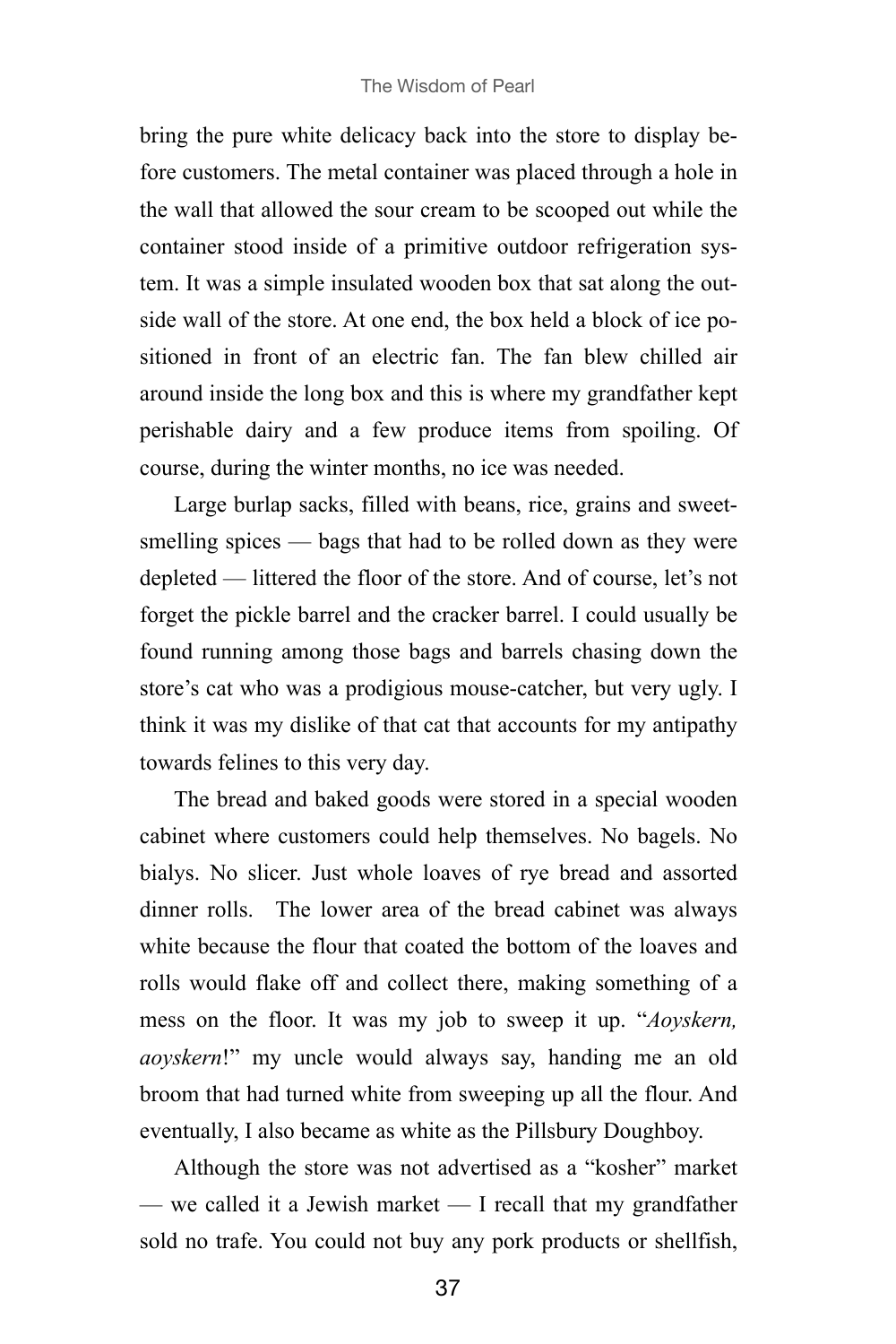that was for sure. But I would say that this restriction was carried out for business reasons, more than for religious ones. Almost all of the store's customers were Eastern European Jews who, for the most part, observed the dietary laws. So even if my grandfather had one day decided to start selling shrimp, there would have been no one to purchase it. There were a few gentile customers who patronized the little Jewish grocery. I recall one such Christian lady who, every year on Palm Sunday, would bring my grandfather a palm leaf after church. Grandpa Hymie would thank her sweetly for this gesture, but once she went out, it went out…into the trash. "*Vos zol ikh ton mit dem zakh*? (What am I expected to do with this thing?)" he would ask me.

To tell the truth, my grandfather Hyman was not a particularly pleasant man. He was gruff and not very sociable by nature. The only person he seemed to be friendly with was me. He actually seemed pleased and would almost squeeze out a smile whenever I would come to the store. For some strange reason he would always call me Pauly. Not Pearly and not Pearleleh, but Pauly. "Why does Grandpa Hymie call me Pauly?" I recall asking my mother.

"Leave him alone," she replied. "He thinks he's calling you Pearly. Like Pearly White." This was a reference to the silent film star known as the "Queen of the Serials," who had been popular when Hymie was a young man.

#### **Hard Times**

The period that little our family (Yetta, Irving and I) lived with my grandparents ended abruptly due to an overly splendid breakfast. One day, my mother decided to fix my father a special, rather hearty, morning meal, taking the ingredients, as she usual-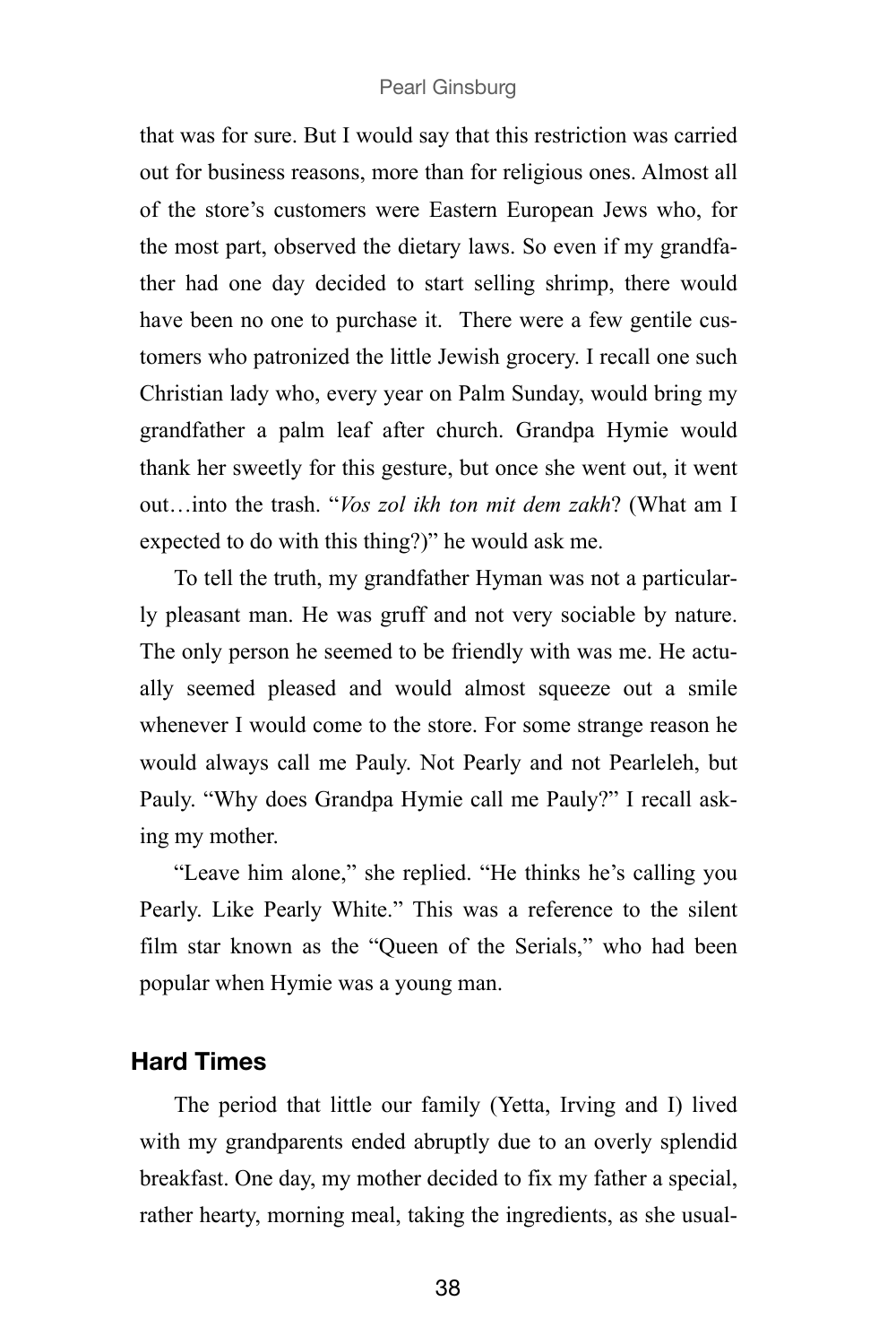ly did, from her mother's pantry. Yetta did not feel particularly guilty about doing this since her father owned a grocery, he bought all his food at wholesale. But when Hymie saw the lavish potato pancakes and knishes, he took his daughter into the next room.

"Since when does a man with no job need such a fancyshmancy breakfast?" Hymie intoned in Yiddish.

"I wanted to cheer up Irving. Anyway, you buy all the food cheap," answered Yetta.

"I knew it," said her father, his voice getting louder and more irritated. "I knew that supporting you two would fall onto my hands."

My father, Irving, finishing his breakfast, heard all this and decided that he had had enough. He left the house, telling my mother he would be back by evening and she should pack up all of our belongings. He spent the day visiting "the Aunts." Irving's mother, my namesake Pearl, had four sisters. All of them, except for Pearl, made it to America. By this time Pearl and her youngest child had perished from starvation in Poland. But Pearl's sisters, Irving's aunts, were all doing just fine. In fact, they all lived long lives with several reaching beyond the age of 100.

Irving returned to the Hershhorn house that evening and collected Mom and me.

"We're getting out of here," he told us. "We're going to live with *Tanteh* Annie." And, feeling a bit like gypsies folding our tents in night and moving on, that's exactly what we did. Aunt Annie was a wonderfully warm woman who soon became my surrogate grandmother. During the lean years of the Depression, she rented out rooms to her relatives, creating something of a family boarding house. There were eleven people, including the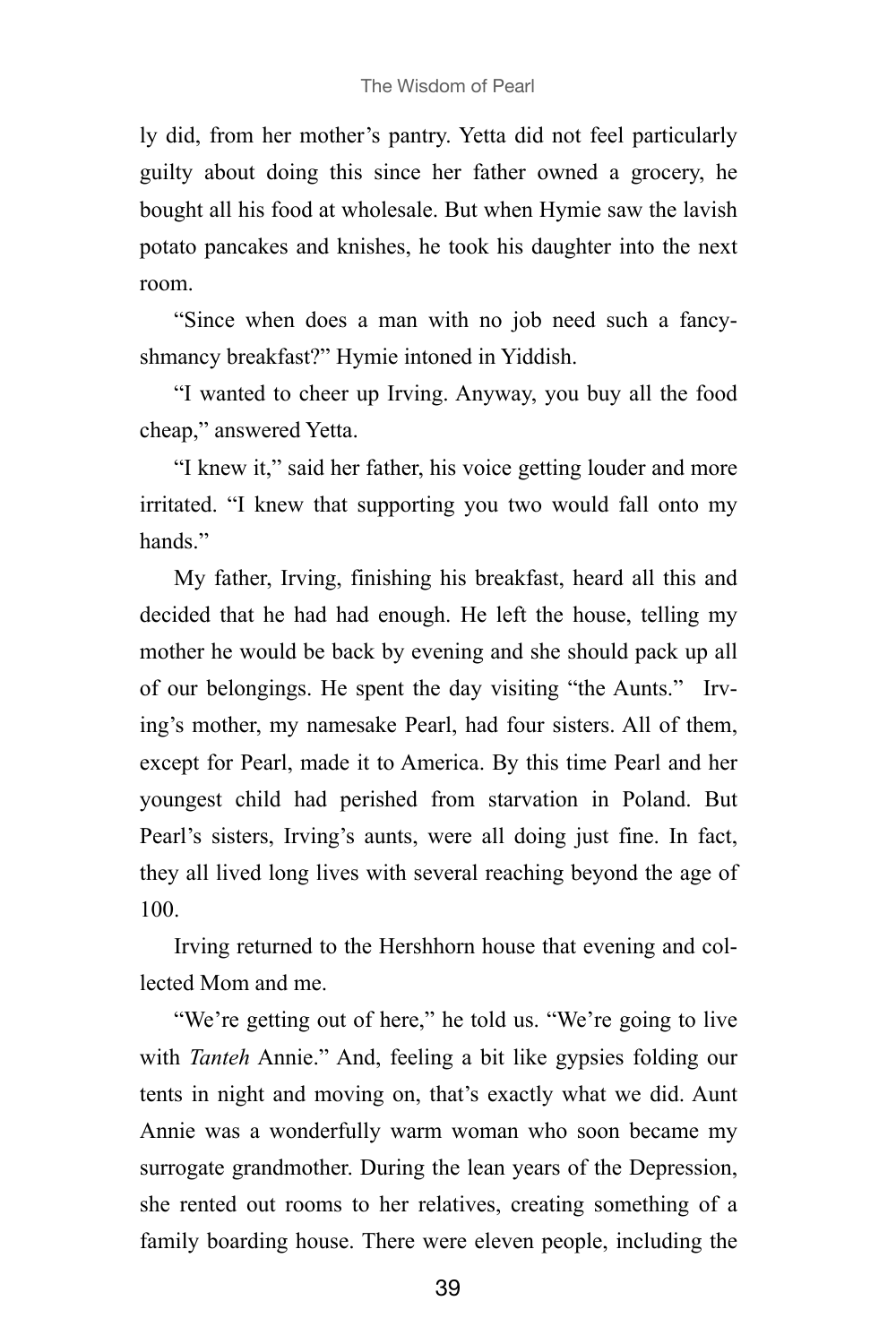three of us, all related, all living at *Tanteh* Annie's, all under one roof. Everyone paid what rent they could and this provided Annie with her *parnassa*, her livelihood.

The relationship between my father, Irving Helfman, and his father-in-law, Hyman Hirschhorn, was always rather tenuous and strained at best. This episode pushed it to the breaking point and the two men became estranged. Over the ensuing years they seldom spoke. This frigid friction had far-reaching effects in term of our family dynamics. The most dramatic and devastating effect was that it made it very difficult for my mother, Yetta, to carry on a normal relationship with her own mother, Rifka. Yetta essentially did not see her own mother for nearly eight years.

One day, around the time I graduated from middle school, we received a visit from Yetta's Uncle Willie, Rivka's brother.

"Your mother is dying," he soberly told Yetta. "She has liver cancer and they don't give her much time. There's just one thing that's keeping her alive. She's waiting to see you before she dies." My father, hearing the news, agreed. "Yes. You must go see your mother," he instructed her.

Yetta was greeted with open arms by her mother who embraced her in a tear-filled reunion, chanting the name of her prodigal daughter over and over. "*Meineh Yettasel! Meineh Yettasel!*." Two days later my grandmother Rivka died.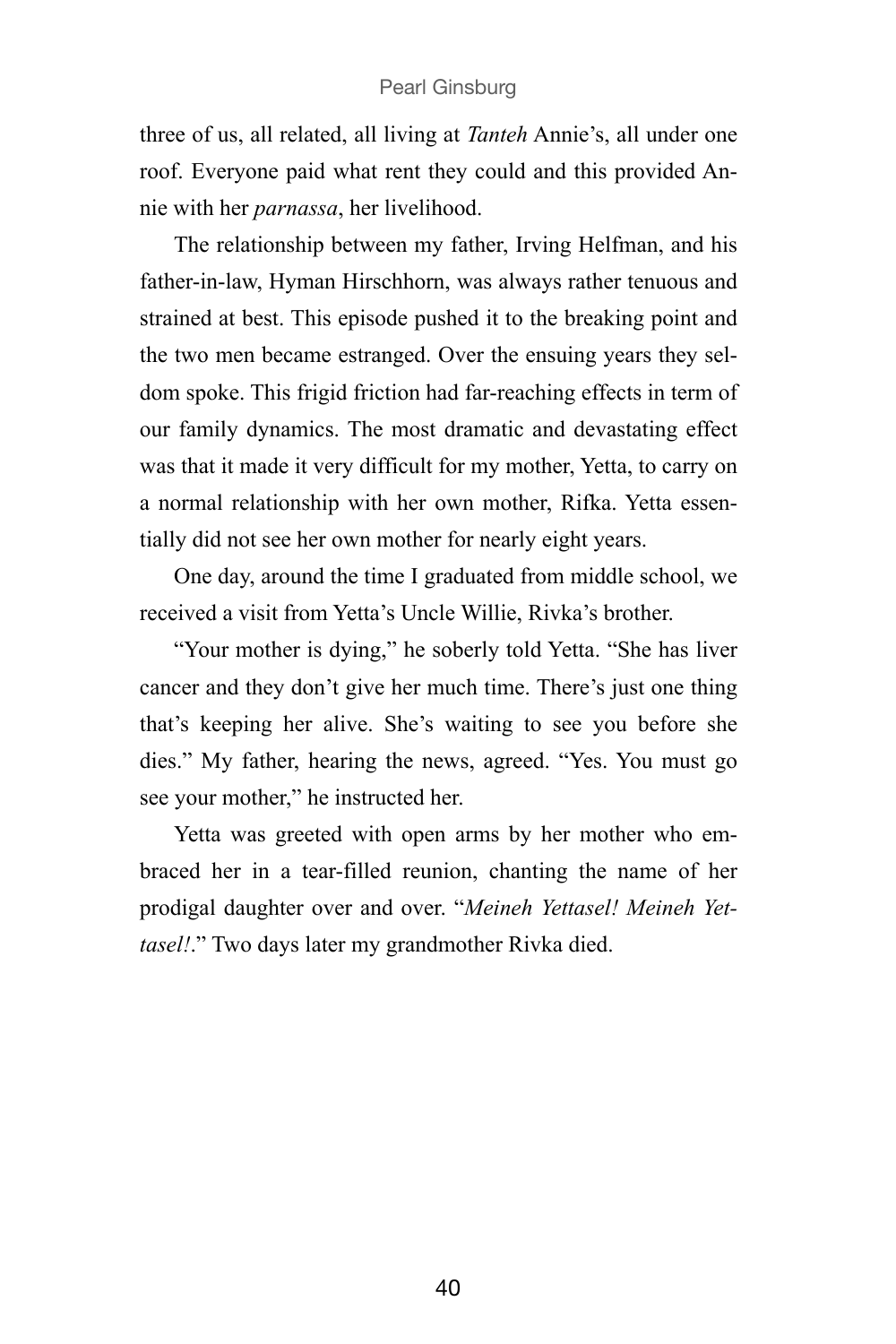# Chapter Two **The Early Days**

Irving eventually found work as an assembly line laborer with one of the few surviving millenary houses in New York where he worked faithfully for the next fifty years. My father was a cigarette smoker—up to a point. When in his early fifties, Irving went into a coughing fit and coughed up something large and highly disgusting. After one look, he threw away his remaining pack of cigarettes and swore he would never smoke again. He was as good as his word and managed to live another forty years. But after a lifetime of inhaling fabric fibers and chemical fumes at the hat factory, my father eventually succumbed to emphysema at age 92 and a half.

My memories of my father are of a warm and affectionate man who always called me his girlfriend, and often said I was the best thing that ever happened to him, As a father, he was never stingy with his hugs and kisses. He resembled a slender Edward G. Robinson, but better looking. By comparison, my mother was not what you'd call a touchy-feely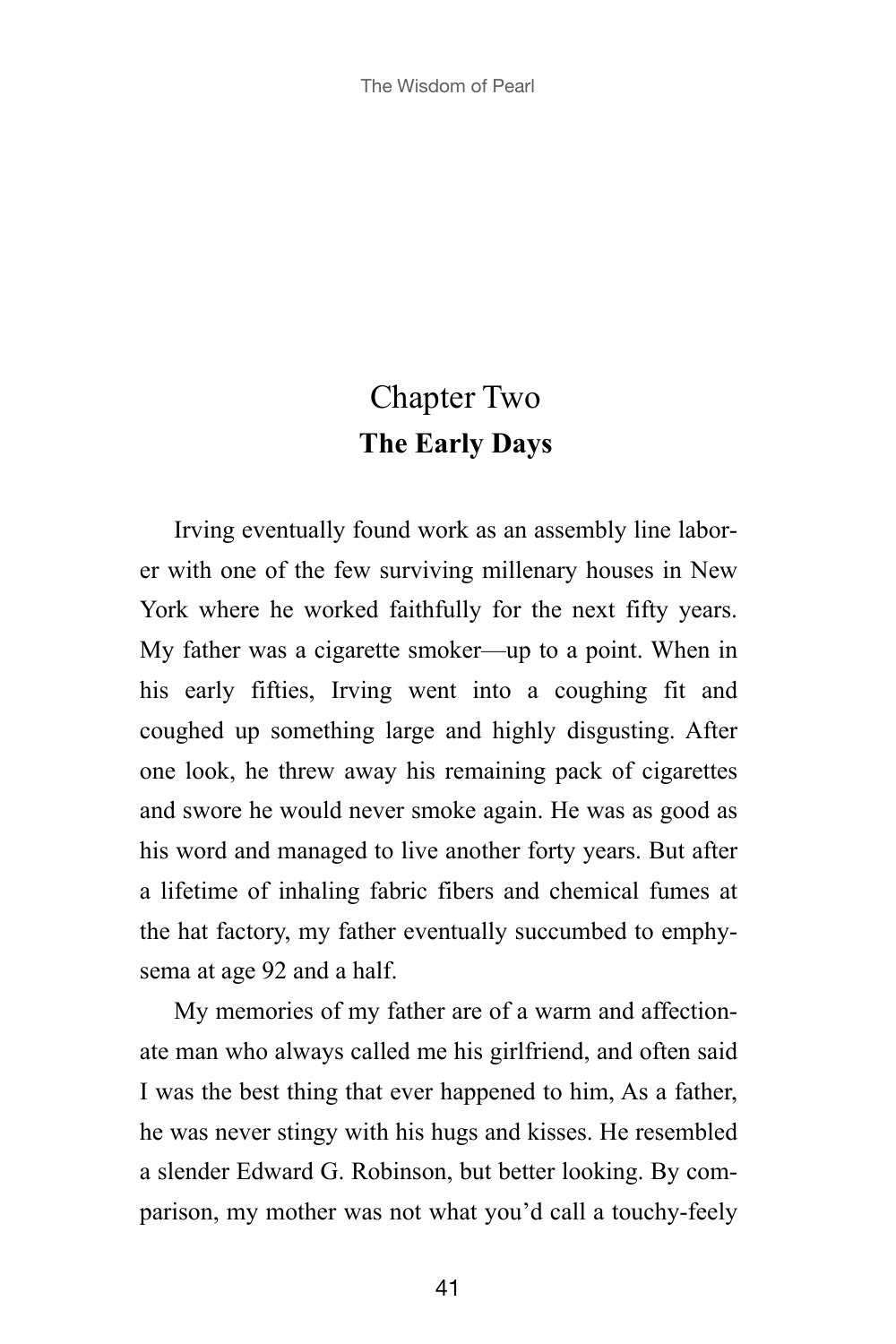person. She was more, shall we say, formalized. Not particularly affectionate, but highly dutiful. She did what was expected of her and seldom revealed the feelings in her heart. This attitude perhaps accounted for the fact that her other two children arrived late in her life. It also explained why I was so excited when I was finally, at age 12, rewarded with a sibling.

My sister Rhoda arrived a few days before the massive German anti-Jewish pogrom called Kristallnacht, a nightmare event that marked the beginning of that darkest of times, the Holocaust. But to me, Rhoda was a beam of pure sunlight, warming everyone's hearts and souls. Having Rhoda around made me feel really grown up. I became my mother's little helper when it came to caring for the new baby. I carried out or assisted with all the usual chores, from washing diapers to preparing the formula, despite the fact that I received zero praise or encouragement from my mother.

Nevertheless, I was an exemplary student at P.S. #60 elementary and middle school, an all-girls academy where we were required to wear prim uniforms, which included woolen knee socks that had to be worn during the hot months of the year. It's funny the things that stand out in one's memory. I proudly graduated from P.S. #60 in 1939 as the Salutatorian of my class. This distinction allowed me to be the only student permitted to wear a white skirt and a white ribbon in my hair to the commencement ceremony. Another thing that stands out in my memories of that time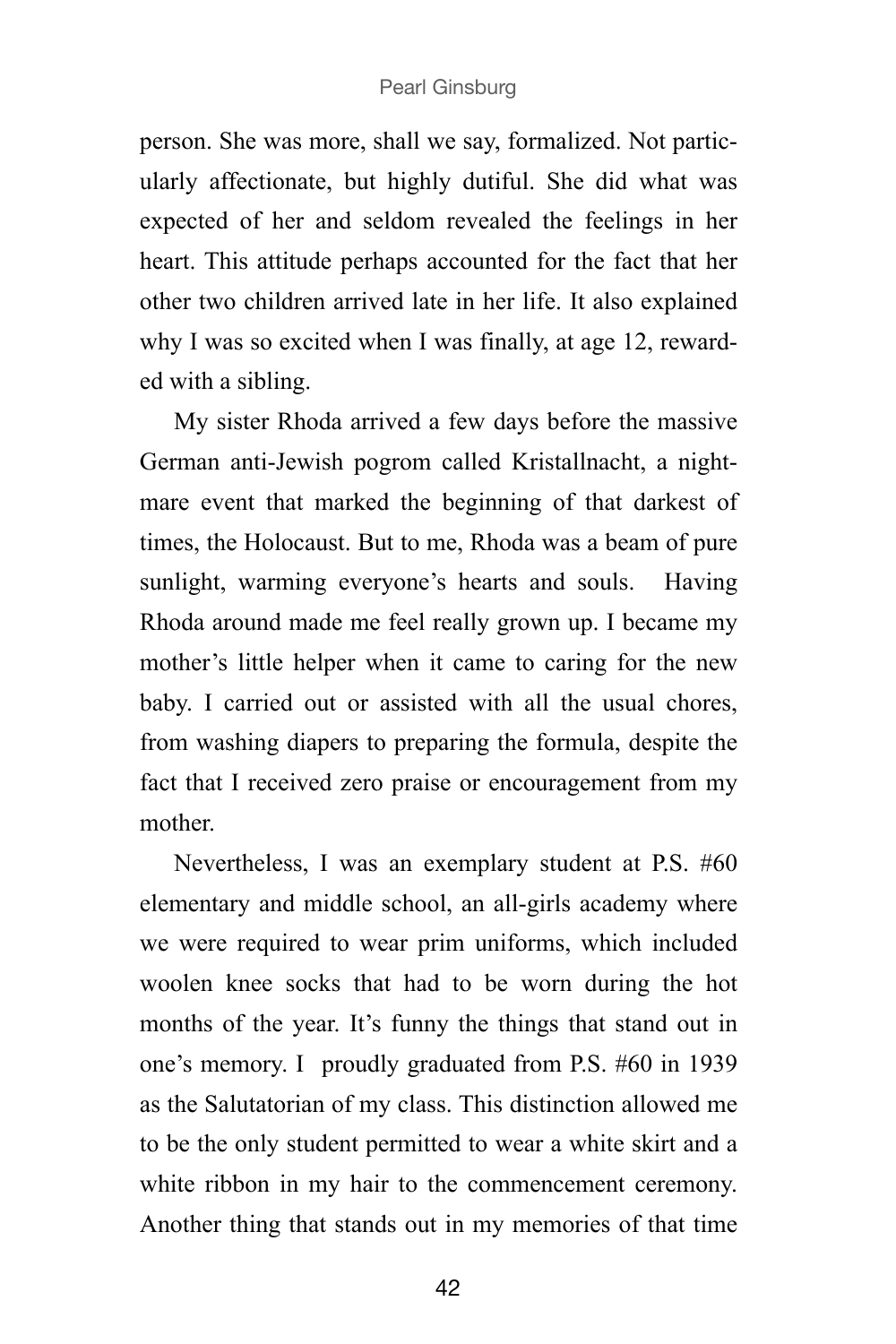is the fact that my father was unable to attend the event and hear me proudly deliver my address to the class. I was heartbroken, but I understood how it was when Dad explained it to me the night before the ceremony: "*Meineh Pearleleh,* I want to be there with all my heart, but it's during the day and I have to be at work. If I take off work, I don't get paid and I may lose my job. So that's out of the question. You'll tell me all about it tomorrow night and I'll be very interested in hearing your speech, just the way said it in front of the entire school. I am very very proud of you." As I said, my father was an affectionate and compassionate parent and, although I desperately wanted him to be there, I fully understood and I forgave him. But the pain of his absence on that day has stayed with me to this day.

On the other hand, my mother's personality seemed to harden over the years and she became very strict about how things had to be done precisely her way or else. She was something of a martinet and as a result, I found myself gravitating towards my father, counting the seconds till he arrived home and anticipating the private moments we shared before bedtime as he would tell me all about the news of the day at the hat factory, at the union hall and around the world. I recall how we would together go through all the stories in each day's issue of the Advocate newspaper that he read religiously. As a result of his influence, I became something of a mirror image of him. I grew interested in politics because he was interested in politics. And I believe that I am today also a touchy-feely type of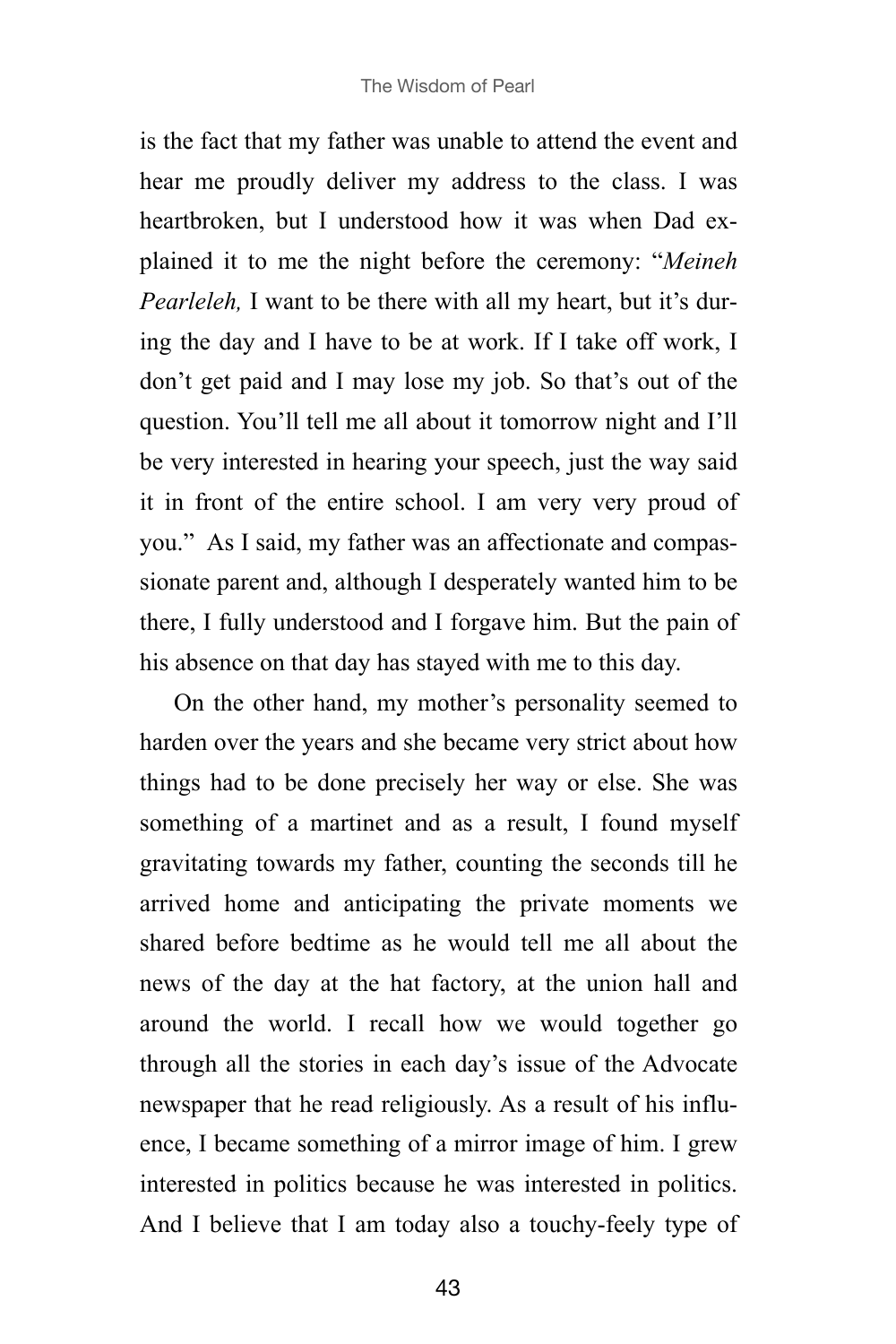person thanks to my close childhood relationship with my father.

It was due to Irving's practice of keeping me up-to-date on what was going on in the world, that I vividly remember the events of September 1, 1939. I was aware, at the time, that Hitler had selected Poland to be the first nation he would subjugate, but I did not comprehend exactly why. It would be years later before I came to understand that Poland contained the world's largest Jewish population and therefore had attracted the genocidal attention of the Third Reich. My father could not utter the word "Polish" without first preceding it with the word "damned." I came to understand that Poland was a land filled with Jew-haters who had driven both my parents from their homes. I recall my father telling how he had to endure vicious beatings at the hands of club-wielding Christian boys on his way home from school each day. To hear my father tell it, every Christian Polish baby was suckled with anti-Semitism along with its mother's milk. He really wasn't too far off the mark. The other reason that Hitler found Poland such an attractive target was that he was relying upon the willingness of Poland's non-Jews to gladly assist in doing away with their Jewish neighbors. And, in that regard, he was entirely correct.

### **The War and the Shuleh**

As with most Americans alive at the time, my first real awareness of World War II arrived on a Sunday morning in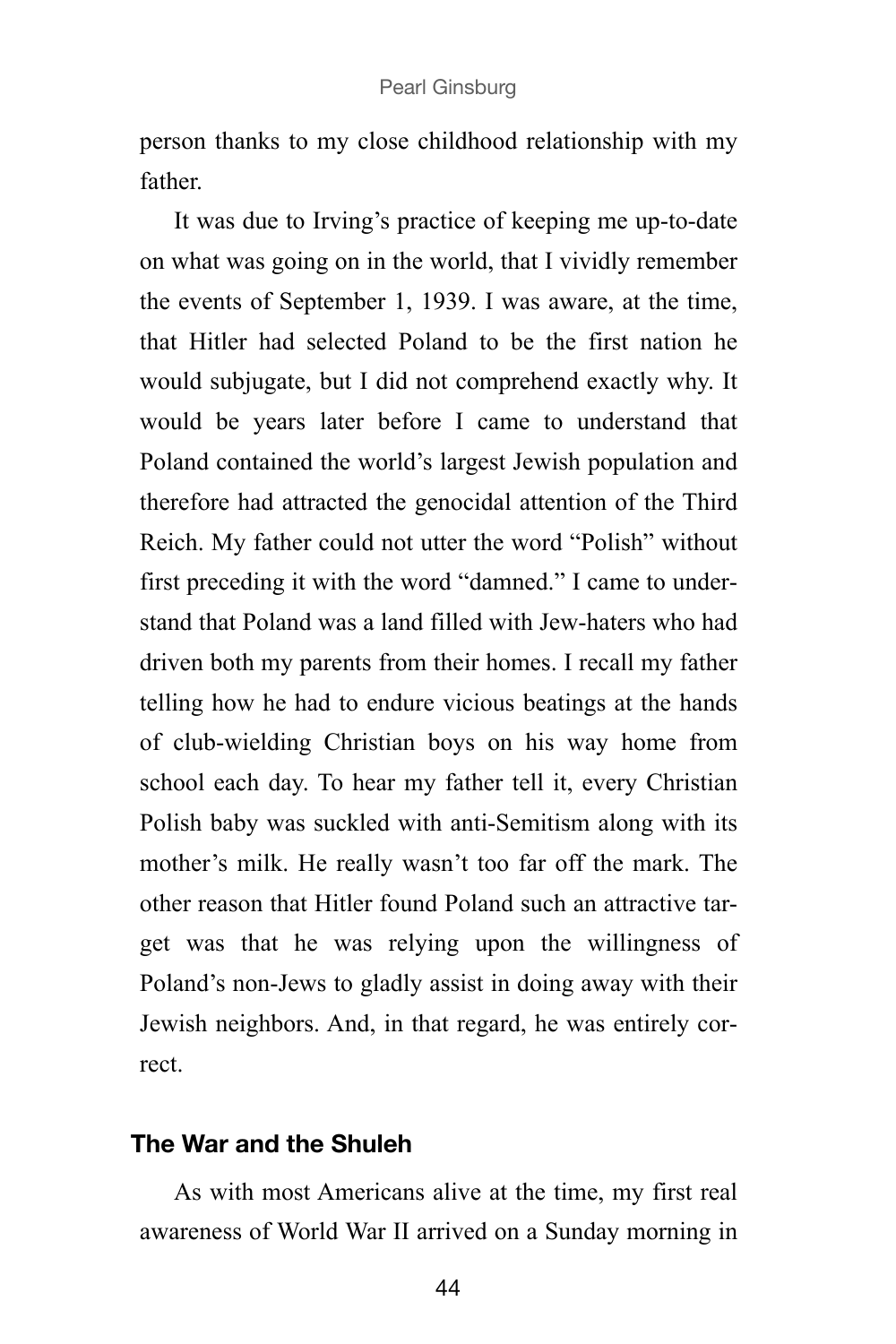December of 1941. I was fourteen and I recall coming into the parlor and seeing my parents hunched around the radio. I went outside and saw our neighbors in small clusters on the stoops and on the streets, all wearing worried expressions. I could tell there was something going on and asked an elderly neighbor in Yiddish: "What is it? What's happening?"

She looked at me and all she said was: "Pearl Harbor."

"Pearl Harper?" I thought. "Who is Pearl Harper? Not me. I'm Pearl Helfman."

"*Nein*" I replied, shaking my head. "*Nicht Pearl Harper, mameleh*. *Nicht Harper. Ich bin Pearl Helfman.* Not Harper"

"Pearl HARBOR, not Harper," another neighbor, overhearing our conversation, explained."It's where they bombed us. The Japanese. They bombed all our ships and our planes and hundreds of soldiers at Pearl Harbor."

My first question was: "*Vo ist Pearl Harbor*? Where is this Pearl Harbor place?" I had never heard of it and neither had anyone else I knew. We finally had to pull out an atlas before we learned that it was in the Hawaiian Islands in the middle of the Pacific Ocean and these islands were part of America. And, since we were all patriotic Americans, we joined millions of our fellow citizens in asking: "How could they?!"

Being part of America was a big deal among the "*greeneh*" or members of America's immigrant Jewish communities. Although unlike my mother, many immi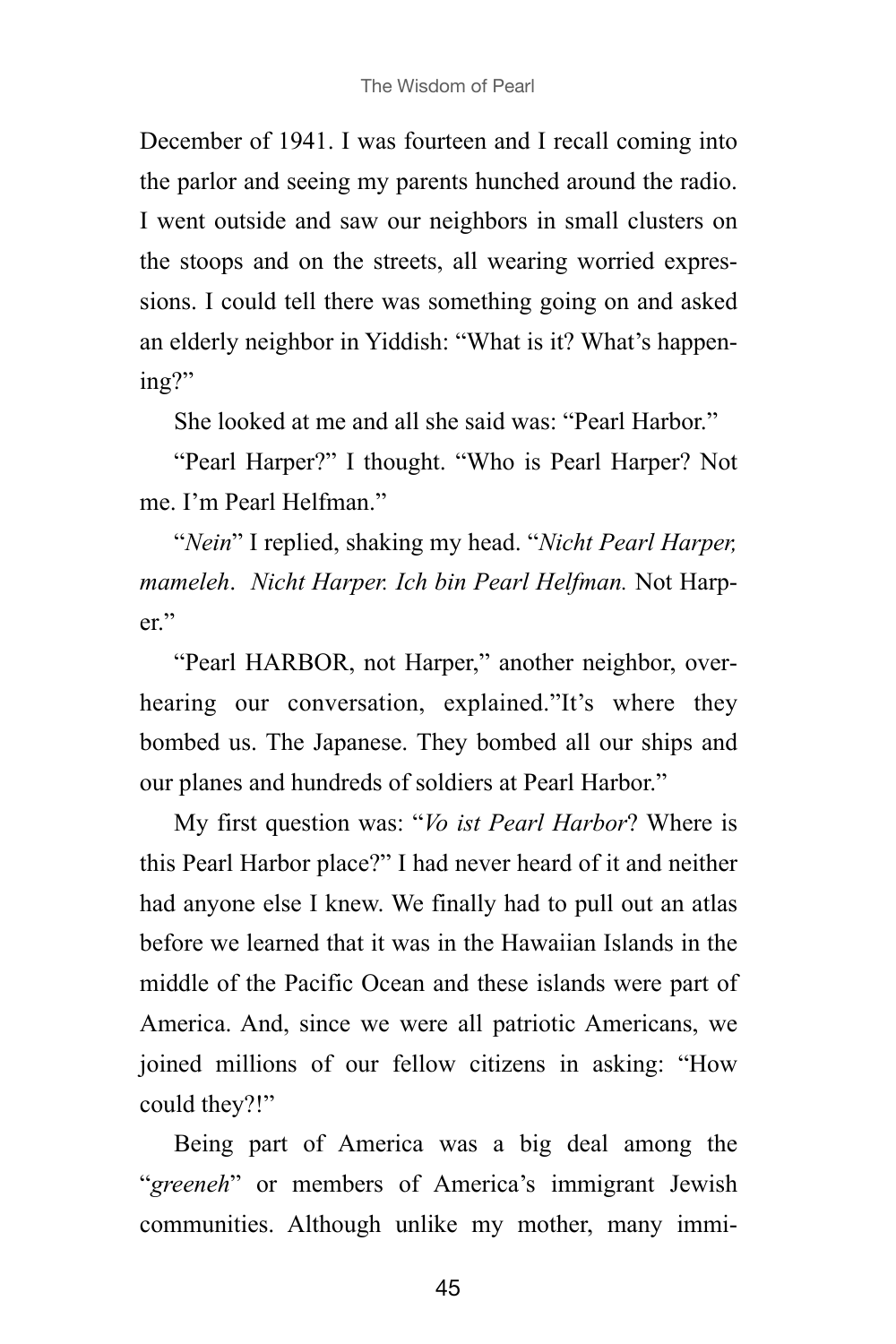grants spoke with heavy accents, their pride and patriotism shone brightly through them whenever they would proclaim: "I'm Merkin." Of course, most Jews were not prepared to shed their roots entirely and become completely assimilated into mainstream American culture. My parents felt there was value in hanging on to certain aspects of our European way of life and that's why they sent me to a special school, called the Shuleh, that met for an hour and a half after regular school every day.

A big part of my life, between ages of eight and twelve, was the Shuleh. This was a children's Jewish education program, with classes held on the first floor of an old building in the neighborhood. While in class, we were required to speak only in Yiddish. If we let some English words slip in, our teacher would complain that he didn't wish to listen to any such "chop suey." I loved the Shuleh and in particular, I loved our teacher, Mr. Bass. The Shuleh was the only school I ever attended where I felt that the teachers really loved us, the students, and vice versa. It's here that I learned the value of building a strong teacher-student relationship. The type of connection that I always tried to create once I became a teacher myself.

While I did develop my Yiddish language skills at the Shuleh, I already spoke the tongue fluently before I enrolled there. The reason was my father. He recognized that there was an English language disparity between him and my mother and he was afraid that since my mother was teaching me the proper King's English, there may come a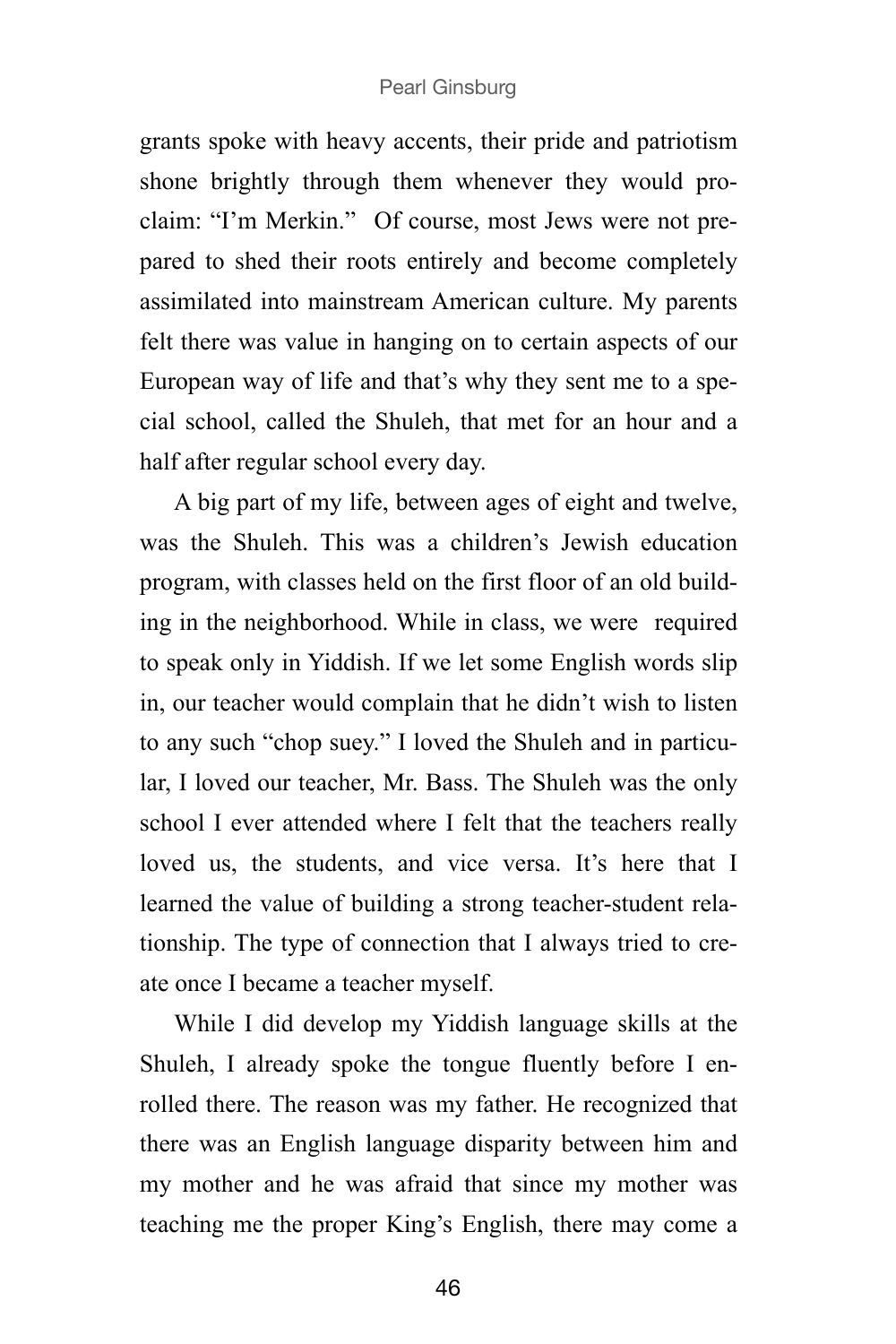day when he and I would not be able to speak to one another comfortably. This concerned him and so he made sure that I spoke a fine strong Yiddish so he and I would always be able to converse freely.

The Shuleh movement was, and remains to this day, the educational arm of the Workmen's Circle. This historically Socialist Jewish organization—known in Yiddish as *Der Arbeter Ring*—emerged from the period of explosive Jewish emigration from Eastern Europe that had delivered my grandparents to America. While the "*Goldeneh Medina"* offered its Jewish immigrants, like my family, religious freedom and economic opportunity, it was also a place of exploitative labor practices, blighted overcrowded tenements and ethnic rivalries. In response to these harsh realities, a group of Socialists from various European nations convened in New York in 1900 to form an organization designed to promote not only social justice, but also Jewish traditional cultural values. They stated that they were seeking: "*Ein shenere un besere velt far ale*." (A more beautiful and better world for all.)"

During the early twentieth century, the Workmen's Circle played a prominent role in the struggles of American labor, the fight for immigrant rights as well as the promotion and vitality of Jewish music, theater and the arts. And this is exactly what I received at the Shuleh. Large helpings of Jewish songs, literature and theater along with heavy doses of Socialist dogma issued in the "*mamalushen*," the mother tongue of Yiddish. Our teachers understood that in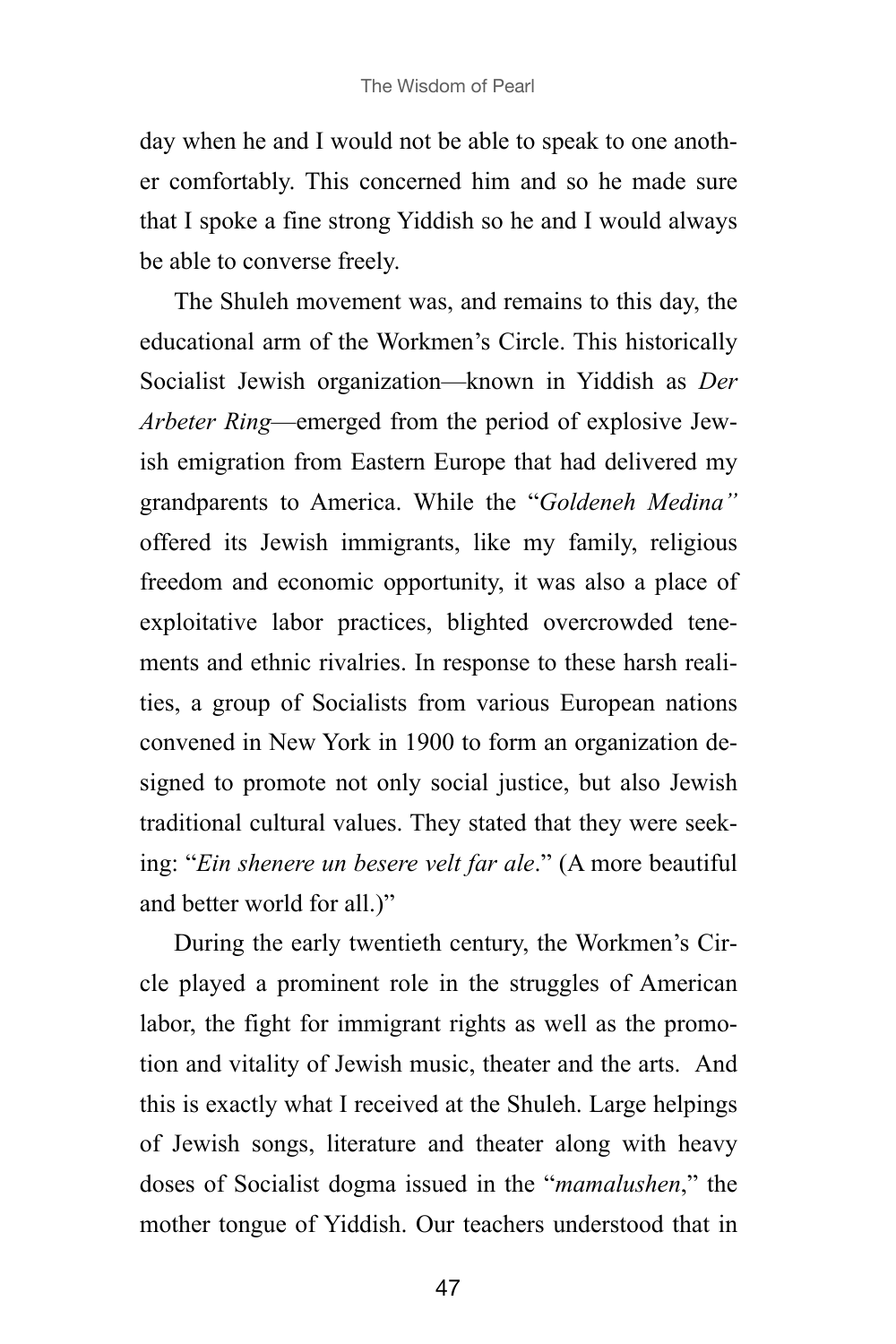America, the Yiddish language was an endangered species. By teaching this language of the diaspora Jew to children born in the USA, they were struggling to keep it from becoming a dead language. That struggle continues to this very day.

A word about Yiddish. It is the patois of the Ashkenazi (Eastern European) diaspora Jew. Just as Ladino, the vernacular of the Sephardi, or Mediterranean Jew, is a derivation of Spanish, Yiddish is based on the German tongue, although Hebrew characters, not Roman, are employed in written Yiddish. Of course, at the Shuleh, we believed it was the reverse…that it was Hebrew that used Yiddish characters and not the other way around.

There was precious little Hebrew or mention of our people's Biblical heritage at the Shuleh. Whenever a Bible story was presented, it was always in the context of the Labor movement. Moses didn't free the slaves from bondage in Egypt using God's miracles. Instead he was a labor union leader of the exploited Jewish workers and led them to overthrow the corrupt boss, Pharaoh, via collective bargaining and going out on strike. This mindset fit in very nicely with the religious orientation of our family and circle of friends. We were considered secular Jews. We were deeply immersed in the cultural trappings of Europeanstyle Judaism, without any of the actual religious ritual or observance. We never, for example, attended services at a synagogue. Twice a year, on Rosh Hashanah and Yom Kippur, my father alone would attend High Holy Day services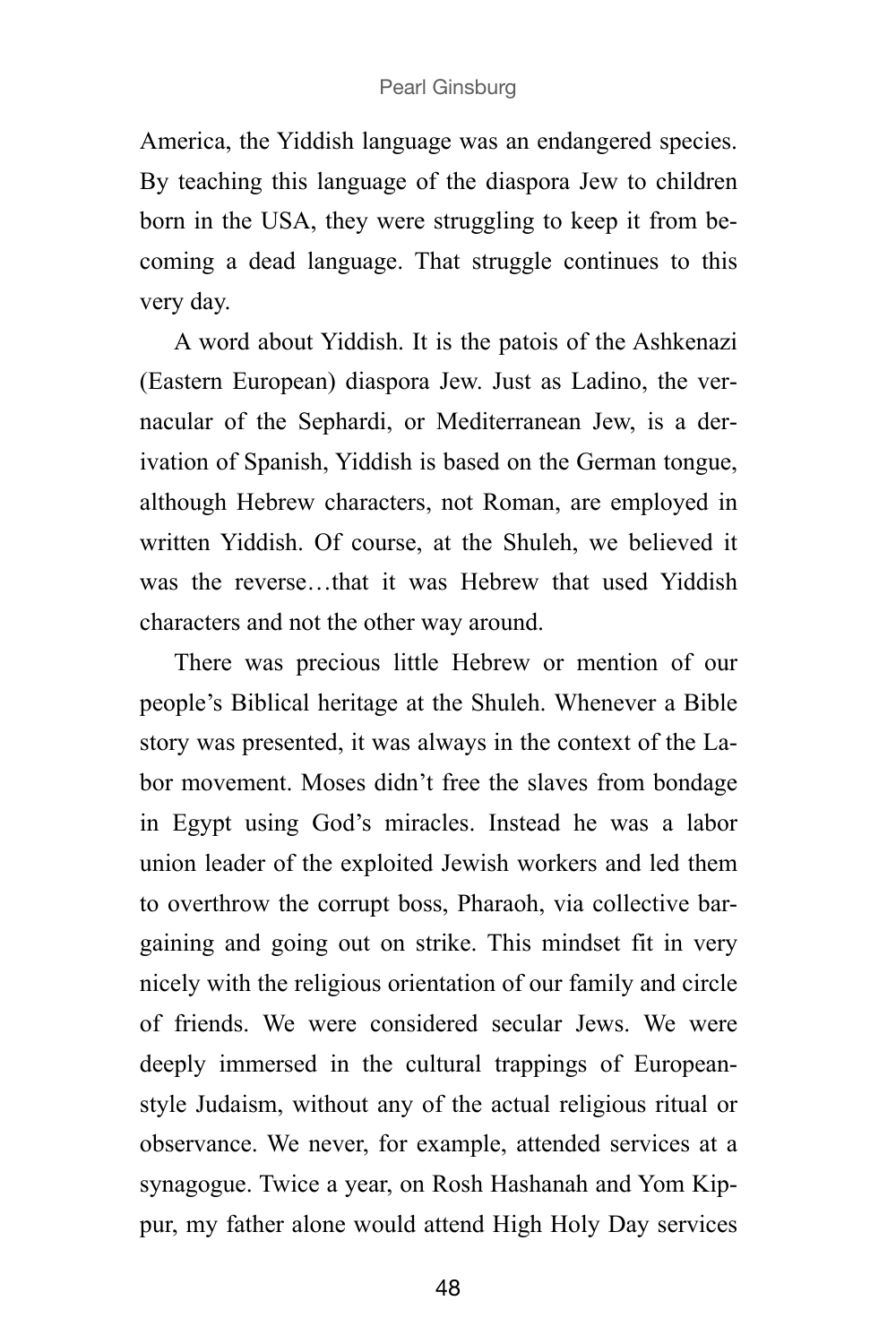at small storefront *shteibel*. Basically some chairs and a Torah Scroll. No rabbi. No Cantor. Just the bare minimum.

To us, Judaism was a very attractive lifestyle that served to keep us protected and insulated from the wicked wild world of New York. Neither God nor Torah figured into this picture. We observed *kashrut,* not because we were commanded to do so from on high, but rather because that was the way things were done. That chopped liver and kreplach is what defined us and differentiated us from the Irish and the Italians. Religion? Shabbos? Observing holidays? These were all left behind in the *shtetls* of Poland and Russia. We were the new, enlightened Jews, committed to progressive ideals of social justice. We were 100% Jewish and we were also 100% American.

Where did Israel, or rather a homeland for the Jews in Palestine, figure into all of this? It didn't. Zionism was viewed at best as some lunatic fringe obsession. In fact, many in our world were devout anti-Zionists. The names of Herzl, Weizman, Jabotinsky and Ben-Gurion were hardly revered. In fact, just the opposite. Instead, the heroes of our crowd were Rabbi Stephen Wise, Eugene V. Debs, Emma Goldman and David Dubinsky.

As a youngster, I was more or less oblivious to the politics swirling around me at the Shuleh. I simply adored our teachers and loved the works of Solomon Rabinovich, better known as Sholom Alechem, who brought to life the romanticized world of the *shtetl*. A world filled with pathos, humor and wisdom. These works still enchant and fascinate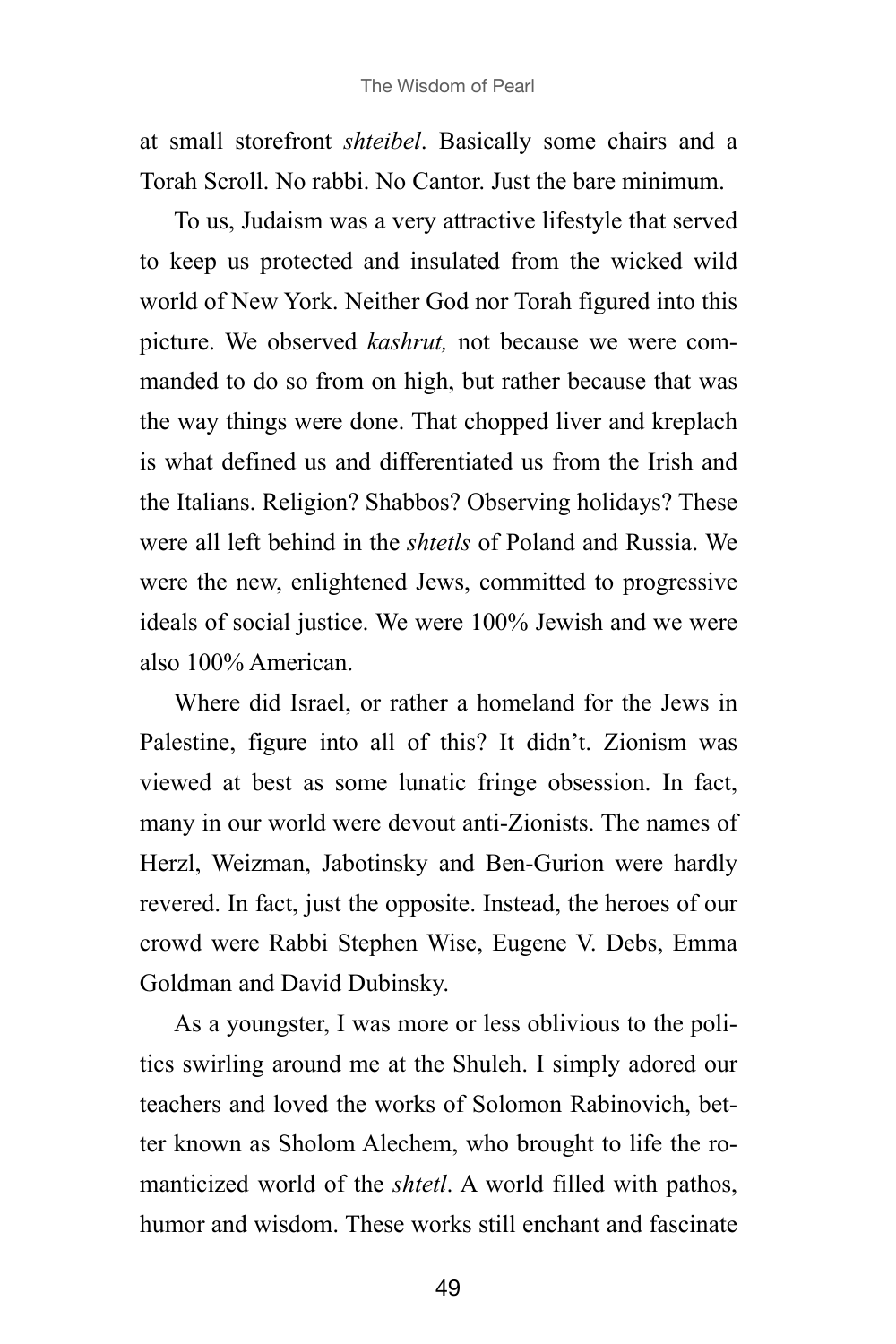me to this day. That is the reason why some 80 years after having been introduced to Yiddish literature in the Shuleh, I could be found in the Great Neck Public Library, reading Sholem Alechem stories out loud in the original Yiddish for all who cared to listen. And to this day, it never ceases to amaze me, that I continue to meet people, some in their eighties and nineties, who attended a Shuleh where they not only learned the Yiddish language, but also where they forged their Jewish identities that have lasted them a lifetime.

I am the keeper of very pleasant memories of my time at the Shuleh and it's interesting for me to note what I have managed to retain from those transformational years of my youth. One such memory morsel is a poem that I memorized. I share it with you here:

*Finger aoyf meyn aoygn A mild kul hinter mir. Zogn. Ver iz dos, Moteleh? Ikh vis nisht. Mayn aoygn zenen badekt. Ver ken zogn aoyb ir ton nit nemen Deyn hent avek.*

Fingers upon my eyes A gentle voice behind me. Say. Who is this, Moteleh? I don't know. My eyes are covered. Who can tell if you don't take your hands away.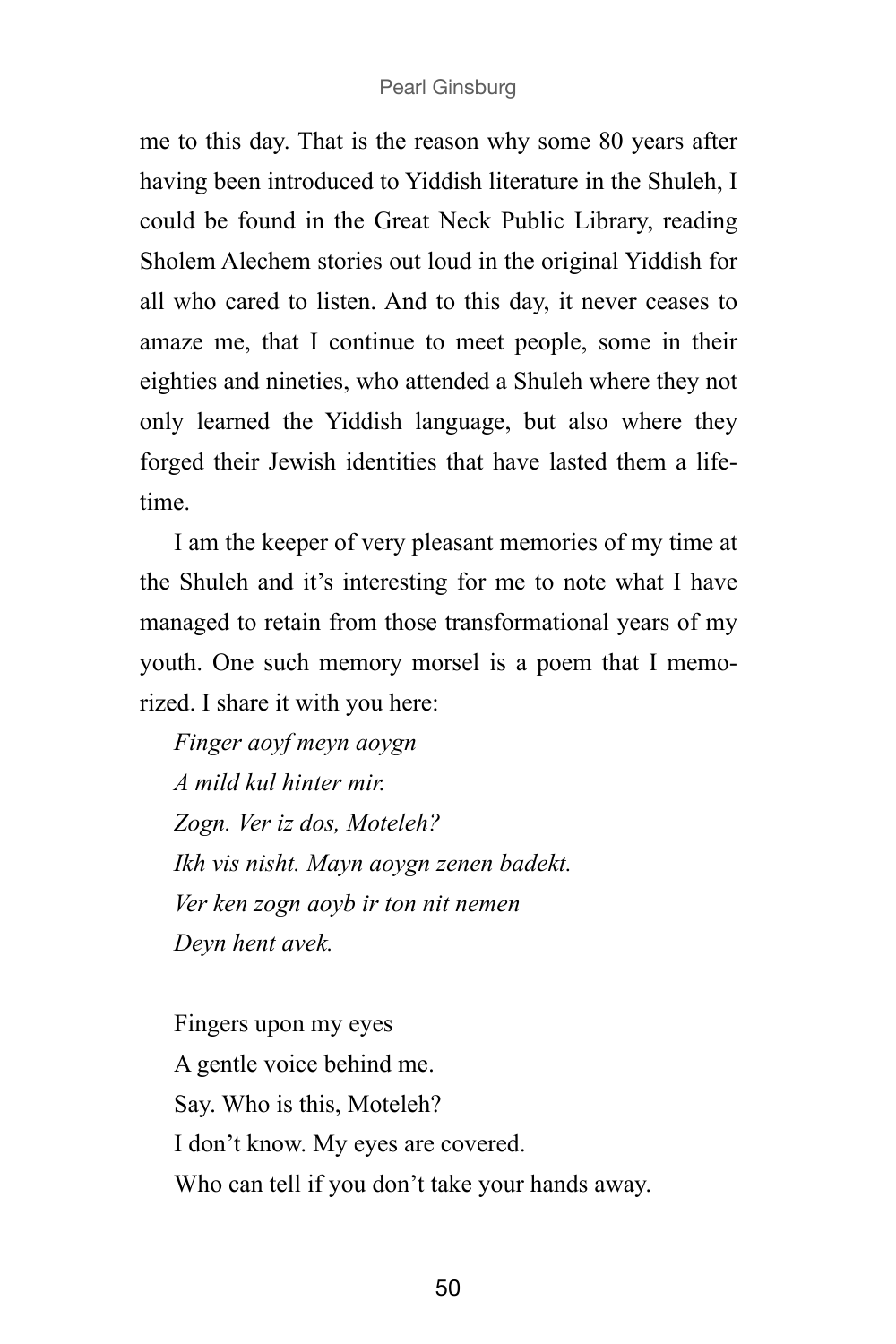Thanks to my time at the Shuleh, I became imbued with a love of the Yiddish Theater. Although I was a bit too late to experience its Golden Age, the time of Boris Thomashefsky, this now-lost, but not forgotten art form was alive and well during my pre-teen years. We would often put on dramatic productions at the Shuleh that would see me in front of the footlights. For some reason, I was always cast as a boy. In addition to such amateur productions, we loved the legitimate stage and would, when our finances allowed, attend an off-Broadway Yiddish Theater production. I have only the fondest memories of what a big *metziah* it was for our family to buy tickets to go see a Yiddish play featuring the likes of Maurice (Moshe) Schwartz, Molly Picon and the great composer Sholom Secunda at the Irving Place Theater on Union Square. I'll always remember the particular Hebrew hubris of a sign posted in front of a Yiddishlanguage production of Macbeth: *"Shakespeare, Ober Beser!* (Shakespeare, But Improved!)" To us, this is what it meant to be Jewish. And I, for one, simply loved being Jewish, and I still do.

## **The Principles of Madison**

After finishing at the Shuleh in eighth grade, I moved on to James Madison High School in Brooklyn. James Madison High, founded in 1925, was and remains one of New York City's finest public schools. It has produced seven Nobel Prize winners to date and scores of well-known musicians, authors, athletes and politicians including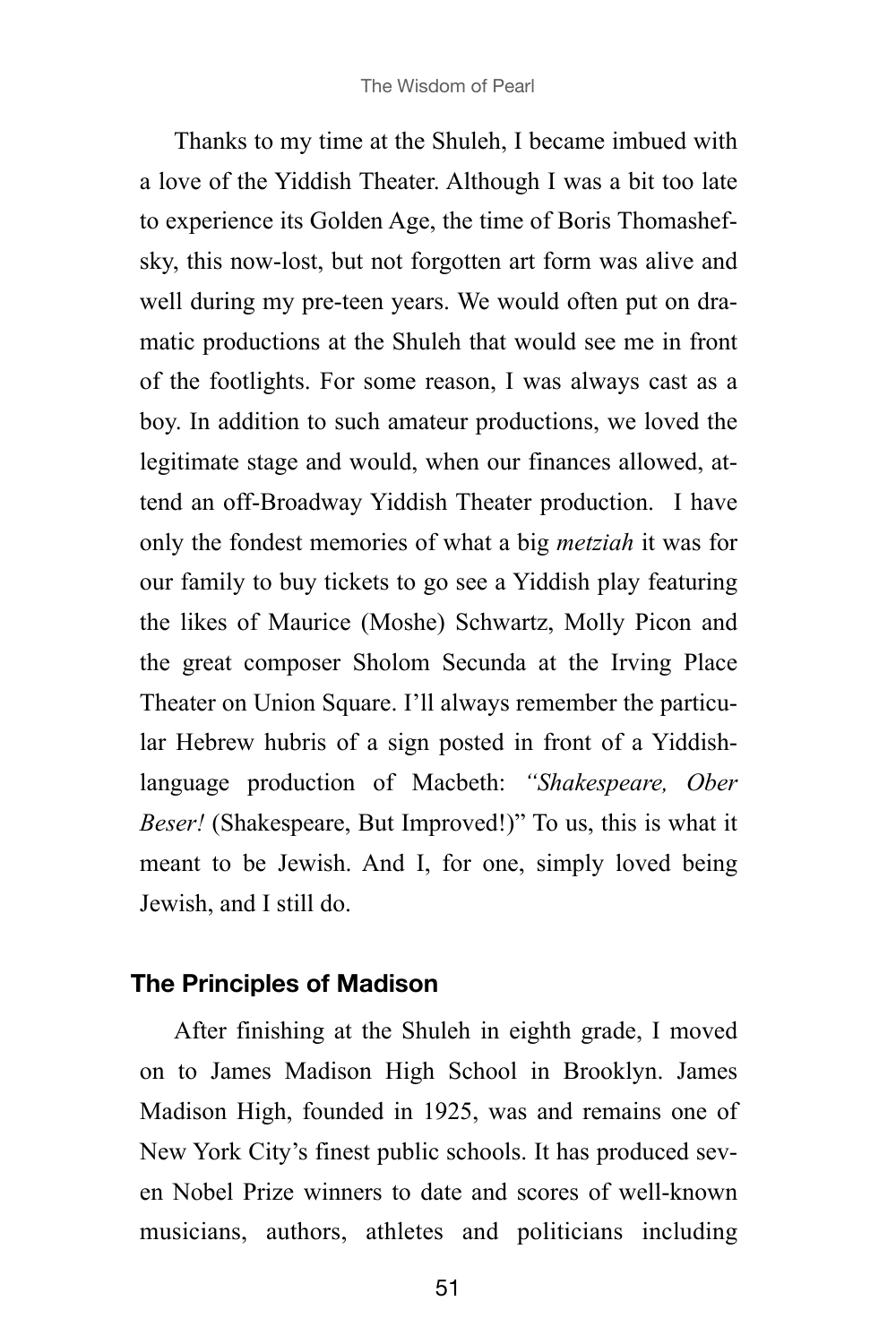Bernie Sanders, Chuck Shumer and Ruth Bader Ginsburg (no relation).

High school was a time when I learned the principle of strength in numbers. There was no school bus service in those days and I was required to walk the one plus mile to school every morning carrying my book bag, my lunch bag and my gym bag. One rainy afternoon as I huddled with my girlfriends in the doorway of the school building, dreading the long wet walk home, one of the brighter girls had a brilliant idea. "Let's rent a taxi," she suggested. "Oh, right," I shot back. "Who's got money for a taxi?" After checking our purses and pockets we discovered that each of us had a nickel. "Let me give it a try," said my friend and then ran to the street to flag down a taxi. Once all five of us were in the cab, we pooled our nickels and gave them to the driver who had agreed to take us to a single destination, centrally located to all five of our homes, for only twenty-five cents. We thanked him as we got out and asked him to come by after school every time it was raining. And, sure enough, that's what he did. And, by the way, we never told our parents about our rainy day cab driver since they might regard it as improper behavior for thirteen year old Jewish girls.

My high school years were when my life-long love affair with dancing was born. Every year, at the end of the term, Stuyvesant High School, in Manhattan, would put on a semi-formal dance. At that time the school was all-male and so they would invite the girls from a nearby high school to dance with the boys and help them put their social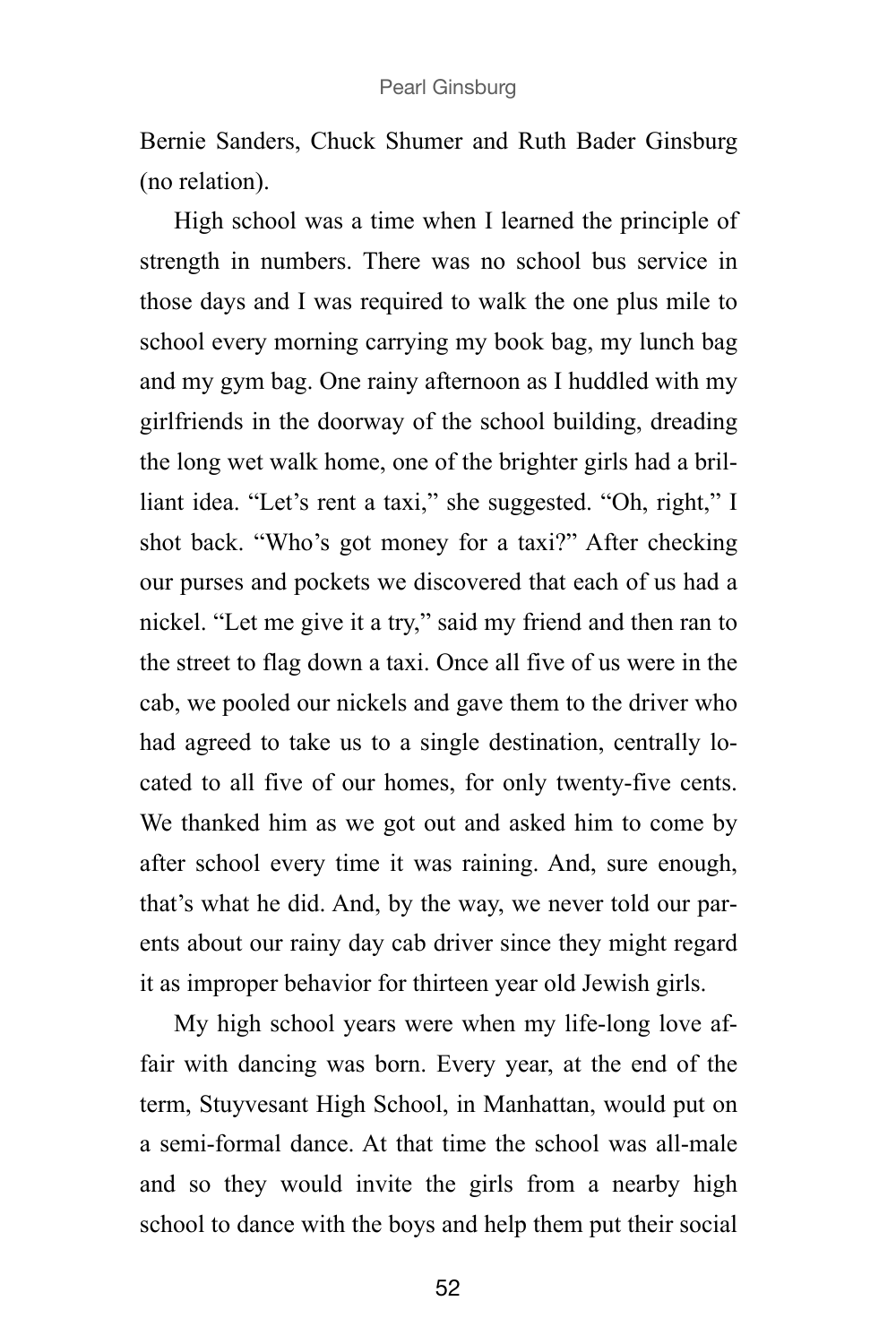graces into practice. One particular year, they selected our school, James Madison High. These affairs were not exactly debutante coming out parties, just some punch and music in the gym.

Stuy, as it was known, was the number one high school in the nation in terms of academic stature. With a heavy emphasis on math and science, Stuy permitted only students who could pass a battery of very rigorous academic exams created by Columbia University to attend. Stuyvesant opened its doors in 1904 in Lower Manhattan as the city's first manual training school for boys. By the 1930's it had become known as a "scientific" high school — another first of its kind anywhere. Located between 15th and 16th Streets in the Tribeca area, Stuyvesant enjoys a reputation to this day as one of the most elite high schools of New York.

There were about one hundred Stuy boys and one hundred Madison girls in attendance that evening. I had arrived with a "nice Jewish boy," but we were encouraged to change partners frequently and not just "dance with the one what brung ya'." About halfway through the evening a young man "of color," which was the polite term for African-Americans in those days, approached me and held out his hand, palm up. This was the accepted invitation to dance. I realized the fellow had been eyeing me, as well as many of the other girls, throughout the evening. Well, I had been watching this fellow as well and understood that he was one dynamic dancing fool. So when he asked to dance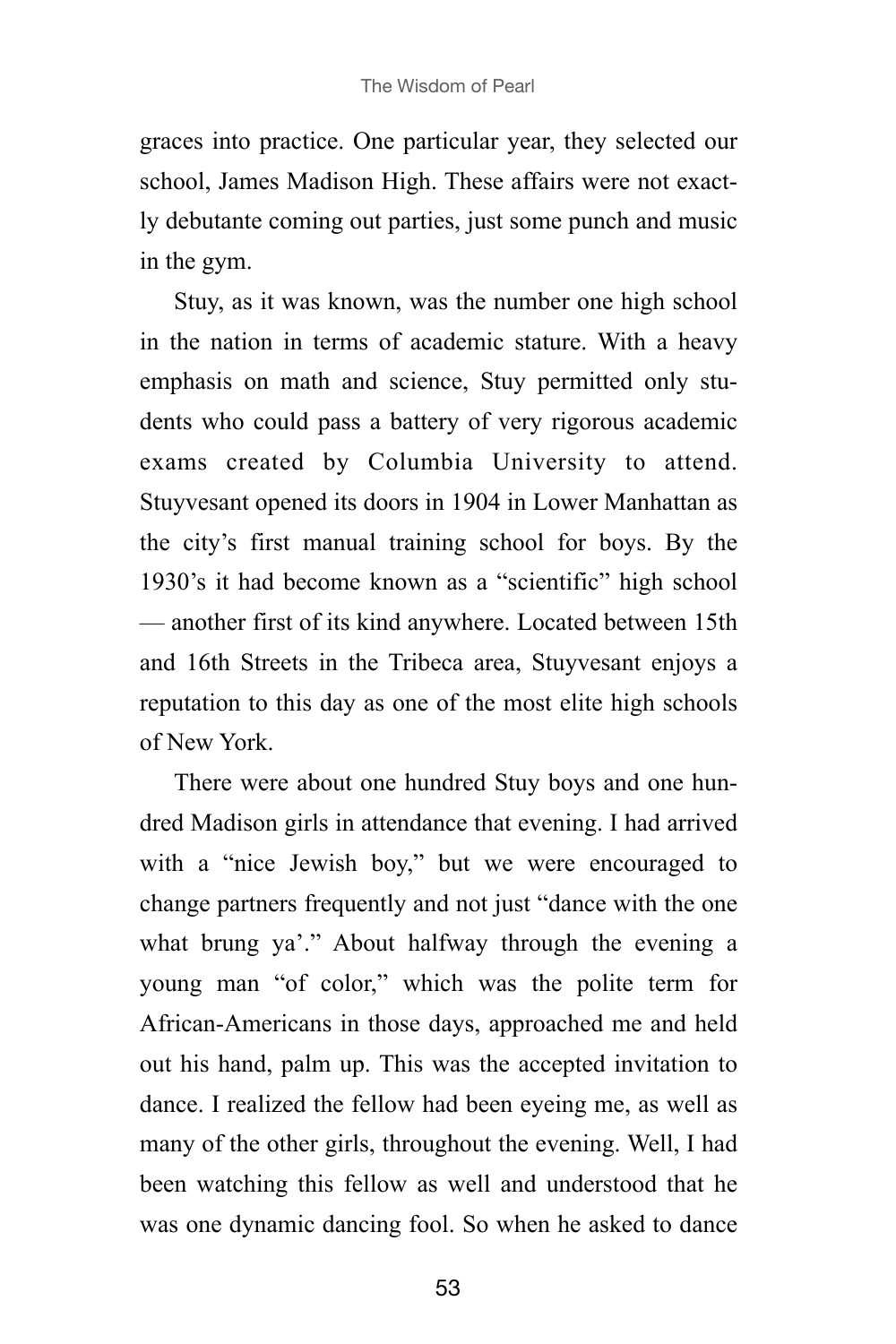with me, I simply could not resist. I took his hand and joined him on the floor without hesitation. The band struck up an uptempo number and he took off jitterbugging like crazy. It was clear that the reason he had selected me was that he was looking for a partner who could keep up with him and had decided I was the best of the bunch. Boy, did we "cut a rug," as they used to say. He was extraordinary, doing leaps and splits and complex gymnastic style moves reminiscent of the Nicholas Brothers. I held my own and kept up with him rather well, I thought, matching spin for spin and slide for slide. And I was loving every second of it! By the time the tune was half-over, every other student in the hall had stopped, stood stock still and was staring at the two of us swinging our way across the dance floor. Were they staring at us because they were impressed with our virtuoso over-the-top dance moves or were they shocked by the fact that we were the first interracial couple ever to dance at a Madison high school sock hop? I can't be sure, but I believe it was the former. These kids came from pretty forward-thinking broad-minded backgrounds homes where Paul Robeson and Marion Anderson were considered virtuous heroes. None of the comments I received afterwards from my friends contained any racial references. They were all complimentary, with many friends saying that we looked like professional dancers.

The same was not the case when it came to my mother. Three days later she approached me and asked: "*Vos s vos ikh hern?*" (What is this I hear?).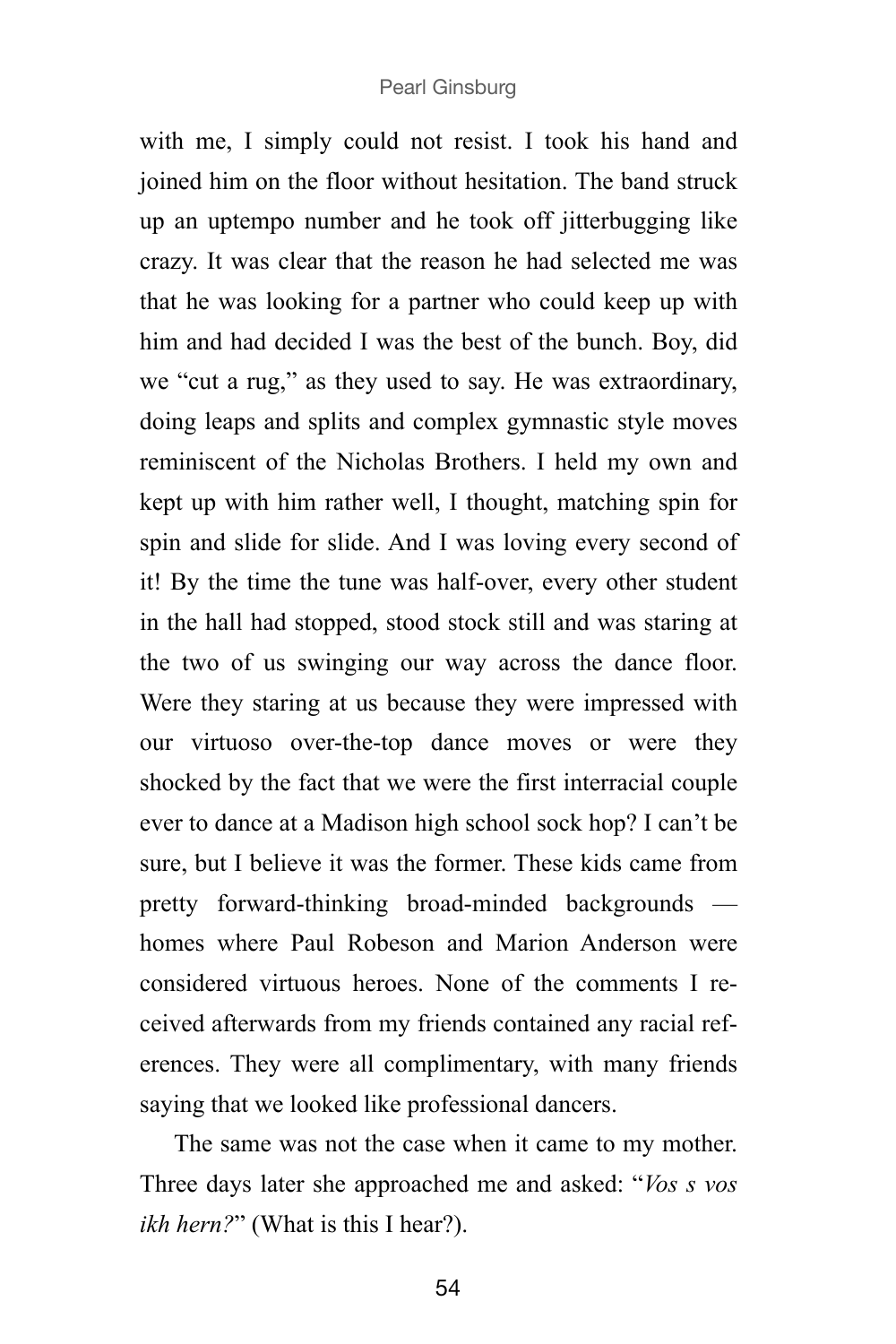"What do you mean, Mom?" She looked furtively side to side and then whispered:

*"Ir hot dansing mit a shvartseh*? (You were dancing with a black person?). Of course, I could not deny it.

"Mom, listen," I said soothingly. "It was only one dance. I don't know his name. He doesn't know my name. We only danced. We didn't chat. I'll never see him again. It was a one-time thing and you know what? It was fun and everybody said we were very good."

I'm not sure if what concerned her was the fact that I had danced with an African-American or that I had danced with a gentile, but she never mentioned it again and I like to believe she came away from that conversation with some new-found respect for her daughter, the new "Dancing Queen" of James Madison High.

## **Losing Rhoda, Finding God**

Because of the large age difference, eleven years, between me and my younger sister, Rhoda, I often served in the capacity of her nursemaid and guardian around the house. Finally, when I had attained the ripe old age of seventeen, our mother deemed me suitably responsible and allowed me to take six-year old Rhoda with me to destinations away from home. Like Little Bo Peep, I soon began taking her along everywhere I went.

It was early summer, just after school had let out, that I and my two girlfriends made plans to visit the beach at Coney Island. This was something of a sentimental journey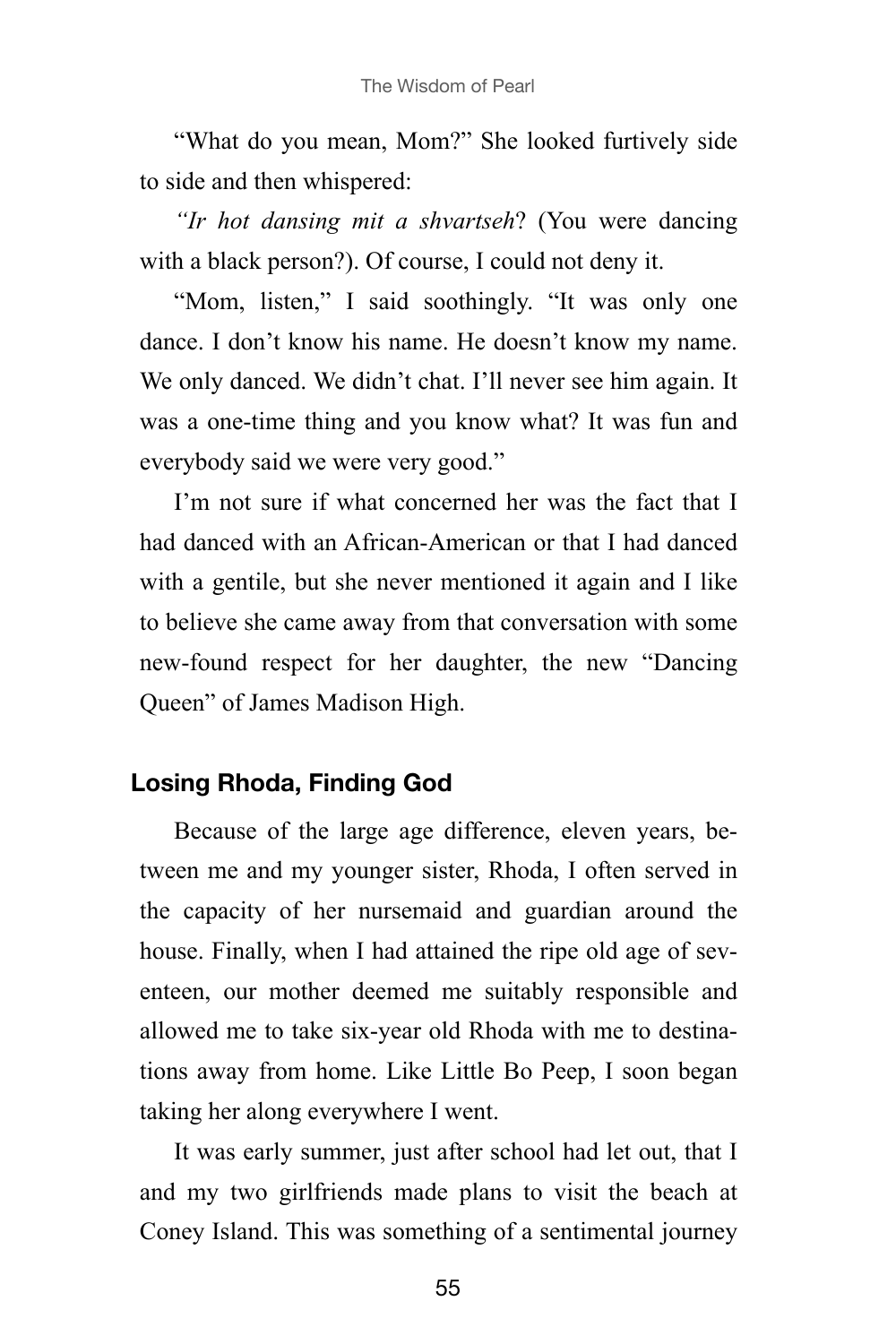for me since Coney Island was where I had spent my earliest years (see Preface), before our family had moved to the Bronx. It was only early June, but the weather was already warm and a bit humid. In the morning my girlfriends and I were required to attend one hour of school. In order to qualify for Federal funding, New York high schools had to be in session a minimum of so many days per year. In order to meet this requirement, our school had scheduled a few extra days at the end of the term. During these extra days, we were only required to attend school for one hour, first thing in the morning. We had the rest of the day free, so we decided to do as many of our classmates did and head for the beach. I had taken Rhoda with me to school that morning and now we were all ready to take the subway out to Coney Island for a fun-filled day. Taking Rhoda with us was just fine with my two friends who adored her. This was the first time my mother had permitted me to take her to the beach, so I was feeling particularly mature and maternal. I had promised Rhoda a fun-filled day so we were all excited and full of pep as we boarded the Coney Island-bound subway train.

We all carried lots of nickels with us, since everything from a subway token to a soda pop served in a crockery cup cost five cents at "The Nickel Empire." When we arrived to Coney Island, I was surprised to discover that the beach was not very crowded. It was a working weekday and most people went to the beach on weekends. So we found a wide open spot, spread out our beach towels and pitched camp. I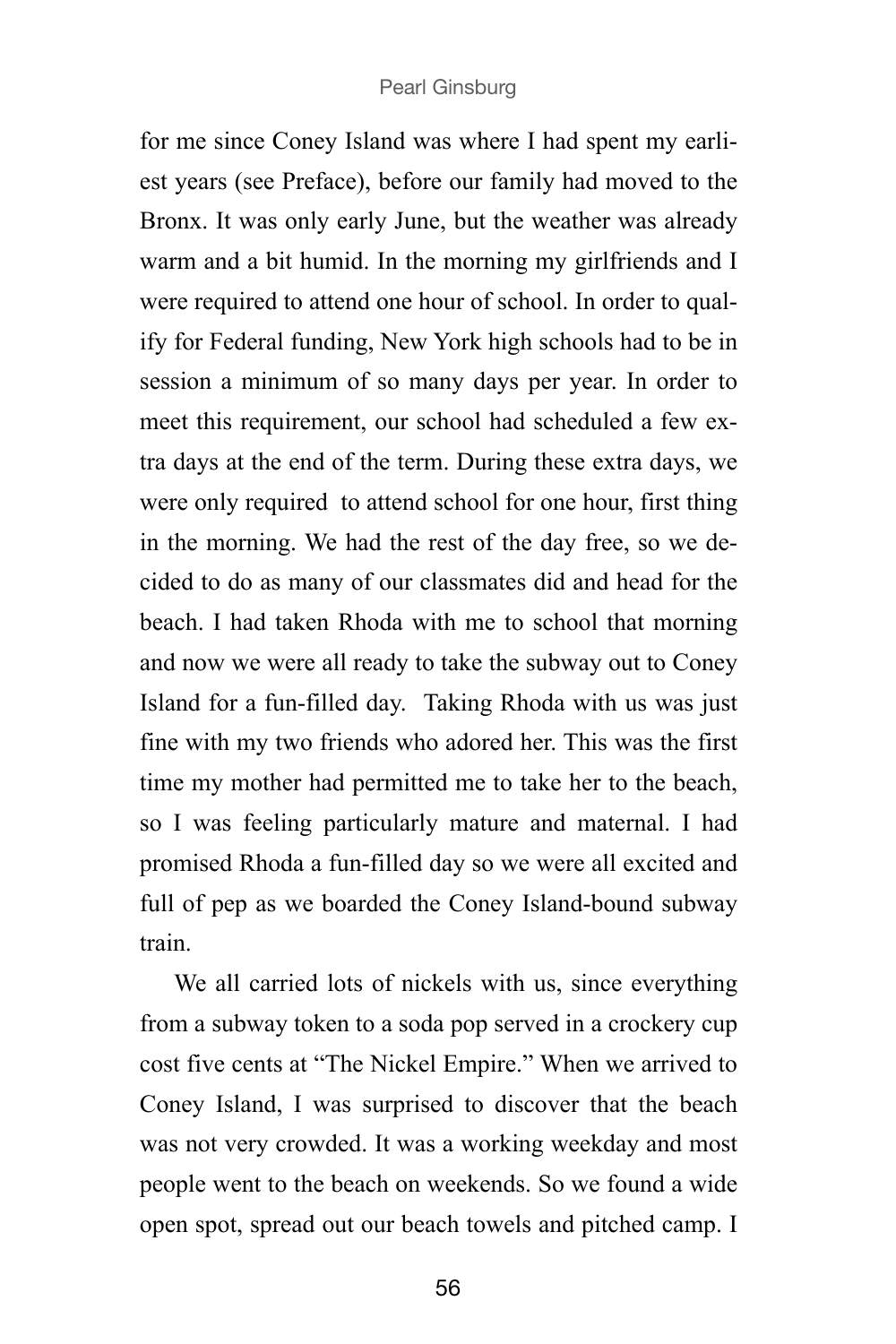was chatting with my girls while stretched out enjoying the warmth of the sun while little Rhoda played in the sand with her bucket and pail nearby.

"Can I go get some water for my bucket?" she asked me and I said "Sure, honey. Go ahead." I had a clear view all the way from our spot to the beach and watched as Rhoda ran to the water's edge and stooped down in the surf to fill her pail.

"She is soooo adorable," one of my friends commented. I turned my head to face her and responded in agreement. An instant later I turned my gaze back to the water and horror of horrors — Rhoda had disappeared!

I popped up in a flash and began running up and down the shoreline like a maniac. No sign of her. Panic gripped my insides as my heart raced as never before in my life. "If I have to go home without my sister," I screamed to my friends, "I am not going home. I'll kill myself right here at the beach. I mean it. I'll drown myself before I tell our mother that I lost Rhoda." One of the girls pointed to the life guard's high tower chair about one hundred feet down the shoreline. We all raced there at top speed and began yelling as we approached.

"Did you see a little girl? Did you see my six year old sister? She has a bucket and shovel and a pink bathing suit." The lifeguard lifted up his sunglasses, looked down on us and shook his head. He had not seen anyone. Terror gripped us all. Although none of us would say it aloud, we all were thinking the worst. Rhoda had wandered into the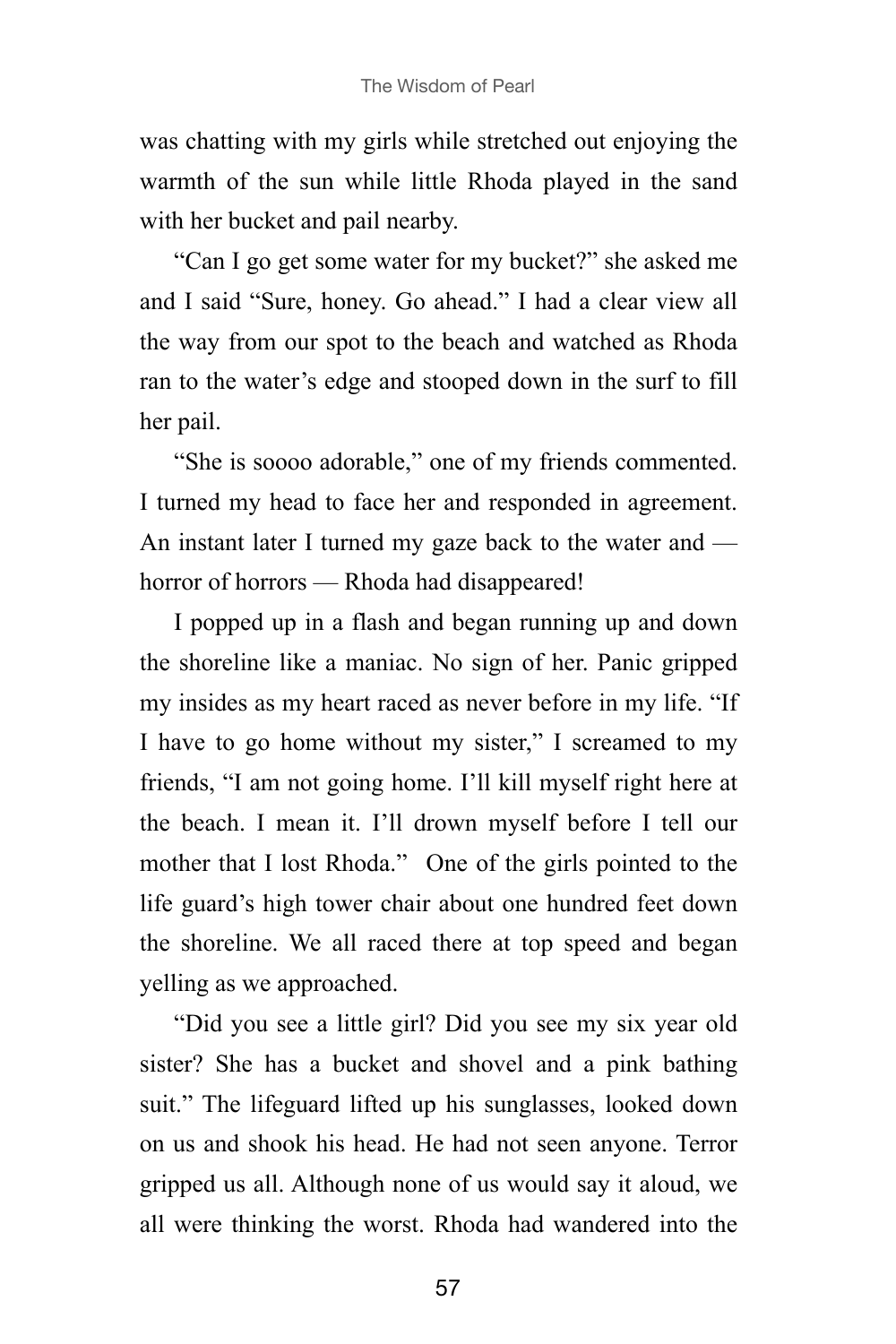waves and had drowned. I could feel the burning heat in my eyes as I tried unsuccessfully to hold back my tears. I could see our mother's face as the police inform her that her daughter had drowned. Just as I dropped to my knees, the lifeguard spoke to us from on high.

"There's a Lost & Found office about two blocks that way on the Boardwalk," he said as he gestured. "Why don't you check there?" We made a mad dash back to our blankets and quickly gathered up all our *shmattehs* and belongings. Clutching them, we ran like marathon sprinters to the office and burst in through the door.

There she was. Seated quietly by herself in a big wooden chair. I could see the tear stains on both her little cheeks and I rushed to her side. The hugging, the kissing, the laughter, the tears, the pure joy bubbled out of me, soothing the thirty minutes of true trauma that we had both just endured. After speaking with the lifeguard on duty at the Lost & Found office, we were able to piece together what had happened.

Rhoda went to the water and filled her bucket. As she tried to bring it back to our spot, she became disoriented and wandered off in the wrong direction. It was at it this point that I had turned my head for the moment she was out of my sight. By the time Rhoda figured out she had gone the wrong way, we were now out of her sight. She sat down on the sand and began wailing. A passing good-hearted bather soon spotted her. This good Samaritan — this Coney Island Angel — took Rhoda by the hand and said: "There's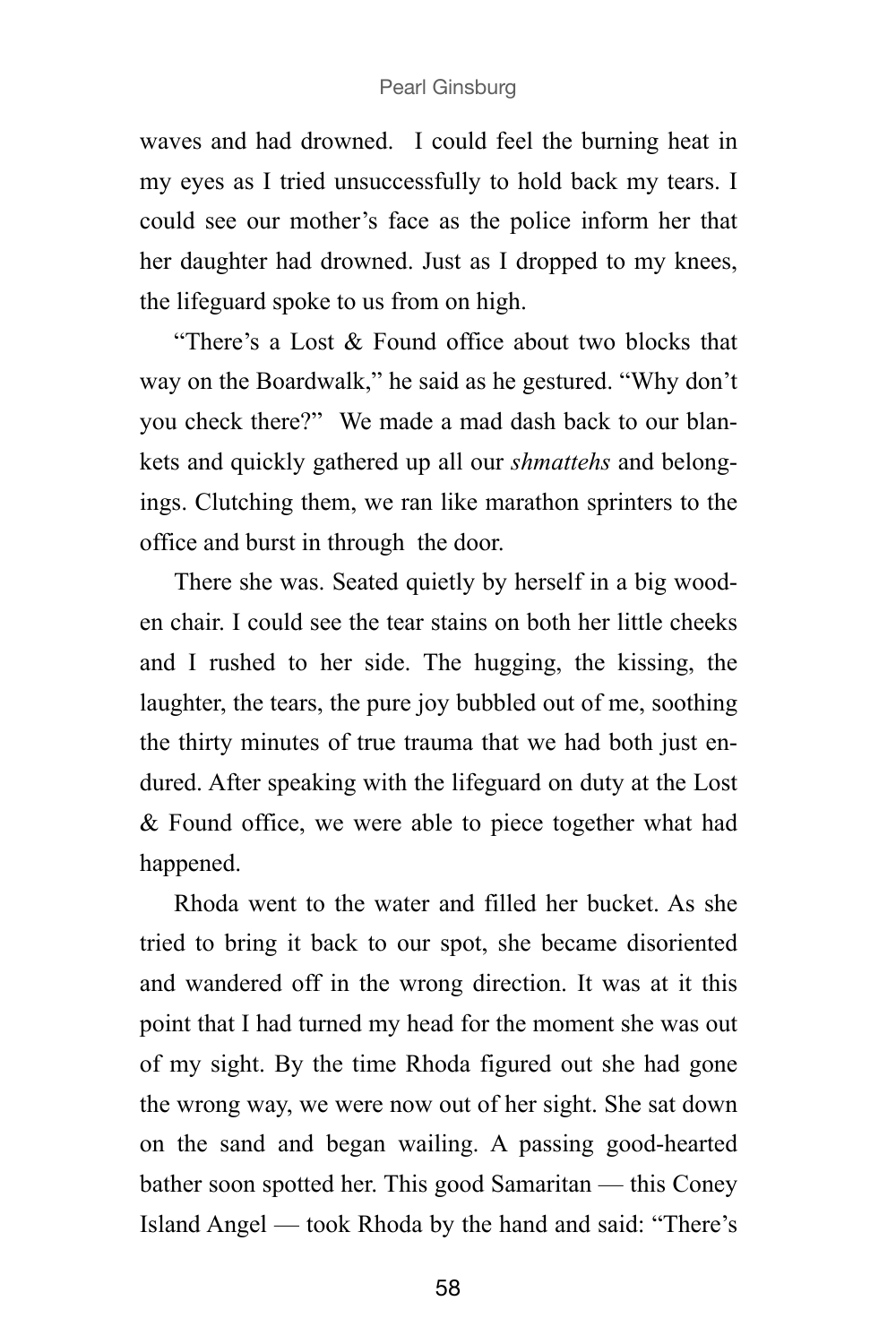a place here for children who get lost. Let's go." I was unable to ever locate this kind woman to thank her for saving not just Rhoda's life, but my own as well.

Riding home on the subway I had time to contemplate what had happened. I thought back to the time, some eleven years earlier, when I had tumbled off the second-floor patio to the ground and emerged without a scratch. Someone upstairs had been looking out for me then and that same someone had protected us today. I didn't realize it at the time, but it was this moment when my journey towards a finding a higher meaning in life actually began.

Afterwards, I swore Rhoda and my friends to secrecy. "If Mom finds out I lost you at the beach, she will never let me take you there again. Do you understand? If you want to come back to the beach, do not ever tell her what happened." And Rhoda never spoke a word about the incident again…until she did.

On the first day of class during Rhoda's senior year of high school, her English teacher asked all the students to write an essay or a story about the worst day of their lives. Rhoda decided to write about being lost at Coney Island as a six-year old girl. Evidently, she had carried the emotional scar tissue about that day with her for nearly a dozen years. She decided to write up the facts accurately, but to put it into the third person so it sounded like a work of fiction. Finding a bit of courage, Rhoda read the essay to our mother who listened patiently and then nonchalantly commented